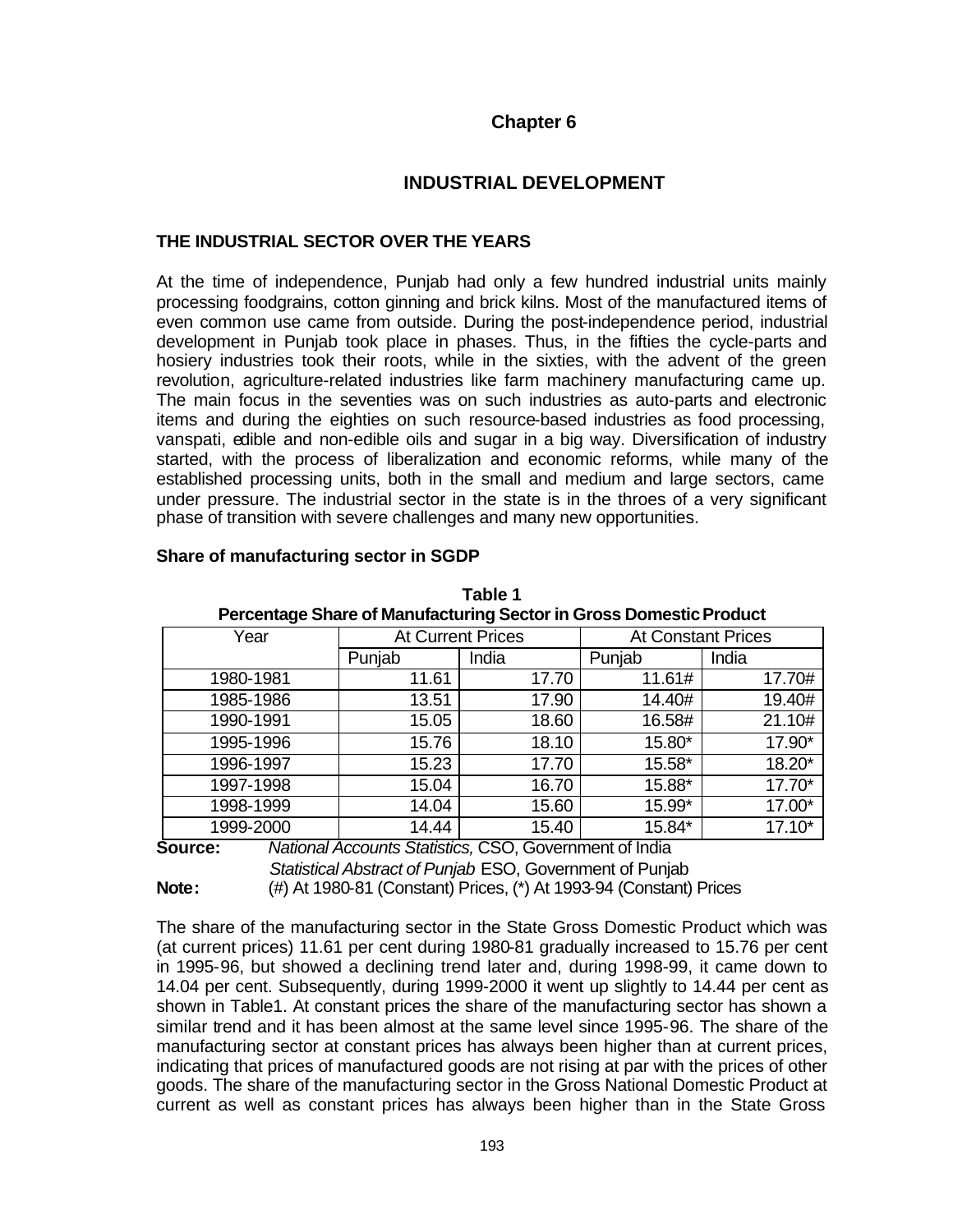Domestic Product, which indicates that Punjab is still comparatively less industrialized. For obvious reasons, for transforming a traditional economy into a modern, dynamic economy, the share of the secondary sector, including manufacturing, as well as the tertiary sector in the State Gross Domestic Product should steadily increase over time, while the share of the primary sector should decline.

#### **Growth of industrial sector**

Tables 2 and 3 clearly show that the industrial sector has grown at an impressive rate during the Sixth FYP (1980-85) in terms of number of units, employment, investment and production. During the Seventh FYP (1985-90) the large and medium sector has shown better growth both in terms of investment and production, but the overall growth rate of the SSI sector has declined. Production showed an impressive growth during the Eighth Plan. This high rate of growth in production may be attributed to the investment made during the Seventh and Eighth FYPs. Many new large and medium units came into operation during this period. However, the growth rate of employment has been continuously declining during the Seventh, Eighth and Ninth Plan periods. The implications of this trend and its impact on the economy deserve to be critically examined in depth. During the first three years of the Ninth FYP there has been an all round decline in the growth rate of the industrial sector in terms of the number of units, employment, investment and production.

**Table 2 Growth of Industry in Punjab**

|               | 0.000.000.000.000.000.000 |     |        |                  |                      |                |                                     |         |         |                                     |                 |         |
|---------------|---------------------------|-----|--------|------------------|----------------------|----------------|-------------------------------------|---------|---------|-------------------------------------|-----------------|---------|
| Year          | Units (No.)               |     |        | Employment (No.) |                      |                | Investment (lakh)<br>current prices |         |         | Production (lakh)<br>current prices |                 |         |
|               | SSI                       | L&M | Total  | SSI              | L&M                  | Total          | SSI                                 | L&M     | Total   | SSI                                 | L&M             | Total   |
| 1980-81       | 43338                     | 228 | 43566  | 264869           | 109767               | 374636         | 33202                               | 72742   | 105944  | 111844                              | 114107          | 225951  |
| 1985-86       | 97517                     | 292 | 97809  | 464809           | 132174               | 596983         | 73894                               | 148972  | 222866  | 215100                              | 2534531         | 468553  |
| 1992-93       | 181563                    | 414 | 181977 | 728580           | 1880341              | 916614         | 162097                              | 519461  | 681558  | 535515                              | 933525          | 1469040 |
| 1996-97       | 193332                    | 586 |        |                  | 193918 821170 219383 | 1040553 249133 |                                     | 984465  | 1233598 |                                     | 1109622 2138765 | 3248387 |
| 1997-98       | 195383                    | 620 | 196003 |                  | 840568 221154        | 1061722        | 285999                              | 1172084 | 1458083 | 1305774                             | 2540577         | 3846351 |
| 1998-99       | 197344                    | 602 | 197946 |                  | 864592 227929        | 1092521        | 336067                              | 1403854 | 1739921 | 1444447                             | 2537561         | 3982008 |
| 1999-<br>2000 | 199071                    | 611 | 199682 |                  | 883005 235993        | 1118998 379368 |                                     | 1476581 | 1855949 |                                     | 1661085 2372014 | 4033099 |

**Source:** Director of Industries, Punjab

Note : (SSI) Small Scale Industry, (L&M) Large & Medium Scale Industry

| Annual Average (Einear) Orowan Rate or inductive during Five Team Ratio in Furgao (70) |       |     |                                |                              |                |                               |              |               |                                  |                                           |                         |                                                                                                                   |
|----------------------------------------------------------------------------------------|-------|-----|--------------------------------|------------------------------|----------------|-------------------------------|--------------|---------------|----------------------------------|-------------------------------------------|-------------------------|-------------------------------------------------------------------------------------------------------------------|
|                                                                                        | Units |     | Employment                     |                              |                | Investment                    |              |               | Production                       |                                           |                         |                                                                                                                   |
|                                                                                        | SSI   | L&M | Total                          | SSI                          | L&M            | Total                         | SSI          | L&M           | Total                            | SSI                                       | L&M                     | Total                                                                                                             |
| 1980-85                                                                                |       |     |                                |                              |                |                               |              |               |                                  |                                           | 19.57                   | 17.87                                                                                                             |
| 1985-90                                                                                |       |     |                                |                              | 5.31           | 7.66                          |              |               |                                  |                                           |                         | 16.61                                                                                                             |
| 1992-97                                                                                |       |     | 1.87                           |                              |                |                               |              |               |                                  |                                           |                         | 21.81                                                                                                             |
| 1997-00                                                                                |       |     | 0.98                           |                              | 2.47           | 2.45                          |              |               |                                  |                                           | 4.05                    | 7.74                                                                                                              |
|                                                                                        | Years |     | 21.32<br>10.77<br>1.85<br>0.98 | 6.16<br>5.40<br>8.24<br>1.46 | 21.25<br>10.75 | 13.67<br>8.36<br>2.91<br>2.45 | 6.19<br>2.56 | 11.60<br>2.83 | 19.24<br>13.16<br>10.71<br>15.06 | 14.75<br>19.80<br>17.67<br>16.84<br>14.67 | 16.18<br>15.42<br>14.73 | 16.30<br>12.37<br>20.18<br>20.40 22.82<br>14.43<br>Corresponding the state from Director of Indicates of Director |

**Table 3 Annual Average (Linear) Growth Rate of Industry during Five Year Plans in Punjab (%)**

**Source:** Based on data from Director of Industries, Punjab

Table 4 shows major industrial sector-wise break up of industry in Punjab as on 31 March 2000. The important sectors in terms of production, investment, employment and export potential are bicycle and bicycle parts and automobile and components (transport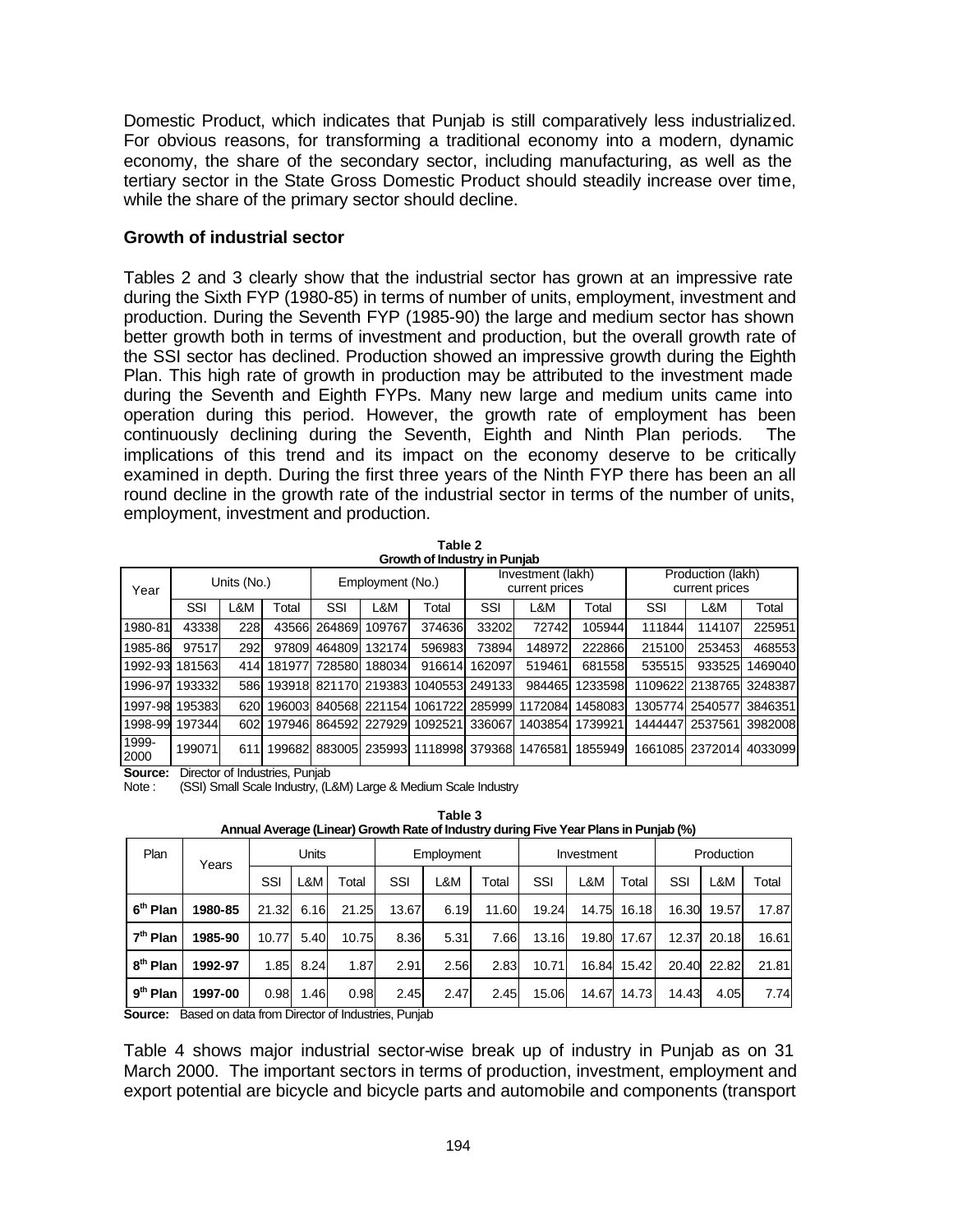equipment and parts), agro/food processing (food products and beverages), textiles and hosiery, basic metal, metal products, machinery other than electrical and electronics industry. These sectors have contributed about 70 per cent of the total industrial output. Bearing in mind their significance for the economy of the state in general and industry in particular, they will be discussed in the following sections with a view to highlighting their technological status, human resource development, and other factors that impinge on their potential for growth.

| NIC.      | Name of the industry                                                       | <b>Units</b> |        | Employment |        | <b>Fixed Investment</b> |        | Production |        |
|-----------|----------------------------------------------------------------------------|--------------|--------|------------|--------|-------------------------|--------|------------|--------|
| Code      |                                                                            | (No.)        | $\%$ * | (No.)      | $\%$ * | Rs. lakh                | $\%$ * | Rs. lakh   | $\%$ * |
| $20 - 22$ | Food Products &<br><b>Beverages</b>                                        | 9765         | 4.89   | 97704      | 8.73   | 273139                  | 14.72  | 752769     | 18.66  |
| 23-26     | Textiles, Hosiery &<br>Garments etc.                                       | 14556        | 7.29   | 190337     | 17.01  | 528706                  | 28.49  | 668973     | 16.59  |
| 27        | Wood products                                                              | 11623        | 5.82   | 39472      | 3.53   | 11509                   | 0.62   | 30353      | 0.75   |
| 28        | Paper products                                                             | 3527         | 1.77   | 23055      | 2.06   | 70258                   | 3.79   | 87758      | 2.18   |
| 29        | Leather & Leather products                                                 | 14488        | 7.26   | 38242      | 3.42   | 10241                   | 0.55   | 33356      | 0.83   |
| 30        | Rubber & Plastic products                                                  | 4567         | 2.29   | 43537      | 3.89   | 53317                   | 2.87   | 183483     | 4.55   |
| 31        | Chemical and products                                                      | 4022         | 2.01   | 36792      | 3.29   | 252516                  | 13.61  | 444896     | 11.03  |
| 32        | Non-metallic mineral<br>products                                           | 2556         | 1.28   | 31684      | 2.83   | 24387                   | 1.31   | 52243      | 1.30   |
| 33        | Basic metal products<br>(Forging, Re-Rolling &<br>Casting)                 | 5645         | 2.83   | 69837      | 6.24   | 119858                  | 6.46   | 477530     | 11.84  |
| 34        | Metal products (Hand<br>tools)                                             | 20579        | 10.31  | 103505     | 9.25   | 39465                   | 2.13   | 150958     | 3.74   |
| 35        | Machinery & parts except<br>electrical (Machine Tools)                     | 10644        | 5.33   | 67691      | 6.05   | 53143                   | 2.86   | 226415     | 5.61   |
| 36        | Electrical machinery &<br>parts<br>(Incl. Electronics)                     | 4438         | 2.22   | 32657      | 2.92   | 123238                  | 6.64   | 147942     | 3.67   |
| 37        | Transport equipment and<br>parts (Automobiles &<br>Parts, Bicycle & Parts) | 6955         | 3.48   | 105574     | 9.43   | 167151                  | 9.01   | 506915     | 12.57  |
| 38        | Miscellaneous Industry<br>(Sports Goods)                                   | 3030         | 1.52   | 16615      | 1.48   | 51958                   | 2.80   | 51965      | 1.29   |
| 74-99     | Repairing and servicing                                                    | 36984        | 18.52  | 82996      | 7.42   | 26883                   | 1.45   | 41358      | 1.03   |
|           | Non-SIDO Industries                                                        | 46303        | 23.19  | 139300     | 12.45  | 50179                   | 2.70   | 176185     | 4.37   |
|           |                                                                            | 199682       | 100    | 1118998    | 100    | 1855948                 | 100    | 4033099    | 100    |

**Table 4 Major Sector-wise Statistics of Industry as on 31 March 2000**

**Source:** Director of Industries, Punjab

**Note:** (\*) % Indicates the share of the sector to total Industry.

# **Concentration of industry**

Tables 5 and 6 on distribution of industry indicate that the main industrial centres in Punjab are Ludhiana, Jalandhar, Amritsar, Mandi Gobindgarh, Batala and Mohali. Ludhiana is known for the production of hosiery and readymade garments, bicycles and components, sewing machines and parts, machine tools, auto-parts, industrial fasteners,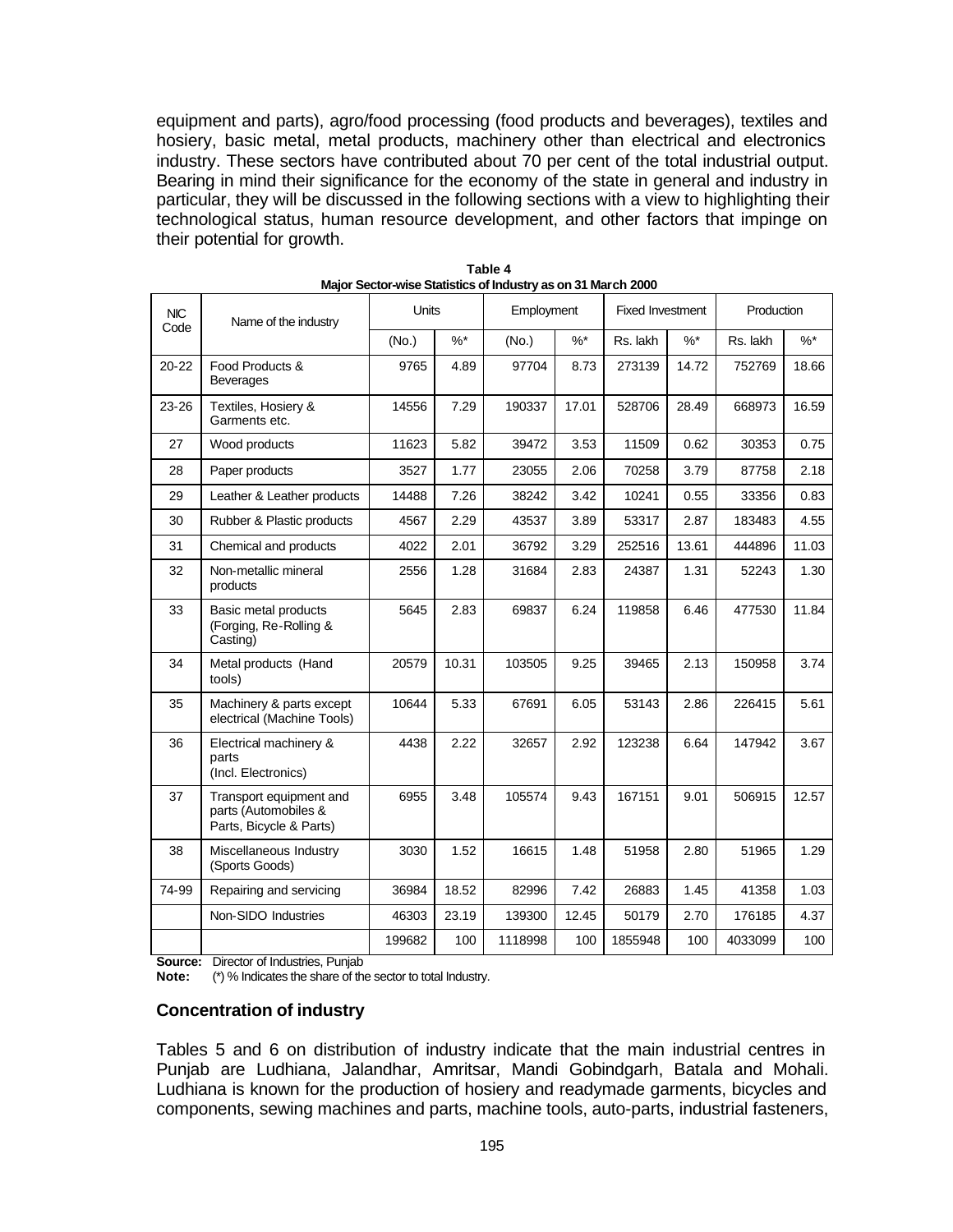electrical and electronic goods. About 21 per cent of the total industrial units in Punjab are located in Ludhiana district. Famous for hand tools, pipe fittings, valves and leather products, Jalandhar is well-known for its sports-goods too. Mandi Gobindgarh, popularly known as the 'Steel-Town' of Punjab, hosts more than 300 steel re-rolling mills despite being situated far from the sources of raw materials. Batala is famous in the country for its castings and machine tools, while Amritsar is known for food products, paper machinery and textiles. Mohali near Chandigarh, which attracted a number of 'sunrise industries', thanks to its locational advantages and infrastructure, seems to have lost its momentum for growth in recent years.

District Ludhiana leads Punjab in industrialization. More than 28 per cent of the industrial output of Punjab comes from Ludhiana, which has the highest number (166) of large and medium units. While Amritsar and Jalandhar were traditionally more advanced, Sangrur, which was one of the centrally declared Backward Districts and Patiala, have become fast growth areas.

Districts Bathinda, Ferozpur, Gurdaspur, Hoshiarpur, Kapurthala and Moga, each contributes two to five per cent share to the state's industrial production; while Faridkot, Mansa and Muktsar each contributes less then one per cent share. These districts are industrially backward and 'A' category incentives are provided to industry coming up in them under the Industrial Policy, 1996.

| <b>District</b>               |        | Units (No.) |        | Employment (No.) |       |                | Investment (lakh) |         |         | Production (lakh) |        |         |  |
|-------------------------------|--------|-------------|--------|------------------|-------|----------------|-------------------|---------|---------|-------------------|--------|---------|--|
|                               | SSI    | L&M         | Total  | SSI              | L&M   | Total          | SSI               | L&M     | Total   | SSI               | L&M    | Total   |  |
| Amritsar                      | 27221  | 58          | 27279  | 113748           | 19007 | 132755         | 49999             | 84631   | 134630  | 208335            | 95865  | 304200  |  |
| <b>Bathinda</b>               | 6318   | 17          | 6335   | 19327            | 4601  | 23928          | 12716             | 61877   | 74593   | 59098             | 86787  | 145885  |  |
| Faridkot                      | 2528   | 5           | 2533   | 11721            | 804   | 12525          | 6482              | 5487    | 11969   | 19254             | 5603   | 24857   |  |
| Fatehgarh<br>Sahib            | 3866   | 17          | 3883   | 19215            | 3015  | 22230          | 16095             | 18811   | 34906   | 125948            | 61596  | 187544  |  |
| Ferozepur                     | 6391   | 20          | 6411   | 25635            | 6996  | 32631          | 20796             | 15702   | 36498   | 47216             | 47329  | 94545   |  |
| Gurdaspur                     | 11543  | 19          | 11562  | 54029            | 4768  | 58797          | 14540             | 15563   | 30103   | 65822             | 33494  | 99316   |  |
| Hoshiarpur                    | 9109   | 33          | 9142   | 29085            | 14912 | 43997          | 10045             | 106903  | 116948  | 18901             | 137164 | 156065  |  |
| <b>Jalandhar</b>              | 27790  | 26          | 27816  | 143549           | 9696  | 153245         | 40077             | 27122   | 67199   | 190406            | 47760  | 238166  |  |
| Kapurthala                    | 7792   | 7           | 7799   | 25119            | 17603 | 42722          | 8237              | 91349   | 99586   | 31865             | 126181 | 158046  |  |
| Ludhiana                      | 42232  | 166         | 42398  | 265871           | 72252 | 338123         | 95664             | 302577  | 398241  | 556094            | 597737 | 1153831 |  |
| <b>Mansa</b>                  | 2753   |             | 2753   | 8781             |       | 8781           | 4074              |         | 4074    | 29533             |        | 29533   |  |
| Moga                          | 5245   | 5           | 5250   | 19285            | 1701  | 20986          | 8698              | 22316   | 31014   | 28044             | 82907  | 110951  |  |
| <b>Mukatsar</b>               | 4061   | 7           | 4068   | 17182            | 2095  | 19277          | 7728              | 10892   | 18620   | 18796             | 18821  | 37617   |  |
| <b>Nawan</b><br><b>Shehar</b> | 3934   | 14          | 3948   | 10360            | 6771  | 17131          | 2757              | 53703   | 56460   | 5900              | 101866 | 107766  |  |
| Patiala                       | 12579  | 109         | 12688  | 45041            | 32272 | 77313          | 39300             | 266377  | 305677  | 126840            | 363461 | 490301  |  |
| Ropar                         | 8754   | 59          | 8813   | 28967            | 20398 | 49365          | 18389             | 245173  | 263562  | 41489             | 407266 | 448755  |  |
| <b>Sangrur</b>                | 16955  | 49          | 17004  | 46090            | 19102 | 65192          | 23770             | 148098  | 171868  | 87543             | 158177 | 245720  |  |
| <b>TOTAL</b>                  | 199071 | 611         | 199682 | 883005           |       | 235993 1118998 | 379367            | 1476581 | 1855948 | 1661085 2372014   |        | 4033099 |  |

**Table 5 District-wise Distribution of Industry in Punjab as on 31 March 2000**

**Source:** Director of Industries, Punjab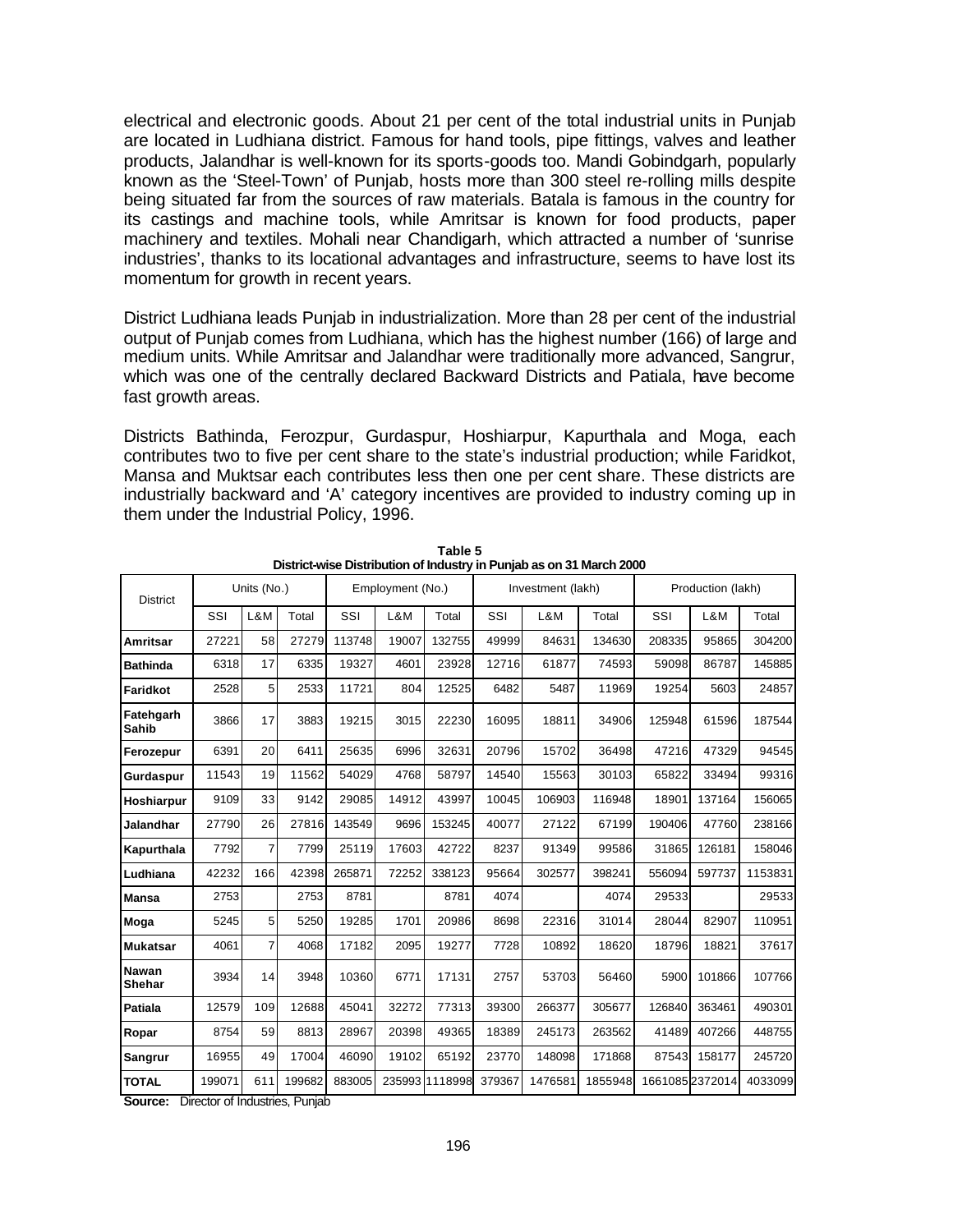| <b>District</b>    | Concentration of types of industries                                                                                                                                                                                                                                                                                                |
|--------------------|-------------------------------------------------------------------------------------------------------------------------------------------------------------------------------------------------------------------------------------------------------------------------------------------------------------------------------------|
| Amritsar           | Power Loom Weaving, Wood & Machine Screws, Radio & Transistors,<br>Agricultural implements, Paints & Varnishes and Dyes, Electric fans,<br>Pharmaceuticals, Printing machinery, Textiles, Chemicals, Soap, Acids.                                                                                                                   |
| <b>Bathinda</b>    | Cotton ginning and processing, Pharmaceutical, Flour mills                                                                                                                                                                                                                                                                          |
| Faridkot           | Agricultural implements, Cottonseed oil, Rice bran oil                                                                                                                                                                                                                                                                              |
| Fatehgarh<br>Sahib | Steel re-rolling, Pump parts, Sewing machine parts, Truck body building                                                                                                                                                                                                                                                             |
| Ferozepur          | Cotton ginning & processing, Grey board, Flour mills, Agricultural<br>implements, Millboard                                                                                                                                                                                                                                         |
| Gurdaspur          | Agricultural implements, Conduit pipes, Machine tools, Soap & chemical<br>products, C.I. castings, Brassware                                                                                                                                                                                                                        |
| Hoshiarpur         | Rosin & Turpentine oil, Paints & Varnish, Sugar, Agricultural implements,<br>Pressure cookers, Paper and Paper board                                                                                                                                                                                                                |
| Jalandhar          | Surgical instruments, sports goods, Hand tools, Automobile parts, Cocks &<br>valves, Pipe fittings, Bus body building, Leather tanneries, Ball bearings,<br>Publication, Switch & switch-gears and Rubber goods                                                                                                                     |
| Kapurthala         | Agricultural implements, Pressure cookers, Fans, Wood & Machine screws,<br>Electrical goods, Rice Mills, Rubber goods, Bolts & Nuts and Diesel<br>engines.                                                                                                                                                                          |
| Ludhiana           | Bicycles & bicycle parts, Automobile parts, Hosiery goods, Sewing machine<br>& parts, Home appliances, Machine tools, Readymade garments, Hosiery<br>needles, Rubber goods, Label s (Metal & Cotton), Chemical goods, Oil<br>engines, Agricultural implements, Electronic goods, Tractor parts, Cycle<br>tyres/tubes, Plastic goods |
| Mansa              | Agricultural implements, Cotton spinning                                                                                                                                                                                                                                                                                            |
| Moga               | Agricultural implements, Milk products.                                                                                                                                                                                                                                                                                             |
| <b>Muktsar</b>     | Cotton yarn, Rice Bran Oil, Paper                                                                                                                                                                                                                                                                                                   |
| Nawanshahar        | Light Commercial Vehicles, Pharmaceutical, Yarn, and Sugar                                                                                                                                                                                                                                                                          |
| Patiala            | Automobile parts, Sewing machine parts, Enamelled copper wire, Electrical<br>goods, Bakery machinery, Cutting tools, Biscuits, shoes                                                                                                                                                                                                |
| <b>Rup Nagar</b>   | Agricultural implements, Pharmaceuticals, Tractors & Parts, Electronic<br>components, Electrical components                                                                                                                                                                                                                         |
| Sangrur            | Agricultural implements, Tractor parts, Cycle parts, Sewing machine parts,<br>Milk products, Chilled Rolls                                                                                                                                                                                                                          |
| Source:            | Director of Industries, Punjab                                                                                                                                                                                                                                                                                                      |

**Table 6 District-wise Distribution and Types of Industries in Punjab**

# **Exports**

During 1999-2000 the total value of exports from Punjab was Rs. 4,062 crores. The major sectors which have made significant contribution towards exports from the state are woollen textiles, bicycles and parts, hosiery goods, hand tools, leather products, and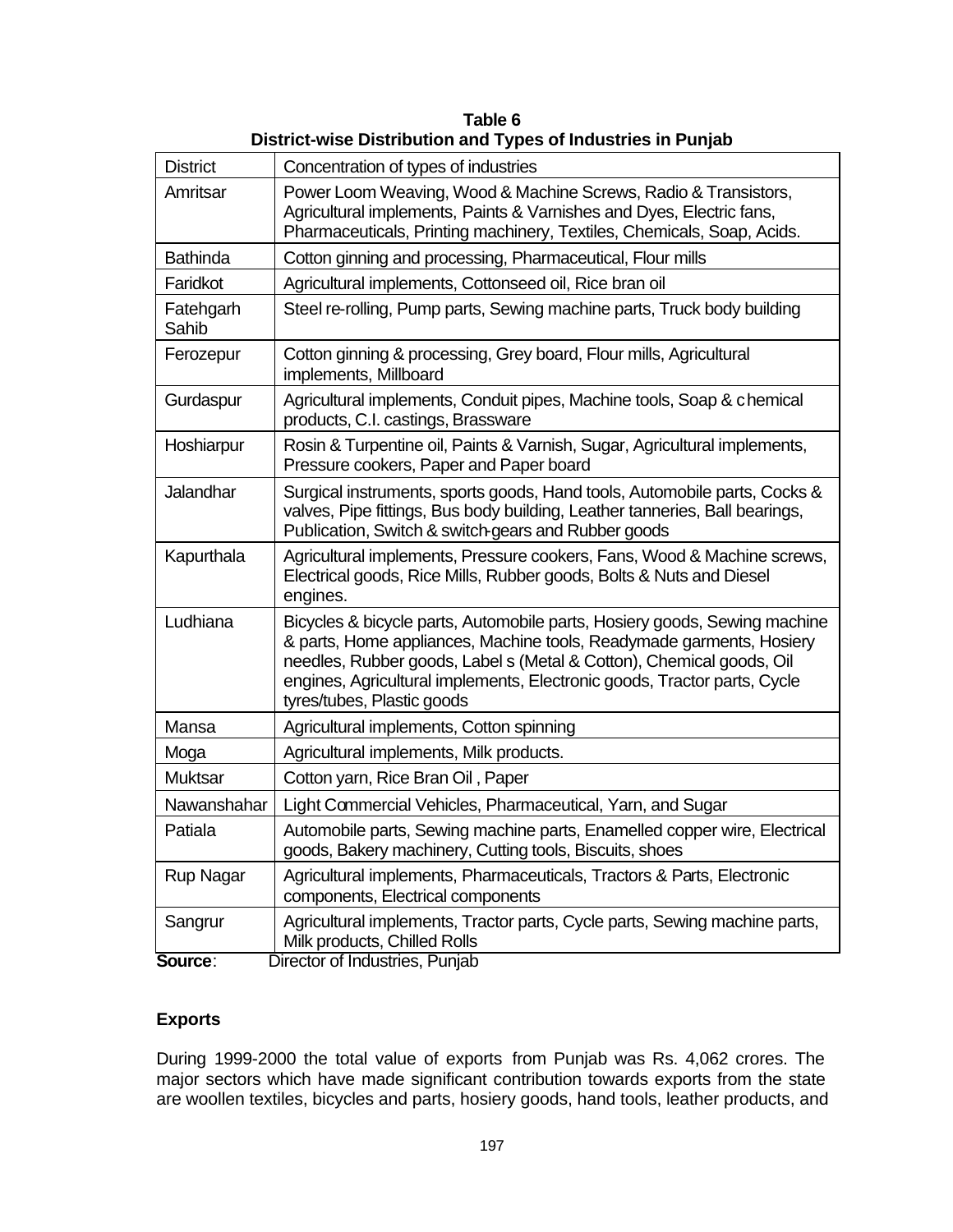sports goods. Export of principal items during 1997-98 to 2000-01 is shown in Table 7. The trend of exports has not been uniform and has been nearly stagnant of late.

| Principal items                                  | <u>Ulalufilum Uniowing</u> value of Exports (Rupees land)<br>1997-98 | 1998-99 | 1999-2000 | 2000-01 |
|--------------------------------------------------|----------------------------------------------------------------------|---------|-----------|---------|
| <b>Woolen Textile</b>                            | 84623                                                                | 86236   | 91838     | 93424   |
| Carpets                                          | 6139                                                                 | 9082    | 13131     | 7224    |
| Hosiery/Readymade garments                       | 50757                                                                | 44502   | 51816     | 52472   |
| Tanned/chrome leather<br>products                | 10366                                                                | 8259    | 11375     | 11814   |
| Sewing machine & Parts                           | 4360                                                                 | 7556    | 6539      | 5215    |
| <b>Electric switch</b><br>gears/Electronic goods | 6240                                                                 | 2362    | 7218      | 1415    |
| Engg. Goods                                      | 12585                                                                | 14946   | 14274     | 15228   |
| Auto parts                                       | 8434                                                                 | 13862   | 14282     | 14415   |
| <b>Bicycle parts/Moped</b>                       | 88956                                                                | 46243   | 51620     | 52016   |
| Sports goods                                     | 24644                                                                | 16144   | 19318     | 20416   |
| Machine tools                                    | 6779                                                                 | 7123    | 8131      | 8029    |
| Hand tools                                       | 28417                                                                | 22917   | 26872     | 24059   |
| <b>Rice</b>                                      | 48554                                                                | 49886   | 52872     | 49916   |
| Food products                                    | 6698                                                                 | 4914    | 8014      | 6415    |
| Diesel engines                                   | 3844                                                                 | 3126    | 4475      | @       |
| Drugs & Pharmaceuticals                          | 2316                                                                 | 1409    | 3431      | @       |
| <b>Handicrafts</b>                               | @                                                                    | @       | @         | 742     |
| Other items                                      | 26766                                                                | 24346   | 21056     | 38696   |
| <b>Total</b><br>Director of Industries Dunich    | 420478                                                               | 362913  | 406262    | 401496  |

**Table 7 Statement Showing Value of Exports (Rupees lakh)**

**Source:** Director of Industries Punjab **Note:** (@) Included in other items

# **BICYCLE AND BICYCLE PARTS INDUSTRY**

The second largest manufacturer of bicycles and bicycle parts in the world, India produced 13.1 million bicycles in 2000, while China produced 52.2 million. The Ludhiana cluster produces about 60 per cent of the total bicycles manufactured in the country in the large and small-scale sector and more than 80 per cent of the parts and components in the small and tiny sector. The first indigenously owned bicycle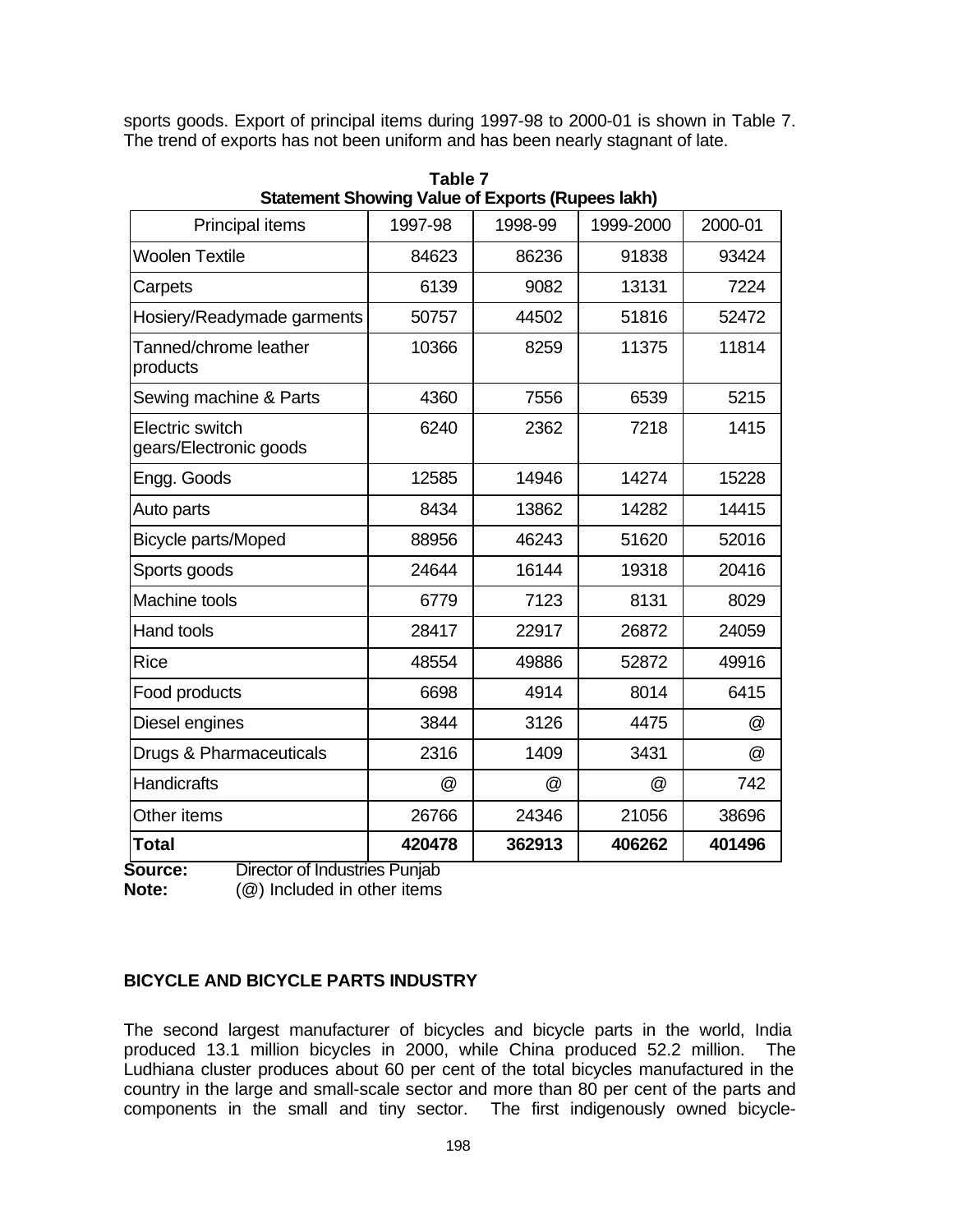manufacturing unit, Atlas Cycles, was established at Sonepat in 1951 in the SSI sector in undivided Punjab. Hero Cycle Ltd. commenced production of complete bicycles in 1956 as an SSI unit in Ludhiana and became the world's largest producer of bicycles in 1989, with a record production of 29,36,076 units and entered the Guinness Book of World Records.

# **Status of bicycle industry**

Though the bicycle industry originated in Kolkata, Punjab became the most fertile ground for its evolution and growth. It mainly manufactures the roadster model (70 % of total production) with standard single speed with cosmetic variations. The remaining 30 per cent of the production is of new models, such as Sporty Light Roadster (SLR), All Terrain Bike (ATB), British Motor Cross (BMX), Mountain Terrain Bike (MTB), Racer, children, juvenile, etc. These bicycles are quite heavy in weight, varying between 10 to 18 kg. The unique feature of this industry of Punjab is that the components and parts (numbering 300) are manufactured in about 4,000 small and tiny units for both domestic as well as export markets. More than 80 per cent of the total components and parts of complete bicycles are produced in the small and tiny sector. Table 8 presents the status of the industry for the last five years (SSI including tiny sector and the large and medium), showing time-series data on the number of units, number of employees, production and investment. Production has increased at an average annual growth rate of 12.8 per cent during 1995-96 to 1999-2000.

| Year      |      | Units (No.) |       | Employment (No.) |       |       | Investment (lakh) |     |                | Production (lakh) |        |        |
|-----------|------|-------------|-------|------------------|-------|-------|-------------------|-----|----------------|-------------------|--------|--------|
|           | SSI  | L&M         | Total | SSI              | L&M   | Total | SSI               | L&M | Total          | SSI               | L&M*   | Total* |
| 1995-1996 | 3538 |             | 3545  | 43433            | 10476 | 53909 | 8770              |     | 18755 27524.93 | 91531             | 100013 | 131536 |
| 1996-1997 | 3615 | 8           | 3623  | 43898            | 9773  | 53671 | 952219            |     | 22295 31824.27 | 109053            | 112170 | 153921 |
| 1997-1998 | 3703 | 8           | 3711  | 44564            | 10843 | 55407 | 10178             |     | 31168 41345.91 | 133040            | 98532  | 172453 |
| 1998-1999 | 3753 | 61          | 3759  | 45335            | 10475 | 55810 | 11314             |     | 35158 46472.47 | 152485            | 110448 | 196664 |
| 1999-2000 | 3773 | 8           | 3781  | 45730            | 11011 | 56741 | 12296             |     | 41752 54048.27 | 170034            | 120520 | 218242 |

**Table 8 Status of Bicycle and Bicycle Parts Industry in Punjab**

**Source:** Director of Industries, Punjab

**Note:** \* - Only 40% (value added) of the production of L&M sector is added

# **Capital-output ratio and investment per employee**

The capital output ratio of the SSI and tiny sector is consistently declining as shown in Table 8. The industry is largely primitive, neither replacing the existing obsolete machinery, nor adopting the latest and improved technology. On the other hand, in the large and medium sector the capital-output ratio has been continuously improving during the same period. The investment in the SSI sector per employee has increased from Rs. 20,000 in 1995-96 to Rs. 27,000 in 1999-2000; in the large and medium sector it has increased to Rs. 3,80,000 from Rs. 1,87,000.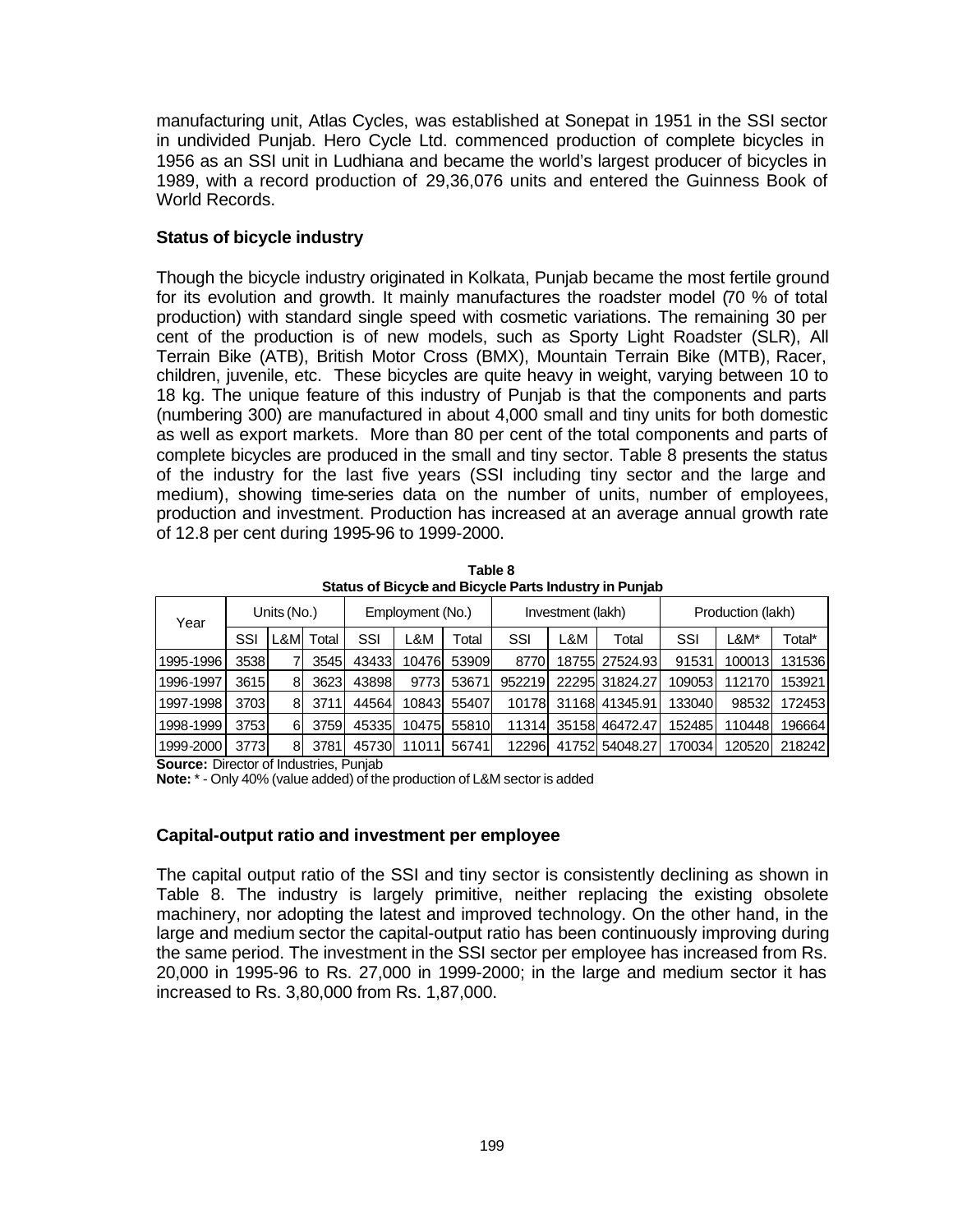# **Exports**

As shown in Table 9 the export value of bicycles and parts in Punjab in 1995-96 was Rs. 43,611 lakh, which increased to Rs. 70,643 lakh in 1996-97 and to Rs. 88,956 lakh in 1997-98. Exports declined sharply during 1998-99 to Rs. 46,243 lakh. During 1999-2000 it increased to Rs. 51,620 lakh and remained at the same level in 2000-01.

| $=$       |                    |            |  |  |  |  |  |  |  |  |
|-----------|--------------------|------------|--|--|--|--|--|--|--|--|
| Year      | Exports (Rs. lakh) | Change (%) |  |  |  |  |  |  |  |  |
| 1995-1996 | 43611              |            |  |  |  |  |  |  |  |  |
| 1996-1997 | 70643              | 62         |  |  |  |  |  |  |  |  |
| 1997-1998 | 88956              | 25         |  |  |  |  |  |  |  |  |
| 1998-1999 | 46243              | 48         |  |  |  |  |  |  |  |  |
| 1999-2000 | 51620              | 12         |  |  |  |  |  |  |  |  |
| 2000-2001 | 52016              | --         |  |  |  |  |  |  |  |  |

**Table 9 Exports of Bicycle Industry**

**Source:** Director of Industries, Punjab

## **Technological status: some observations**

- Most of the components of our cycles are made from mild steel, with the latest introduction of plastics and aluminum for the export market only. Even the steel of desired specifications and quality is not available at reasonable rates.
- Quality control system is generally poor. The component manufacturers, being mostly in the tiny sector, have very inadequate quality control systems. Even at the assembly stage and in retailers and shops, the mechanics are not adequately trained and aware of the importance of various alignments, etc.
- The ordinary bicycle comprises of as many as 300 individual components and over 1,500 operations are performed to manufacture it. Various manufacturing techniques prevalent in our country are not only time consuming, but also causing extensive raw material wastage.

# **Strategy for future development**

A well-defined strategy has to be formulated to sustain and accelerate the present growth rate and increase the market size, both domestic and export, against the backdrop of stiff competition from China. The industry has to produce quality products and introduce new designs in the market for survival. Technological upgradation through innovative R&D, human resource development through skills-upgradation and training, adoption of the cluster approach for systematic infrastructure development and market oriented policy and institutional framework are absolutely essential for growth.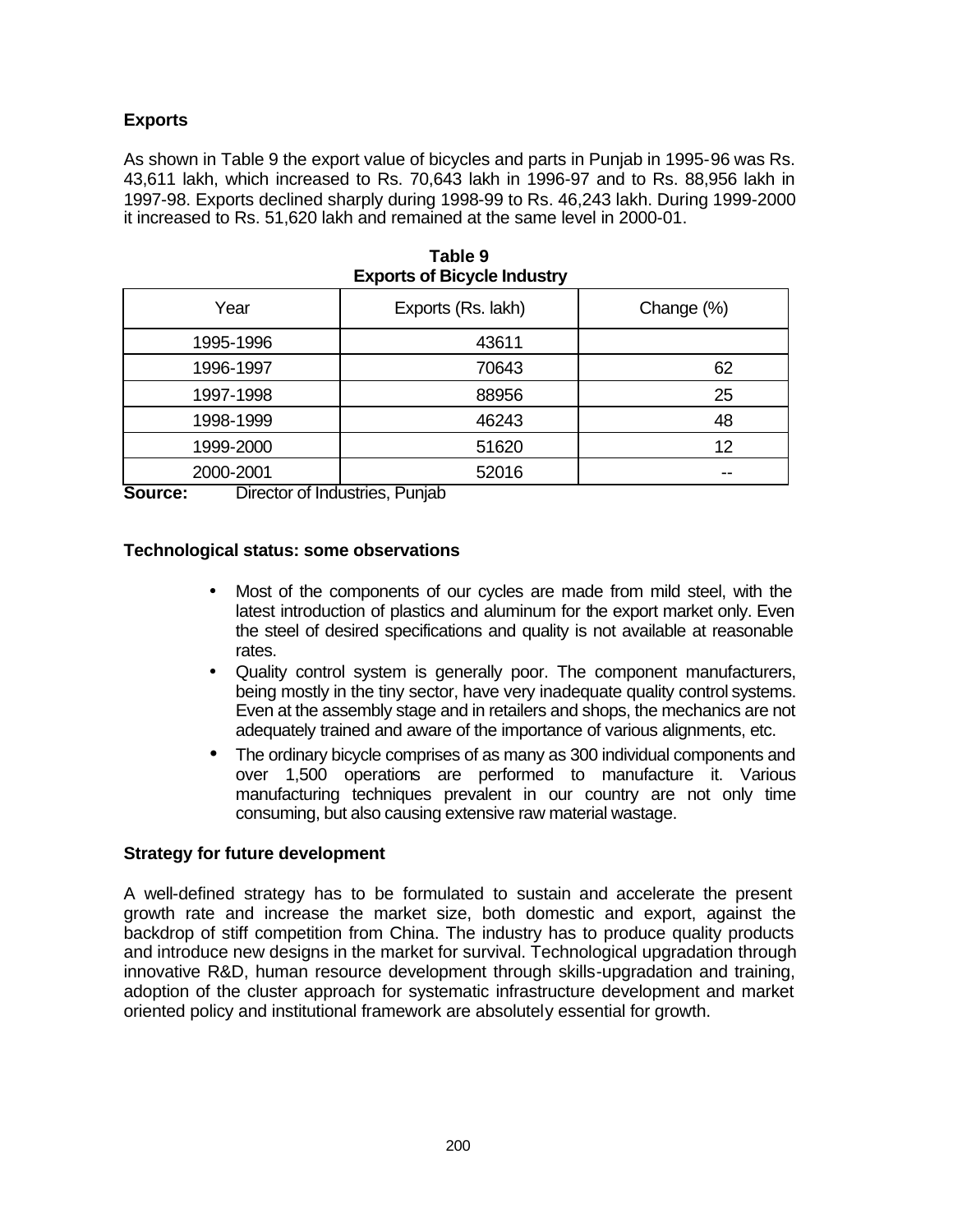

Based on a wide-ranging interaction with various segments of the industry, which sometimes have divergent points of view, it is suggested that a single federation of bicycle and bicycle parts industries with different association as its constituents should be formed to promote overall growth. The federation should evolve appropriate mechanisms for providing R&D, marketing, policy and infrastructural support to facilitate growth. The proposed federation could have the following structure:

# **Technology upgradation**

Wide technology gaps have been observed between the technologies in use in the developed countries and in India and it is necessary to bridge them by new developments in the designs of bicycles, parts and components. As it is beyond the capabilities of the existing small-scale sector it is absolutely necessary to suitably restructure and strengthen the Research & Development Centre for Bicycles & Sewing Machines at Ludhiana.

#### **Research & Development Centre for bicycles and sewing machines**

The centre was set up in 1981 with the assistance of UNDP/UNIDO with the following main objectives:

- Design and develop new models of bicycles and pass on the know-how to the industry for commercial exploitation.
- Evolve testing and quality control procedures, which could be adopted by the industry and, thus enable it to produce contemporary and high quality models for domestic and export markets.

With UNDP assistance the centre was equipped well, but it has not been able to contribute much to technology upgradation of the industry and development of new models of cycles and parts. Whatever little R&D work was going on in the centre came to a standstill with the discontinuation of financial assistance from the Punjab Government. At present, the centre is only working as a production and testing unit and earning just enough to pay wages and salaries and other establishment expenses.

The quality of bicycles has to be improved and new models, comparable to international designs, introduced, to sustain the growth and further development of the bicycle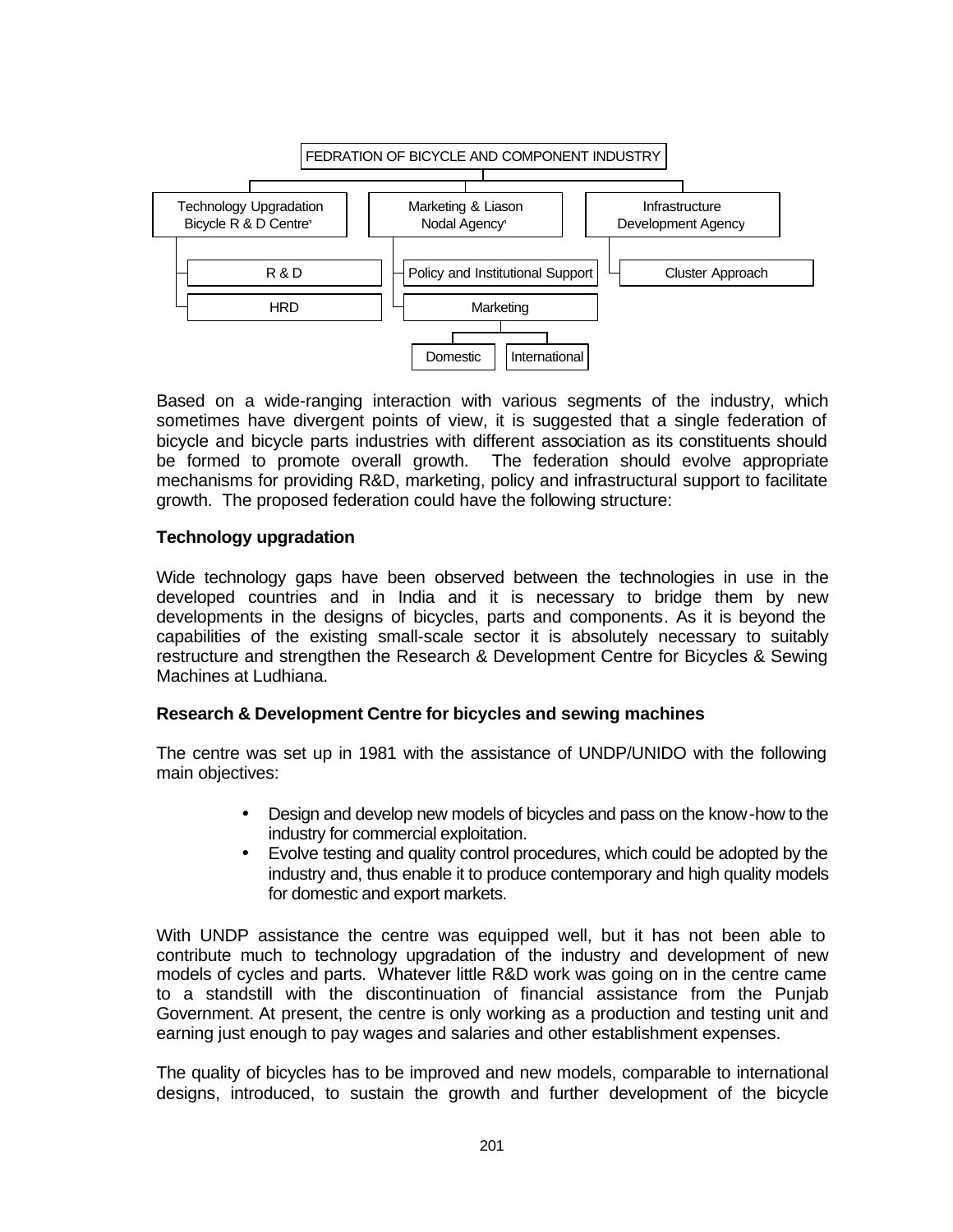industry in the state and to increase its share of export. To achieve this objective the R&D centre should be restructured and strengthened possibly on the following lines:

- The bicycle industry should form a Federation of Bicycle Industry with the active participation of industry associations representing different segments.
- The state government should transfer the management, control, and assets of the R&D Centre to the Federation on the basis of a binding protocol.
- Future expenditure, recurring/non-recurring, to run the centre should be borne by the Federation. For this purpose a Bicycle Development fund may be created by levying a Development Cess of say two rupees per bicycle. Appropriate mechanism for collecting the cess may be evolved by the Central/State Government in consultation with the proposed Federation.
- A one-time grant may be provided by the Central/State Government or obtained from some international agency like UNDP through the good offices of the Government of India, to meet the financial requirements for upgradation of the R&D Centre.

The R&D Centre should work with the objectives of:

- Designing and developing new models comparable with the latest available in the international market and pass on the knowhow to the industry for commercial exploitation.
- Strengthening the testing and quality control labs to make available testing facilities for all types of bicycles and components.
- Upgrading of standardization and calibration facilities.
- Reinforcing the Documentation centre by making available latest literature and periodicals on domestic and international marketing information, new designs, manufacturing techniques and testing methods and international standards and specifications.

# **Human resource development and training**

Training the workforce of the industry is necessary for upgrading their skills to adopt the latest manufacturing technologies, management techniques and quality management systems enabling them to compete in the international markets. Study visits to the developed countries should be conducted to give exposure to new developments taking place in the global arena.

# **Consortium/nodal agency**

The trade associations related to bicycle and component industry should join hands and form a consortium/nodal agency to obtain the maximum advantage of partnership. This agency should work to for safeguard and promote the interests of the industry in domestic and international markets, for procuring raw materials at reasonable prices, dissemination of trade information and liaison with government, financial, and other developmental institutions.

A consortium approach may be adopted to reap the following benefits:

• Improve the bargaining strength in price negotiation, thus avoiding price cutting and undercutting by individual exporting units.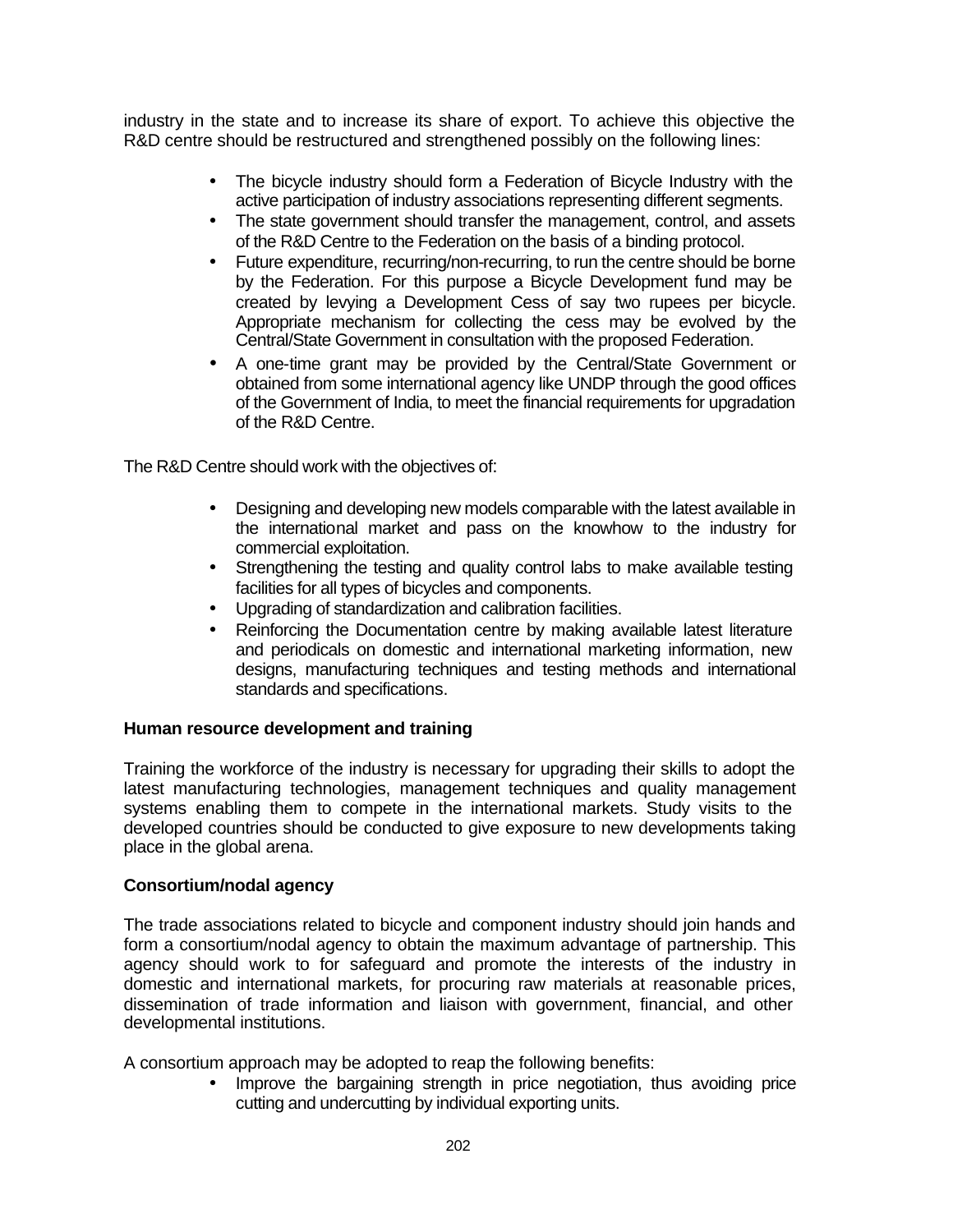- Secure favourable terms of trade with regard to price, payment terms, etc.
- Popularize the common brand through effective marketing in the export market.
- Build strategic tie-ups, including joint ventures, with well-known international companies in the industry to tap growing and vibrant segments of markets in USA, Europe and other developed countries.
- Avail the advantage of marketing development assistance and other promotional policy measures of the government.

The mindset of the consumer has to undergo a sea change. Bicycle is considered a poor man's transport. Populations with higher income avoid riding a bicycle because it is a typical roadster model and does not suit their tastes and status. Under these conditions, there is not much demand from the higher income strata. The bicycle is made keeping in view the lower income group of the population that cannot afford higher prices. In trying to keep the price low, not much headway has been made in the design and look of the bicycle. The following steps could be taken to break the vicious circle:

- New fancy models should be developed and offered to the public for free test ride.
- Trade fairs and bicycle racing should be popularized.
- Enable the industry to have access to raw materials from international as well as domestic sources.
- Possibilities of providing locally produced raw materials at international prices can be pursued.
- Imports of raw materials can be made in economically viable bulk quantities.

# **Policy and institutional support**

- More specialized SSI bank branches may be opened to provide financial assistance to the SSI sector.
- Finance should be made available at a reasonable cost, e.g., at a interest below or equal to prime lending rate (PLR).
- Financial evaluation procedures for lending should be made more objective and transparent and made public.

# **Reservation policy**

The reservation policy for bicycle components and parts has played a major role in fostering the small and tiny sectors. Though serious doubts about its relevance have been raised, in the context of current national and international trends, after a series of meetings with industry associations and representatives, it is felt that the present policy of reservation should be continued for the time being. However, the investment limit of Rs. 1 crore could be to enhanced to Rs. 5 crore in some selected and identified components to begin with, in order to:

- achieve higher quality standards;
- introduce new models in domestic and export markets;
- avail of economies of scale to face the new challenges under the emerging WTO regime; and
- introduce state of art technologies to attain higher levels of productivity and share of export market.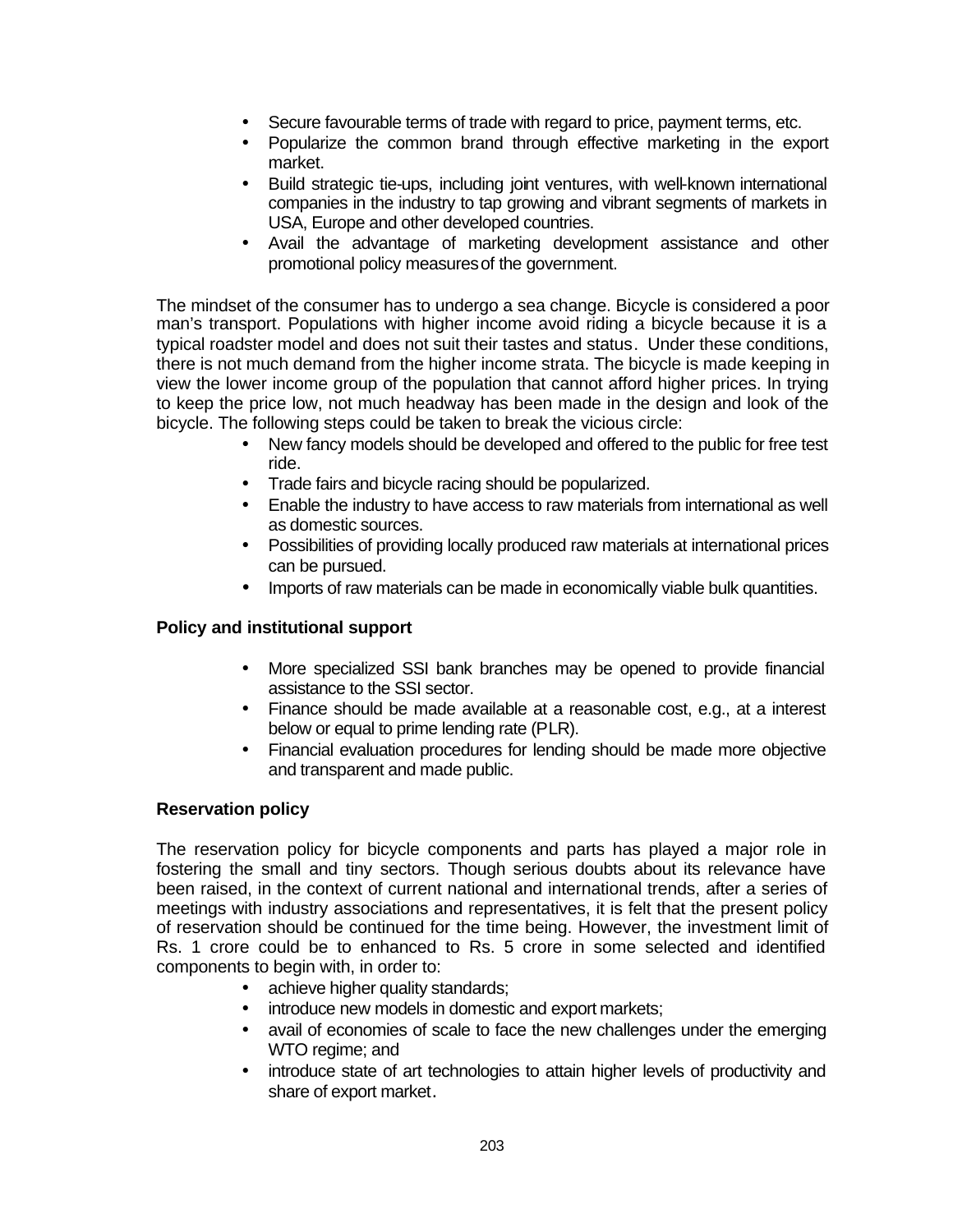# **Cluster approach**

After independence, Ludhiana and areas around it have emerged as a natural cluster for the bicycle industry, with medium, small and tiny industrial units, using traditional and modern techniques of production, but not well organized and systematic. These units are located in a haphazard manner causing considerable environmental degradation and other problems. Unless a systematic and planned cluster approach is followed, further development of the industry and even the present trend of growth will not be sustainable. Based on detailed discussions with government officials and industry associations concerned, it is suggested that the exiting cluster should be strengthened with modifications. A common effluent treatment plant is absolutely necessary in the existing cluster, to provide a pollution-free environment. Better infrastructure facilities are essential for efficient material movement. The concept of 'flatted factory system' should be to introduced in selected, planned areas, provide more industrial accommodation and factory space. For facilitating future growth the following specific suggestions deserve urgent follow-up:

- There should be an area exclusively allocated for the bicycle industry; to begin with 100 acres with provision for further extension.
- The units in residential areas should be relocated within this new cluster to check pollution in these areas and facilitate future growth.
- Concerted efforts one necessary by both Central and State Governments, industry associations and other agencies involved, with industry taking the lead, for developing the cluster.
- Central/State Governments may give one time grant for the development of the cluster.

The planned cluster will not only help remove the existing bottlenecks but also facilitate availing of the full benefits of government policy and available resources and facilities. The major benefits of the cluster could be:

- Taxes can be levied only at entry and exit points, thus enabling the free movement of goods within the cluster.
- Units located within the cluster can be linked through a computer network for better sharing and dissemination of information.
- Labour laws can be liberalized within the cluster.
- Time-and-work study can be conducted within the cluster for achieving higher levels of productivity and efficiency.
- The single-window clearance scheme can be better implemented.
- Access to finance to industry through banks and other financial institutions can be improved
- Promote partnership for HRD, technology upgradation, procurement of raw materials, common facility services in production and testing, and marketing of products in domestic and international markets.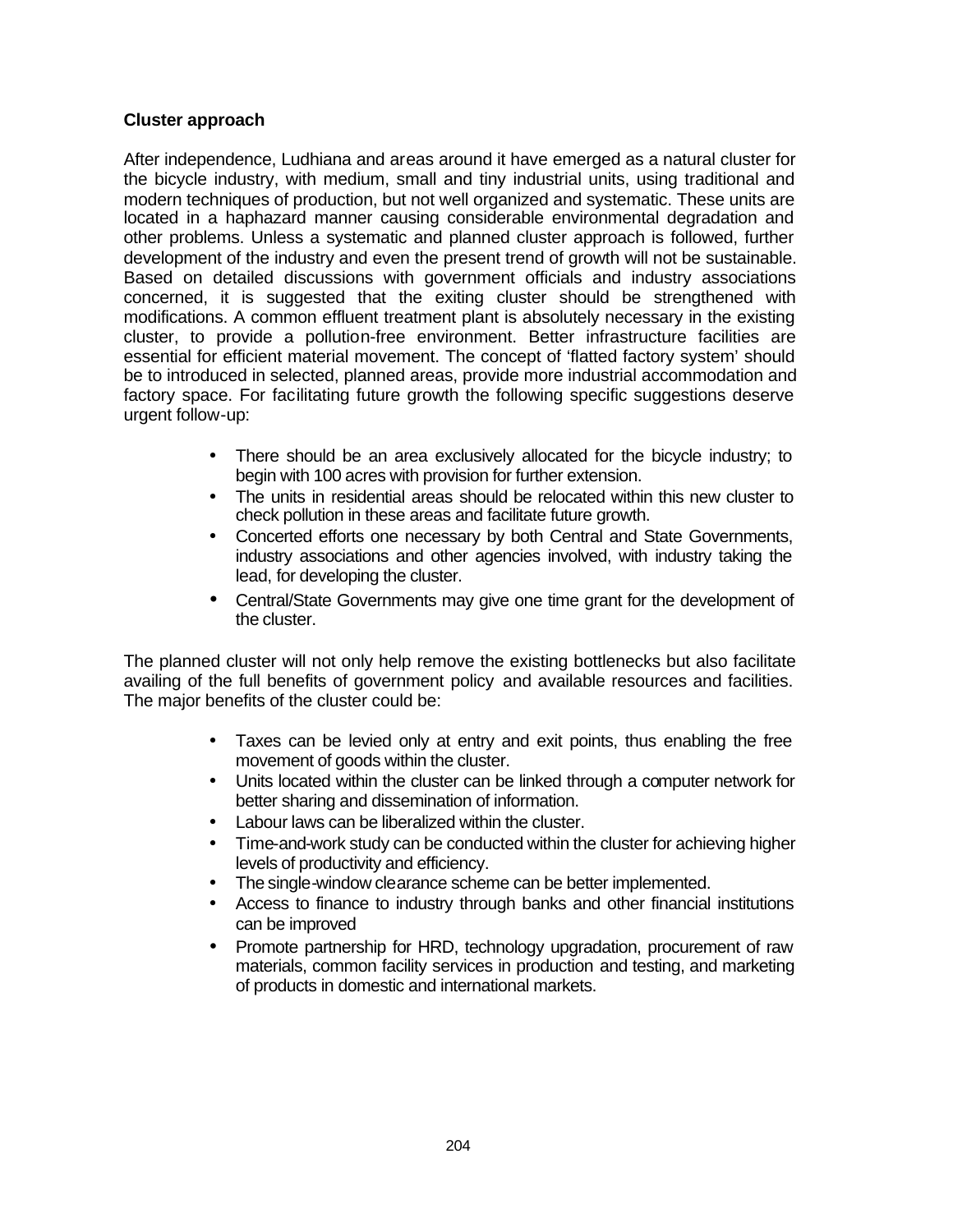# **AUTOMOBILE AND COMPONENTS INDUSTRY**

With the increase in the motor vehicle population in the country during the 1980s, a large number of SSI units were established in Punjab to produce automobile components. These units have been catering to the needs of original equipment manufacturers (OEMs) and replacement markets. Of late, some units have also come up to serve the export market with improved technology and product quality and they have been able to export even to developed countries. The industry, which started as motor vehicle repair workshops, has come of age and is now a major foreign exchange earner.

The automobile industry in Punjab is mainly an auto-component industry. The total number of units has grown to 2,598 (with 2,569 in SSI and 29 in L&M) employing about 45,745 persons in 1999-2000. The total production in this sector has been valued at Rs.2,154.90 crore with an investment of Rs.1,128.03 crore growing at an annual average rate of 14.7 per cent and 8.4 per cent for production and investment respectively, during 1995-96 to 1999-00. Thus, the performance of this sector has been quite good. The status of the automobile and components industry is shown in Table 10.

| Year            | Units (No.) |     |                   | Employment (No.) |             |            | Investment (Rs. lakh) |                   |        | Production (Rs. lakh) |        |        |  |
|-----------------|-------------|-----|-------------------|------------------|-------------|------------|-----------------------|-------------------|--------|-----------------------|--------|--------|--|
|                 | SSI         | L&M | <b>Total ISSI</b> |                  | L&M         | Total      | <b>SSI</b>            | L&M               | Total  | SSI                   | IL&M   | Total  |  |
| 1995-1996       | 2269        | 271 | 2296              |                  | 15432 25105 | 40537      | 5044                  | 82359             | 87403  | 19569                 | 108647 | 128216 |  |
| 1996-1997       | 2334        | 291 | 2363              |                  | 15492 25929 | 41421      | 5764                  | 89347             | 95111  | 22189                 | 139802 | 161991 |  |
| 1997-1998  2451 |             | 311 | 2482              | 16727            | 25570       | 42297      | 6815                  | 126957            | 133772 | 28064                 | 122685 | 150749 |  |
| 1998-1999       | 2505        | 291 | 2534              |                  | 17658 27285 | 44943 8310 |                       | 115767            | 124077 | 29824                 | 141565 | 171389 |  |
| 1999-2000 2569  |             | 291 | 2598              | 18281            | 27464       |            |                       | 45745 9844 102959 | 112803 | 32647                 | 182843 | 215490 |  |

| Table 10                                               |  |
|--------------------------------------------------------|--|
| Status of Automobile and Components Industry in Punjab |  |

**Source:** Director of Industries, Punjab

The capital-output ratio in the SSI sector has marginally increased from 0.26 in 1995-96 to 0.30 in 1999-2000, while in the L&M sector it has declined from 0.76 to 0.56.

Investment and production in the SSI sector per employee during 1995-96 to 1999-2000 increased from Rs. 0.33 lakh to 0.54 lakh and from Rs. 1.27 lakh to Rs. 1.79 lakh respectively. During the same period, investment and production per employee in the L&M sector increased from Rs. 3.28 lakh to Rs. 3.75 lakh and from Rs. 4.33 lakh to 6.66 lakh respectively.

Major destinations of auto components exports are Europe (36%), America (27%), Asia (16%), Africa (13%) and others (8%). The auto components industry has contributed significantly to exports as shown in Table 11.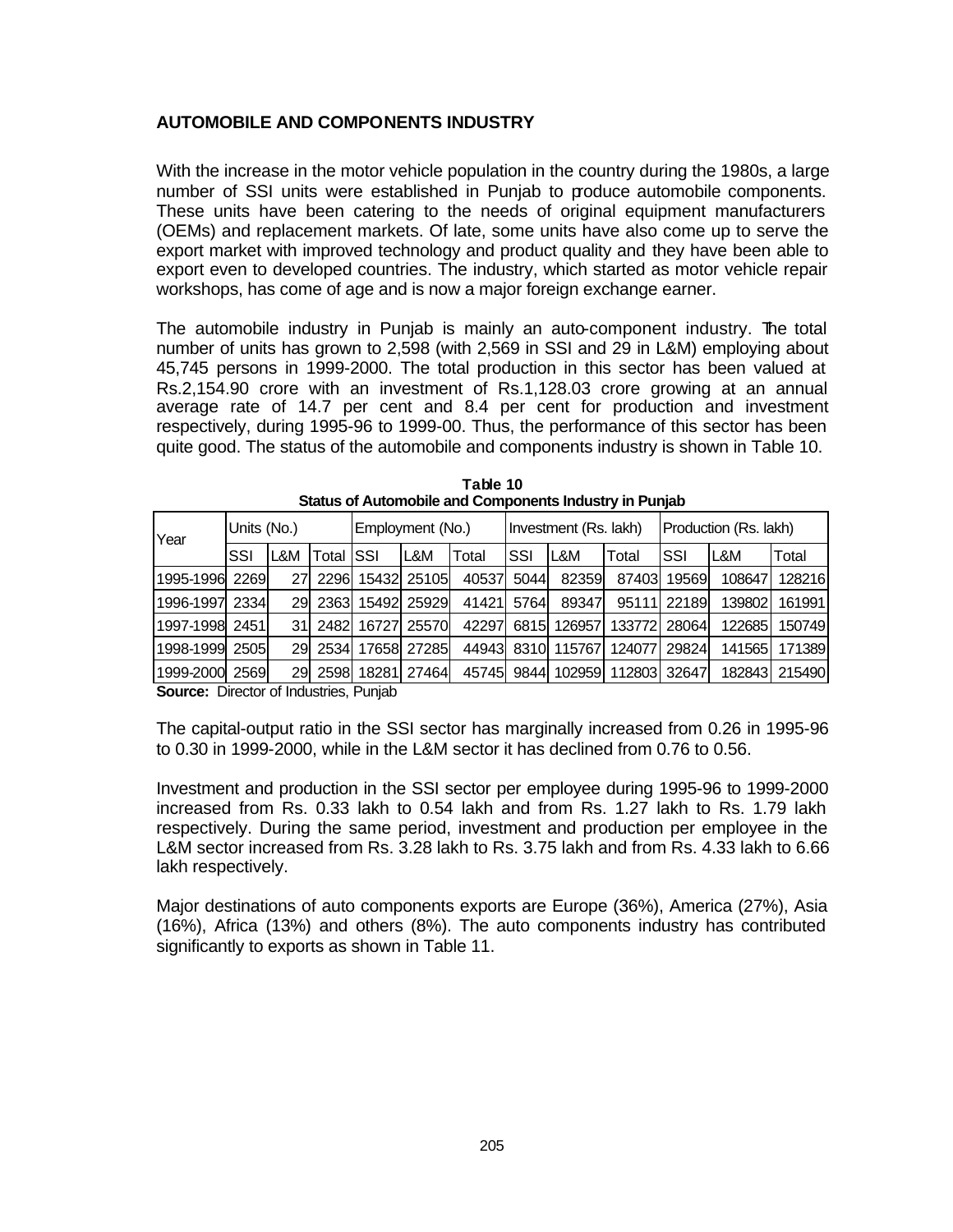| Year      | Value (FOB) | Change (%) |
|-----------|-------------|------------|
| 1994-1995 | 4419        |            |
| 1996-1997 | 5436        | 23.01      |
| 1997-1998 | 8434        | 55.15      |
| 1998-1999 | 13862       | 64.36      |
| 1999-2000 | 14282       | 3.03       |
| 2000-2001 | 14415       | 0.93       |

**Table 11 Export of Auto Components (Rs. in lakh)**

**Source:** Director of Industries, Punjab

Auto-parts manufacturing units are spread over the whole state and most of them manufacture components required in the replacement market. The products presently manufactured in the industrial belts of Ludhiana, Jalandhar, Kapurthala and Ropar are metal-based. They range from such simple items as nuts and bolts to such complex items as axle, shafts and radiators. Managerial standards, engineering capability, machinery and quality control vary from poor to excellent, with most of the small-scale units showing engineering ingenuity and getting the best out of what they have and what they know.

#### **Present technological status and observations**

Among the auto-component manufacturers, there exists a three–tier structure. At tier-I are the original equipment manufacturers (OEM) and components manufactured by them go either directly into assembly lines or are exported. There are a few units in tier-I category and they are in the large and medium sector. Tier-II manufacturers supply subcomponents to tier-I manufacturers as well as to the export market. Tier-III manufacturers produce low-cost, low value-added, low quality auto-component and mainly cater to the needs of the replacement market. Most of the component manufacturers in the large and medium sector and in the SSI sector fall in the tier-II category and tier-III category respectively.

Auto-components manufacturers in the SSI sector use conventional techniques of production and machinery, such as open die, old types of power presses, inefficient furnaces, old generation welding equipment, and locally made special purpose machines called 'Addas', etc. The processes are not carried out in sequence and based on scientific lines. Dies and other press tools are generally got manufactured from die makers lacking knowledge of designing and development techniques. Consumables, such as lubricants, welding electrodes and tools, etc., are selected on a random basis and no proper attention is given to the required grade. Without the latest designing facility, like CAD or OEM drawings of the components, most of the small- scale units merely produce components by copying samples. Small-scale units cannot achieve interchangeability as well as the required tolerances required by the replacement market. The majority of the units do not follow documented procedures of quality control. Components are not inspected at various stages of processing. Locally made inspection gauges are used, and there is no provision to calibrate them periodically. Small-scale entrepreneurs are not aware of various new methods and techniques, to either combat pollution or adopt alternative pollution-free processes. The low level of technologies in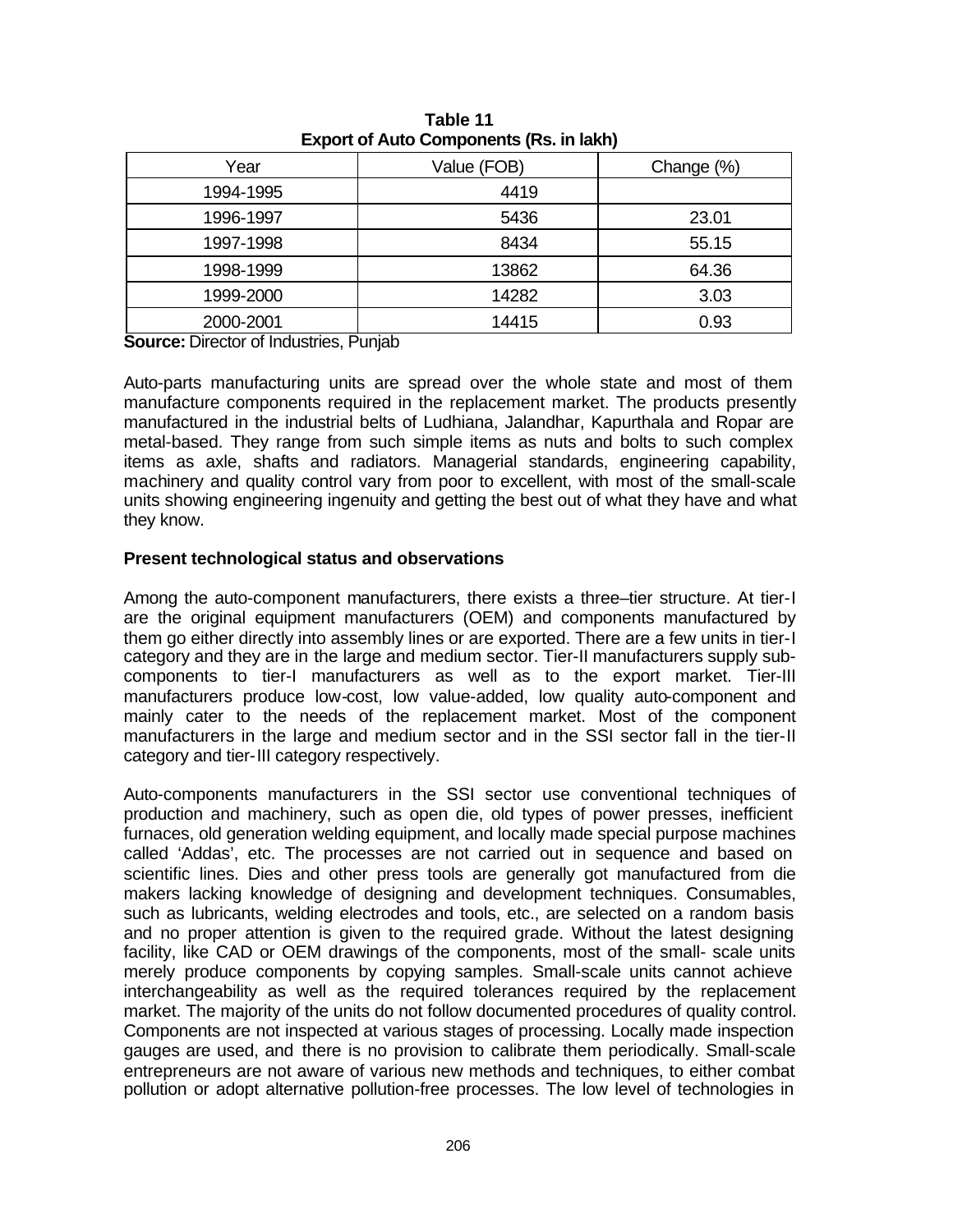use results in high cost, poor quality and low productivity and consequent competitive disadvantages.

# **Strategy for Development of Auto-component Industry**

There is no doubt that the auto-component industry needs quality improvement and more market exposure. To achieve these objectives, technology upgradation, human resource development and training, effective innovative management techniques for producing zero-defect products, quality control and adopting the cluster approach for systematic and planned infrastructure development are necessary.

# **Technology upgradation**

Wide gaps exist between technologies used by auto-component manufacturers in India and abroad. With MNCs setting up their shops in India, auto-component manufacturers should give serious thought to technology upgradation and quality control. It is well nigh impossible for SSI in Punjab to bridge this technological gap on their own, because they neither have the resources nor the capabilities. The Automobile R&D Centre at Ludhiana needs to be strengthened and its technological capabilities upgraded to provide guidance and support to the industry.

# **Suggestions to bridge the identified gaps**

**Product development:** Hot forging requires to be replaced by cold forging techniques wherever possible and economical. An intermediate technology in the form of warm forging could also be introduced. The OEM drawings of components should be made available to small-scale units so that quality components within required tolerances and interchangeability are ensured.

**Quality control:** Units should adopt documented procedures for quality control, and inspection of components at various stages of processing should be introduced. Separate inspection cells/sections should be established in the units and their working should be made effective. The ultimate aim of Total Quality should be achieved through various quality control measures. The units should go for ISO-14000 Certification.

**Pollution control:** Entrepreneurs should be provided with information on various new techniques and technologies, which are eco-friendly and can combat pollution hazards. Small versions of economical and efficient systems of pollution-control devices and equipment should be made readily available in the market. The State Pollution Control Board should not only act as a regulatory body but also assist small-scale entrepreneurs to overcome problems faced by them in trying to control pollution.

**Energy conservation:** Economical versions of fuel-efficient designs of furnaces and other heating equipment could be made available to the entrepreneurs at reasonable prices, to achieve energy conservation. Power-efficient electric motors, lighting system, welding equipment, etc., should be introduced to small- scale industrialists.

**Human resource development:** Various institutions engaged in imparting training to industrial workers and supervisors and other managerial staff should be equipped on modern lines to cater to the special needs of the industry.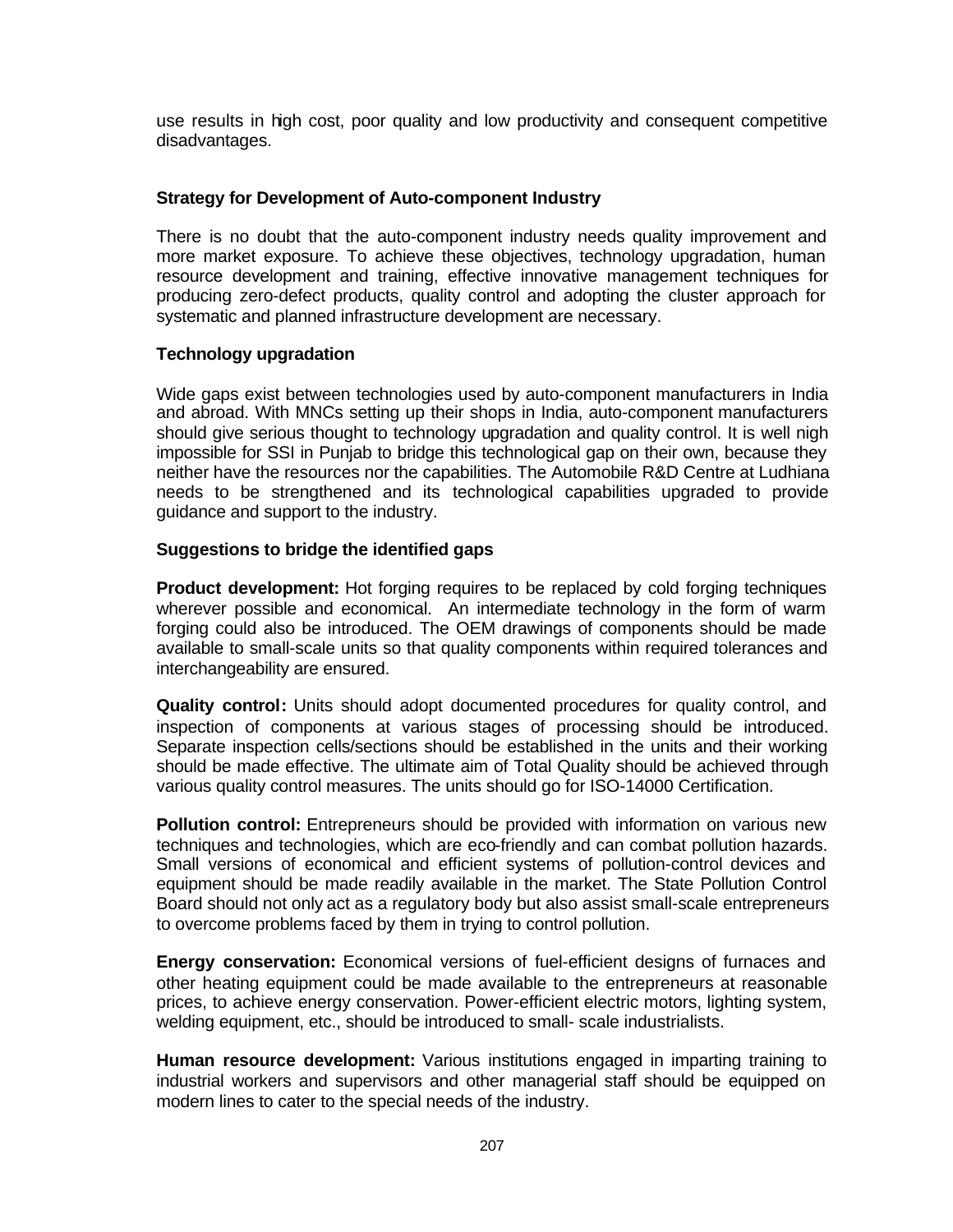# **AGRO/FOOD PROCESSING INDUSTRY**

Punjab is endowed with fertile land and a favourable climate to grow a large number of cereals, fruits and vegetables, oilseeds, pulses and maize and provides about 25 per cent of India's wheat production and approximately 10 per cent of rice production. The state has basic raw materials, manpower and a vast consumer market, which are the necessary prerequisites for industrial production. Value addition in agriculture is the answer to the wheat-paddy rotation, which has become one of the weak spots in the state's economy.

There is a huge domestic and export market for food products, but the consumer demands high quality food, both raw and processed, at affordable prices. Development of the agro/food processing sector can bring more employment opportunities, especially in the small towns and rural areas, and cheaper and better products to the consumers. Therefore, Punjab will have to look for alternative crops, which can increase revenues/returns to the farmers and have better scope for marketing/processing. This would be possible with research and development in specific crops to achieve desired quality/yield and supporting infrastructure.

# **Status and potential**

The food-processing sector covers a wide spectrum of products and is one of the largest in terms of production, consumption, export and growth prospects. The vast potential of agricultural resources available in Punjab can be better exploited and utilized by preserving and processing, using available technologies. Though the Government of India has sanctioned a number of schemes, so far not much progress has been made towards setting up agro-based food processing industries, proportionate to the agriculture potentials and commodities available in the state. At present, the agroprocessing industry is mainly limited to traditional processing of agricultural raw materials, such as atta chakkies, oil mills, cotton ginning and rice shelling, etc., using a basic, low-grade technology. There is little high-tech agro/food industry adding value to primary products. Only less than two per cent of the fruits and vegetables produced is processed, compared with 80 per cent in Malaysia. Therefore, there is scope for setting up a processing industry in the state, on a priority basis, using indigenous technologies as well as the latest technologies from abroad. The present status of the food and beverages industry in Punjab is shown in Table 12. Production has grown at an average rate of 15 per cent during 1995-96 to 1999-2000. The share of the food and beverages Industry on 31 March 2000 was 18.66 per cent, the highest of the total production of the industrial sector in Punjab.

The capital-output ratio of the SSI sector has slightly improved from 0.22 in 1995-96 to 0.24 in 1999-2000; in the large and medium sector it initially improved from 0.46 to 0.51, but later declined in 1998-99 and, 1999-2000 to 0.41. The investment in the SSI sector per employee has increased from Rs. 0.58 lakh in 1995-96 to Rs. 0.9 lakh in 1999-2000, and production per increased from Rs. 2.61 lakh in 1995-96 to Rs. 3.67 lakh in 1999- 2000. On the other hand, in the large and medium sector the investment per employee increased from Rs. 4.18 lakh in 1995-96 to Rs. 5.81 lakh in 1999-2000 and the production per employee from Rs. 9.01 lakh in 1995-96 to Rs. 14.12 lakh in 1999-2000.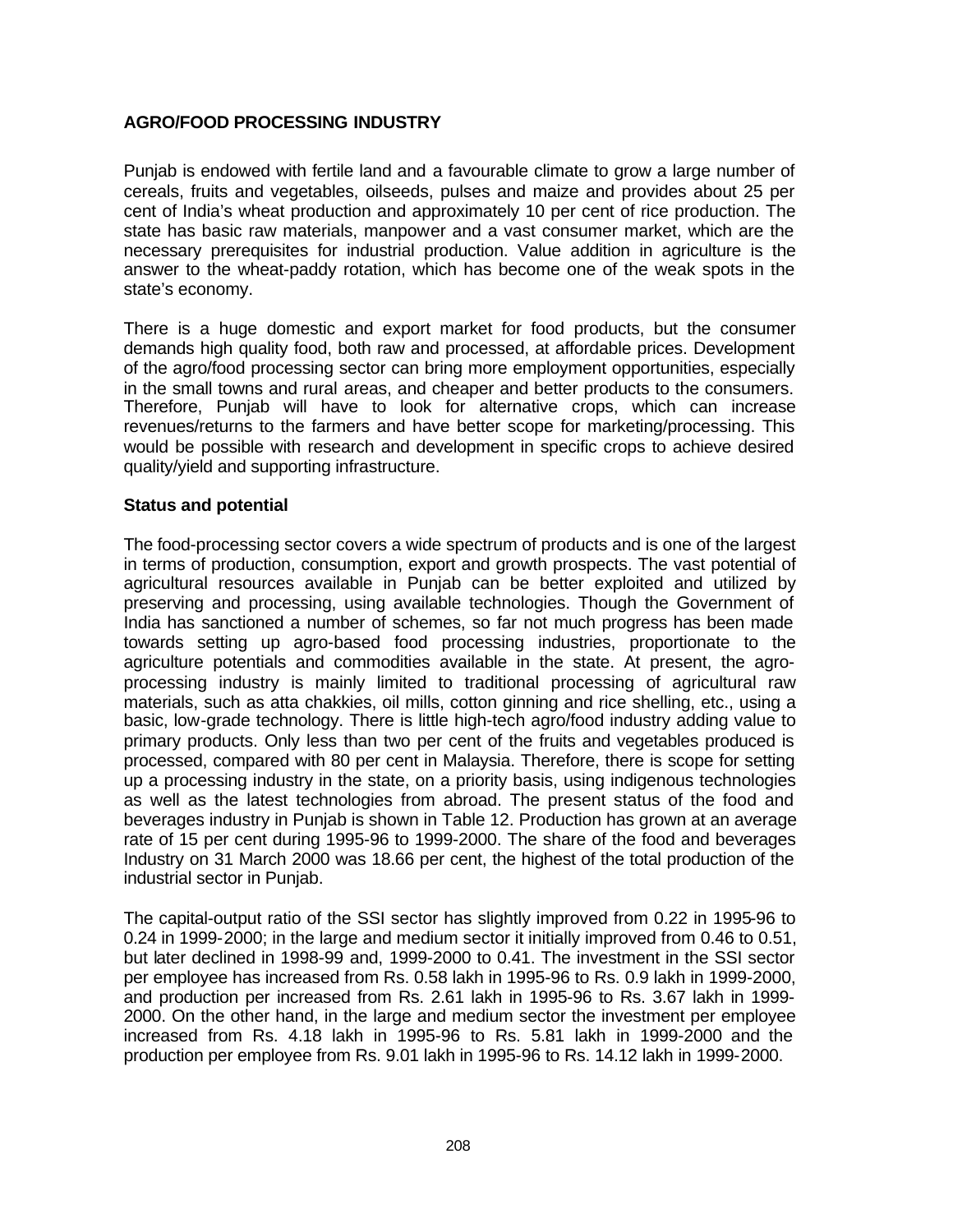|           | Units (No.)    |     |       | Employment (No.)  |       |                     | Investment (Rs. lakh) |        |       | Production (Rs. lakh) |                                                |                                                |
|-----------|----------------|-----|-------|-------------------|-------|---------------------|-----------------------|--------|-------|-----------------------|------------------------------------------------|------------------------------------------------|
|           | SSI            | L&M | Total | SSI               | L&M   | Total               | SSI                   | L&M    | Total | SSI                   | L&M                                            | Total                                          |
| 1995-1996 | 8972           |     | 9075  | 50872             | 33952 | 84824               | 29260                 | 141899 |       | 132527                | 305835                                         | 438362                                         |
| 1996-1997 | 9159           | 108 | 9267  | 52825             | 34855 |                     | 32829                 | 164714 |       | 154515                |                                                | 475319                                         |
| 1997-1998 | 9301           |     | 9415  |                   | 35482 |                     |                       |        |       | 1738561               |                                                | 579070                                         |
| 1998-1999 | 9443           |     | 9566  |                   | 38165 | 95117               | 43941                 | 220707 |       |                       | 543721                                         | 735866                                         |
| 1999-2000 | 9644           | 121 | 9765  | 59950             | 37754 | 97704               | 53694                 | 219445 |       |                       |                                                | 752769                                         |
|           | Year<br>$\sim$ |     |       | 103<br>114<br>123 |       | 54318<br>56952<br>. | 87680<br>89800        |        | 37260 | 195533                | 171159<br>197543<br>232793<br>264648<br>273139 | 320804<br>405214<br>192145<br>219750<br>533019 |

**Table 12 Status of Food & Beverages Industry in Punjab**

**Source:** Director of Industries, Punjab

By using better techniques of farming, high yielding and hybrid seeds, agro-processing units could enhance farm income very substantially. Reports indicate that in the case of Pepsi Foods Limited, Hoshiarpur, the tomato yield increased by 200-266 per cent and income of farming increased by 230 per cent.

According to the assessment of Mckinsey (1997), packaged atta, packaged milk, fresh poultry, bakery, Indian dairy products and confectionery will grow faster with high volumes as these are mass-consumption items. The projected volume of business turnover in different categories of food processing industries, according to this study is given in Table 13.

| Sr. No. |                   | Food category and sub category | Likely volume of business in 2005 (Rs. in crore) |
|---------|-------------------|--------------------------------|--------------------------------------------------|
| 1.      |                   | High volume & growth           |                                                  |
|         | $\left( i\right)$ | Packaged atta                  | 15000                                            |
|         | (ii)              | Packaged milk                  | 36000                                            |
|         | (iii)             | Fresh poultry                  | 27000                                            |
|         | (iv)              | Bakery                         | 10000                                            |
|         | (v)               | Tea & Coffee                   | 7400                                             |
|         | (v)               | Confectionery                  | 6500                                             |
|         | (vii)             | Soft drinks                    | 10500                                            |
|         | (viii)            | Processing meat & poultry      | 9000                                             |
|         | (ix)              | Indian dairy products          | 7300                                             |
| 2.      |                   | High growth & low volume       |                                                  |
|         | $($ i $)$         | Frozen vegetables              | 350                                              |
|         | (ii)              | Puree, jam, sauces             | 1000                                             |
|         | (iii)             | Fruit drinks                   | 2000                                             |
|         | (iv)              | Fresh vegetables               | 1200                                             |
|         | (v)               | Value-added dairy products     | 4700                                             |
| 3.      |                   | Low growth & high volume       |                                                  |
|         | (i)               | Sugar                          | 24000                                            |
|         | (ii)              | Oil                            | 50000                                            |
| Total   |                   |                                | 211950                                           |

**Table 13 Projected Volume of Business Turnover of Agro-processing Industry in India (2005)**

**Source:** Mckinsey and Company (1997)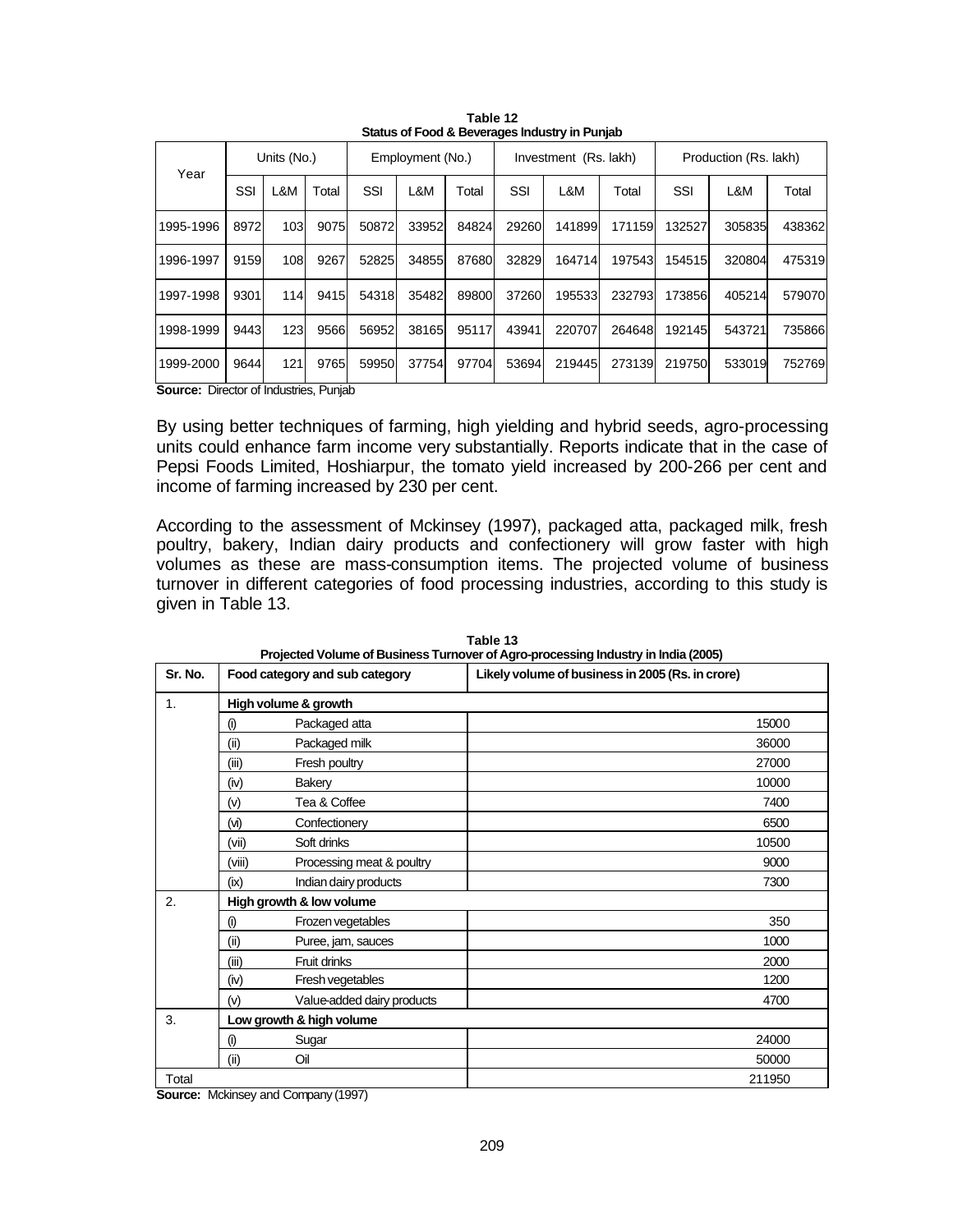# **Technological gaps and suggestions for future development**

Large gaps exist in the industry at different stages of operation, such as raw materials, technology and machinery, processing techniques, quality control and packaging. As already stated, most of the food processing units are in the small and tiny sector, using old inefficient, uneconomical machinery and technology and lacking infrastructure, because of financial and other constraints. At present, workers do not have basic ideas of food processing, and unskilled workers and supervisors work in the industry. Personal hygiene is also very poor in most cases. Training of floor level workers and their personal hygiene are essential to produce quality finished products. Quality control of raw materials and finished products is as important as processing. To compete in national and international markets, strict quality control of finished products is a must. Packaging is also one of the important aspects of the development of the food processing industry. The agro/food processing industry can be considered a sunrise industry and it has the potential of attracting local and foreign investments in Punjab.

To emerge as a leader in the agro-processing industry, a well thought-out, co-ordinated, growth-oriented, multipronged, strategy covering the following aspects could be considered:

- The role and responsibility of public sector undertakings in the agricultural sector should be thoroughly reviewed and appropriate structural changes made to render them effective instruments for promoting the agro/foodprocessing industry in the present situation.
- Agri-Export Zones (AEZs) and Parks should be set up product-wise, after examining their viability. This will facilitate building centralized, modern infrastructure. These facilities should be available to medium SSI/Tiny industries and farmers on a shared basis against reasonable cost. The private sector should be motivated to participate effectively in setting up the AEZs, with initial financial assistance from the Government of India and promotional support from the Punjab Government.
- Multinational companies (MNCs), should be attracted to invest in agro/ food processing industry in Punjab. This will facilitate upgradation of the entire infrastructure for achieving the benefits of large-scale vertical integration of different activities across the agro-business chain. This step is very vital for the growth of the agro/food processing industry in Punjab, in the emerging competitive markets for agro/food products.
- The state government should carefully examine the schemes of the Government of India for the promotion of agro/food processing and adopt and implement expeditiously only those which further and facilitate the achievements of its objectives.
- Keeping in view the growth potential of the agro/food processing industry, an Apex Review Committee, presided over by the chief minister, should review and monitor periodically the strategies and plans and projects in this sector.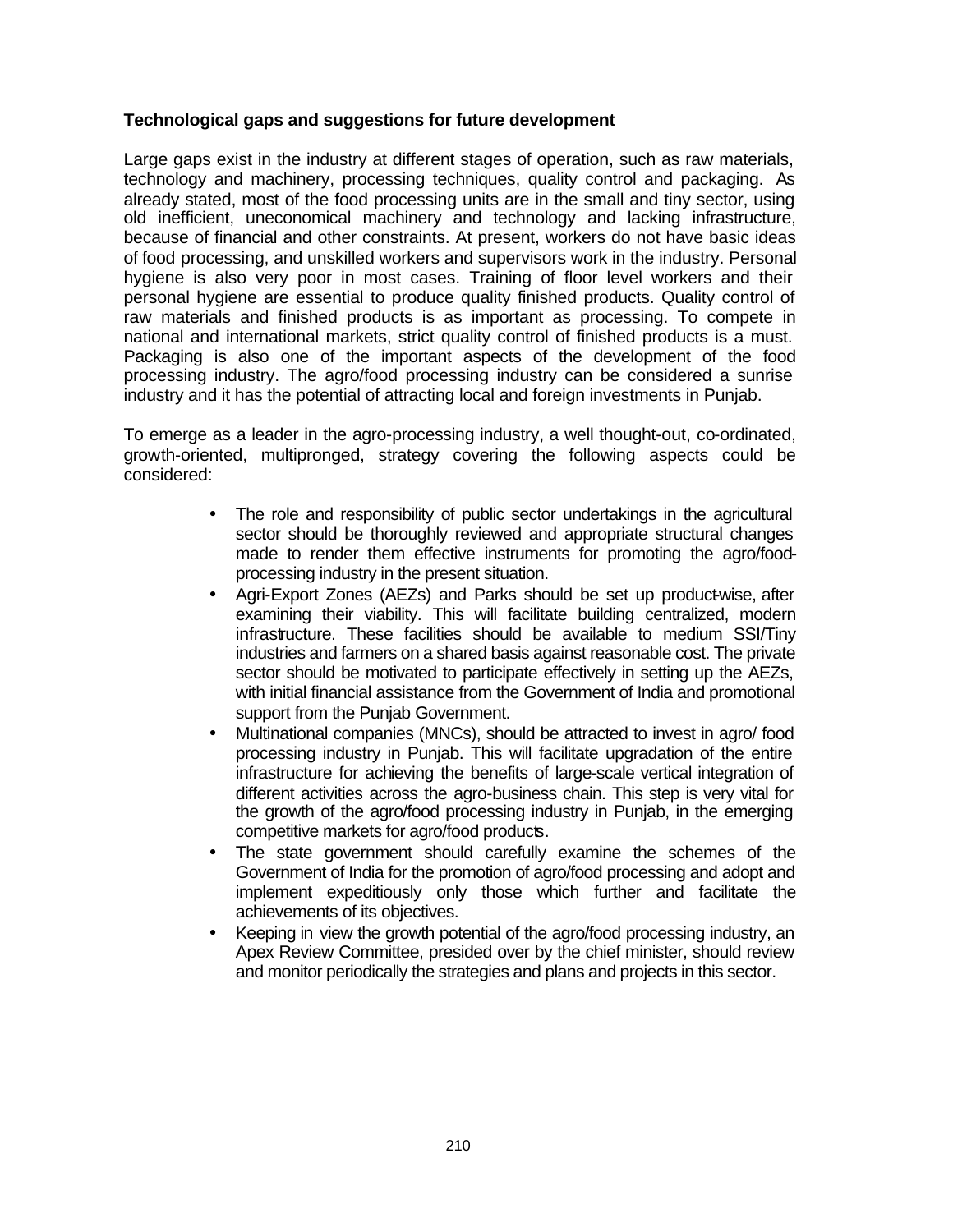# **TEXTILE AND HOSIERY INDUSTRY**

Ludhiana is famous worldwide for its hosiery and knitting industry. The history of hosiery in Ludhiana can be traced back to 1902-1903, when the first unit manufacturing woollen socks was set up. During the years that followed this industry in Ludhiana progressed steadily. Till recent years our main trading partner for the export of hosiery knitwear, was the erstwhile USSR. However, after its disintegration, exports have diversified to other markets, viz., Europe, USA and other advanced countries. Production in the textile and hosiery industry in the Eighth FYP achieved an impressive average annual growth rate of 26 per cent. It, however, declined sharply during 1995-96 to 1999-2000 to 14 per cent in textile and 11.22 per cent in hosiery, as shown in Table 14:

| Year              |                  | Textile/ Dying/ Weaving |        |        | Hosiery & Garments |        |        |
|-------------------|------------------|-------------------------|--------|--------|--------------------|--------|--------|
|                   | SSI              | L&M                     | Total  | L&M    | SSI                | Total  | Grand  |
|                   |                  |                         |        |        |                    |        | Total  |
| <b>Units</b>      |                  |                         |        |        |                    |        |        |
| 1995-1996         | 635              | 56                      | 691    | 54     | 12760              | 12814  | 13505  |
| 1996-1997         | 653              | 69                      | 722    | 73     | 13068              | 13141  | 13863  |
| 1997-1998         | 673              | $\overline{79}$         | 752    | 79     | 13311              | 13390  | 14142  |
| 1998-1999         | 696              | 87                      | 783    | 67     | 13486              | 13553  | 14336  |
| 1999-2000         | $\overline{715}$ | 108                     | 823    | 68     | 13665              | 13733  | 14556  |
| <b>Employment</b> |                  |                         |        |        |                    |        |        |
| 1995-1996         | 4119             | 48455                   | 52574  | 24744  | 89884              | 114628 | 167202 |
| 1996-1997         | 4397             | 55347                   | 59744  | 23652  | 91945              | 115597 | 175341 |
| 1997-1998         | 4909             | 55761                   | 60670  | 21679  | 93600              | 115279 | 175949 |
| 1998-1999         | 5327             | 57180                   | 62507  | 18684  | 96537              | 115221 | 177728 |
| 1999-2000         | 5719             | 67535                   | 73254  | 18618  | 98465              | 117083 | 190337 |
| <b>Investment</b> |                  | (Rs. lakh)              |        |        |                    |        |        |
| 1995-1996         | 2194             | 182524                  | 184718 | 74565  | 15970              | 90535  | 275253 |
| 1996-1997         | 2620             | 237904                  | 240524 | 79029  | 17678              | 96707  | 337231 |
| 1997-1998         | 3827             | 266879                  | 270706 | 95923  | 19657              | 115580 | 386286 |
| 1998-1999         | 6089             | 319088                  | 325177 | 151957 | 26157              | 178114 | 503291 |
| 1999-2000         | 7578             | 328617                  | 336195 | 162272 | 30239              | 192511 | 528706 |
| <b>Production</b> |                  | (Rs. lakh)              |        |        |                    |        |        |
| 1995-1996         | 11234            | 212495                  | 223729 | 103264 | 96758              | 200022 | 423751 |
| 1996-1997         | 12953            | 298970                  | 311923 | 125861 | 107401             | 233262 | 545185 |
| 1997-1998         | 19846            | 322782                  | 342628 | 152897 | 121243             | 274140 | 616768 |
| 1998-1999         | 21927            | 355536                  | 377463 | 145299 | 135818             | 281117 | 658580 |
| 1999-2000         | 24840            | 340008                  | 364848 | 148063 | 156062             | 304125 | 668973 |

**Table 14 Status of Textile and Hosiery Industry in Punjab**

**Source:** Director of Industries Punjab.

During 1995-96 to 1999-2000 the capital-output ratio of the SSI and the L&M sectors in the textile industry increased form 0.20 to 0.31 and from 0.86 to 0.97 respectively. In the hosiery industry during the same period it increased from 0.17 to 0.19 and from 0.72 to 1.10 respectively, as shown in Table 14. Investment per employee in the SSI and the L&M sectors in the textile industry increased from Rs. 0.53 lakh to Rs. 1.33 lakh and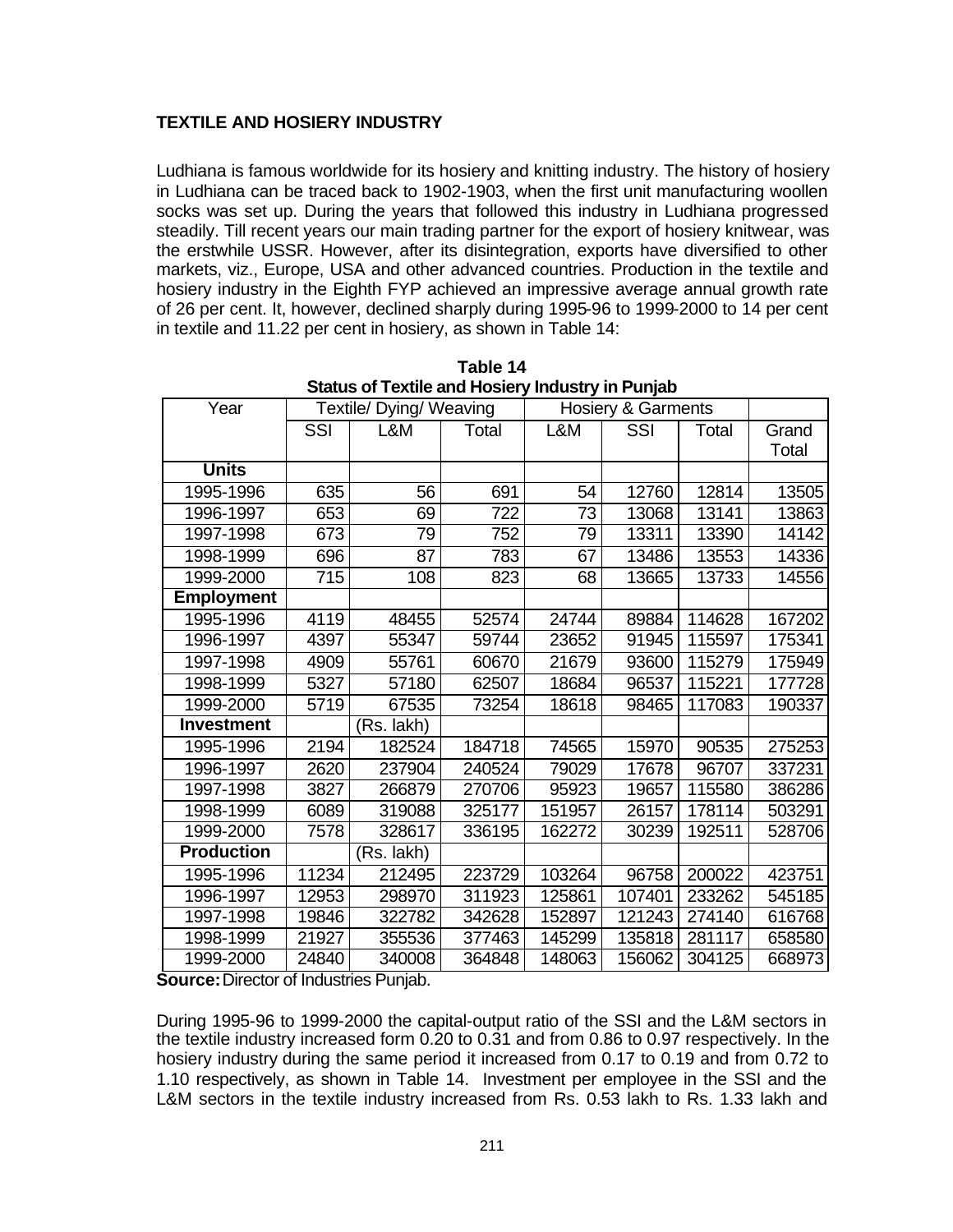from Rs. 3.77 lakh to Rs. 4.87 lakh respectively and in the hosiery industry from 0.18 lakh to 0.31 lakh and from Rs. 3.01 lakh to Rs. 8.72 lakh respectively.

|                                              |       |             |       | Consolidated Data for the Textile and Hosiery Industry |       |         |                   |        |        |                   |        |        |
|----------------------------------------------|-------|-------------|-------|--------------------------------------------------------|-------|---------|-------------------|--------|--------|-------------------|--------|--------|
| Year                                         |       | Units (No.) |       | Employment (No.)                                       |       |         | Investment (lakh) |        |        | Production (lakh) |        |        |
|                                              | SSI   | ∟&M         | Гоtal | SSI                                                    | ∟&M   | Total   | SSI               | L&M    | Total  | SSI               | L&M    | Total  |
| 1995-1996                                    | 13395 | 110         | 13505 | 94003                                                  | 73199 | 1672021 | 18164             | 257089 | 275253 | 107992            | 315759 | 423751 |
| 1996-1997                                    | 13721 | 142         | 13863 | 96342                                                  | 78999 | 175341  | 20298             | 316933 | 337231 | 120354            | 424831 | 545185 |
| 1997-1998                                    | 13984 | 158         | 14142 | 98509                                                  | 77440 | 175949  | 23484             | 362802 | 386286 | 141089            | 475679 | 616768 |
| 1998-1999                                    | 14182 | 154         | 14336 | 101864                                                 | 75864 | 177728  | 32246             | 471045 | 503291 | 157745            | 500835 | 658580 |
| 1999-2000                                    | 14380 | 176         | 14556 | 104184                                                 | 86153 | 190337  | 37817             | 490889 | 528706 | 180902            | 488071 | 668973 |
| <b>Causes:</b> Director of Industries Dunjob |       |             |       |                                                        |       |         |                   |        |        |                   |        |        |

**Table 15 Consolidated Data for the Textile and Hosiery Industry**

**Source:** Director of Industries Punjab.

The capital output ratio of the SSI and the L&M sectors increased from 0.17 to 0.21 and from 0.81 to 1.01 respectively as shown in Table 15 during 1995-96 to 1999-2000. Investment per employee in the SSI sector nearly doubled form Rs. 0.19 lakh to Rs. 0.36 lakh while in the L&M sector it increased from Rs. 3.51 lakh to Rs. 5.70 lakh during 1995-96 to 1999-2000. Production per employee in the SSI sector increased from Rs.1.15 lakh to Rs.1.74 lakh and in the L&M sector from Rs.4.31 lakh to Rs.5.67 lakh.

|                                                                                                       | Table 16 |  |  |  |  |  |  |
|-------------------------------------------------------------------------------------------------------|----------|--|--|--|--|--|--|
| Annual Average (Linear) Growth Rate of Textile and Hosiery Industry during Eighth FYP and 1996-00 (%) |          |  |  |  |  |  |  |
|                                                                                                       |          |  |  |  |  |  |  |

|                | . .   |       |      |                |       | --         |            |       |  |
|----------------|-------|-------|------|----------------|-------|------------|------------|-------|--|
| Year           | Units |       |      | Employment     |       | Investment | Production |       |  |
|                | SSI   | .&M   | SSI  | <b>_&amp;M</b> | SSI   | L&M        | SSI        | L&M   |  |
| Eighth<br>Plan | 4.41  | 17.96 | 3.08 | 5.34           | 12.00 | 26.48      | 28.84      | 26.04 |  |
| 1996-2000      | .791  | 13.03 | 2.61 | 4.37           | 17.95 | 20.51      | 13.79      | 12.31 |  |

**Source:** Based on data from Director of Industries Punjab.

As shown in Table 16, there has been a decline in the number of industrial units, employment and production in 1995-96 to 1999-2000 compared with the Eighth FYP.

# **Exports**

| Table 17<br><b>Exports of Textile and Hosiery Industry</b> |                    |            |  |  |  |  |  |  |
|------------------------------------------------------------|--------------------|------------|--|--|--|--|--|--|
| Year                                                       | Exports (Rs. lakh) | Change (%) |  |  |  |  |  |  |
| 1997-1998                                                  | 141519             |            |  |  |  |  |  |  |
| 1998-1999                                                  | 139820             | $-1.20$    |  |  |  |  |  |  |
| 1999-2000                                                  | 156785             | 12.13      |  |  |  |  |  |  |
| 2000-2001                                                  | 153120             | $-2.34$    |  |  |  |  |  |  |

**Table 17** 

**Source:** Director of Industries, Punjab

**Status of the industry: some observations**

The textile and hosiery Industry in Punjab can be classified into two groups, viz., hosiery & readymade garments and textiles. The hosiery and readymade garments industry is highly labour- intensive. There exists a 'technological dualism' in this industry as, on the one hand, it uses state-of-the-art technology, manufacturing high value-added fashion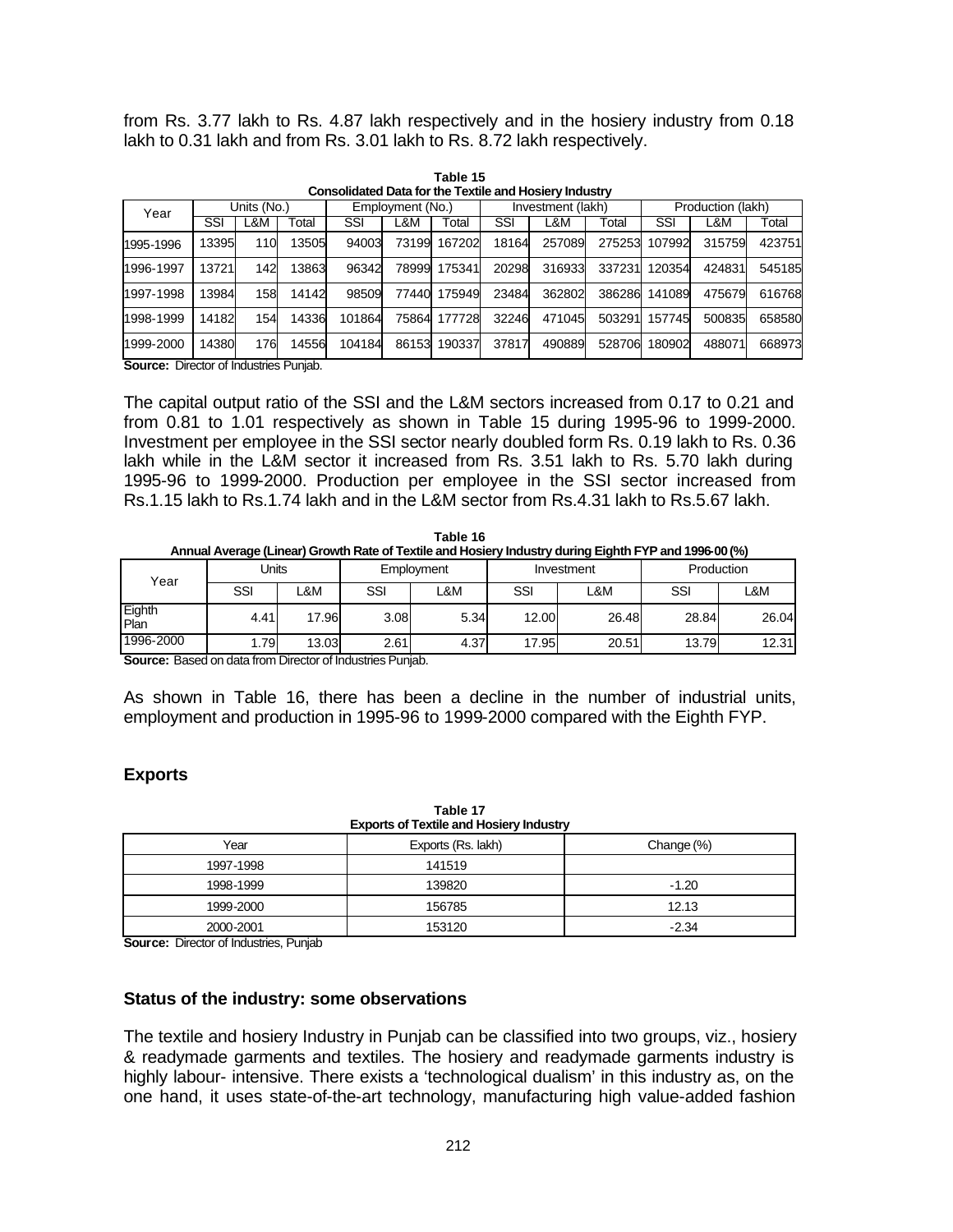garments and on the other, it relies on conventional, locally manufactured and fabricated machinery and equipment, well suited to the capabilities of the untrained and illiterate labour force. Yarn is the basic raw material for textile, hosiery and readymade garments. Proper blended yarn of requisite quality is not available at a reasonable price. The dyeing processes at present are highly energy consuming, inefficient and polluting and in-house testing facilities for colour-matching and colour-fastness are not available in most of the units. Designs normally are copies from magazines, journals, or samples provided by the buyers. The majority of the units have not adopted Computer Aided Designing/ Manufacturing.

Machinery being used in the industry are flat-bed machines, circular knitting machines and imported reconditioned knitting machines. To cater to the requirements of western countries, it is essential to improve the technology not only to manufacture hosiery products, but also the basic machinery. Emphasis should be more and more on the use of computerized machinery and equipment. The industry is still not using laser and other modern techniques for cutting the fabric. Knitwear is stitched on multi-thread lock-stitch, chain-lock, flat-lock and over-lock machines, either manufactured indigenously or imported. Embroidery, patchwork, printing and beadwork are done with indigenous machinery and the quality of embroidery is not acceptable in the international market. However, some of the progressive units have imported computerized multi-head embroidery machines, which can create intricate logos on T-Shirts and other garments. Latest models of modern machinery and equipment in use in developed and other developing countries for producing yarns of new blends, ready to use yarn, knitting fabric, cutting and stitching knitwear, dyeing and finishing the and products, and CAD/CAM facilities must be introduced in our country.

As the Hosiery and Knitwear Facility has closed down there is no institute or agency, which is involved in research and development in hosiery and knitwear in the state, to develop low-cost hybrid technologies. The industry is in need of such a facility, which would develop and transfer technologies to the units.

# **Strategy for the development of hosiery and textile industry**

**Human resource development:** With the addition of the latest models of machinery and equipment, the industry needs a trained workforce to handle these efficiently and effectively. There is no training centre to impart training on electronic gadgets and systems, computer-aided designing and manufacturing, handling of testing equipments, etc. Apart from these technical training facilities, the industry also needs specialized trained professionals in different managerial, marketing, and financial areas, to make the units sustainable and internationally competitive.

**Textile park:** Textile parks with ultra-modern facilities are required to be developed near Ludhiana for hosiery and knitted garment units. The layout of the complex should be such that dyeing and processing units are clubbed together, so that a Common Effluent Treatment Plant is feasible. Provisions should also be made for setting up on R & D Centre, Testing and Training Centres, Exhibition hall, Auditorium, Telecommunication, etc.

**Air cargo facilities at Ludhiana:** Facilities for Air Cargo Services in or around Ludhiana would facilitate exports.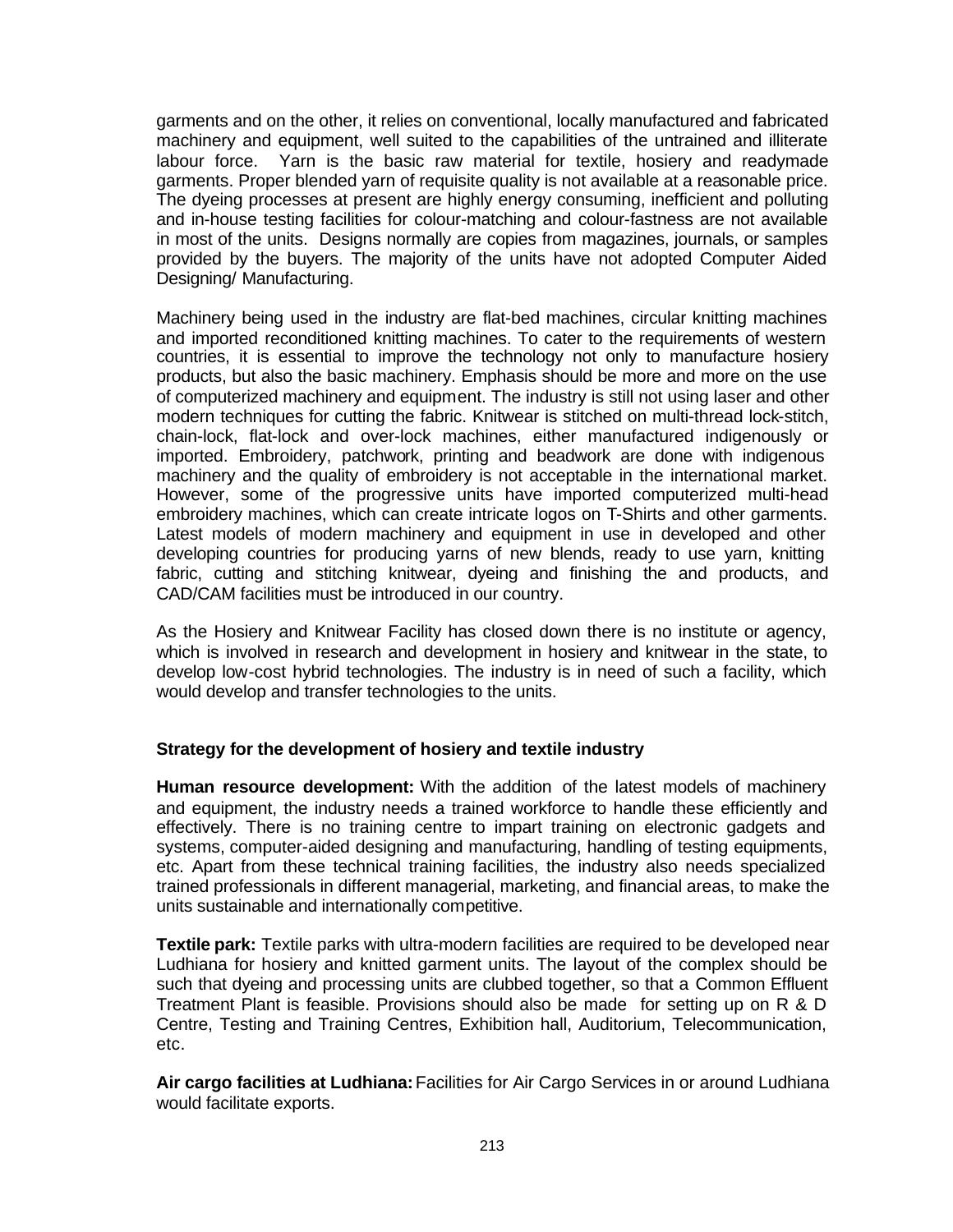**Research and development centre:** An exclusive Centre for Research & Development for hosiery and knitted garments, to develop appropriate modern technologies and processes is required at Ludhiana. It should have modern facilities backed by wellknown specialists and experts in the field, with a separate wing for imparting training to workers and intermediate-level management personnel. Regular courses at the degree and post-graduate level should also be undertaken. The Centre should act as a showwindow of modern technology, by installing various machinery and equipment. The land, building and equipment of the defunct common facility set up by the state government could be transferred to the Association of Hosiery and Knitwear Industry, which should take on the responsibility of establishing and running the new facility. An appropriate institutional mechanism should be evolved for this purpose through consultation between the Central and State Governments and the Associations concerned.

**National institute for fashion technology:** A full fledged Institute of Fashion Technology, on the pattern of such Institutes at New Delhi, Hyderabad, Tirupur, Kolkata and Mumbai, should be established at Ludhiana to train professionals in designing, marketing, quality control and manufacturing of knitwear. The institute could help in creating awareness among the local entrepreneurs by organizing exhibitions, fashion shows, seminars, etc. The management of this institute too should be with the Association of Industry defined by a protocol with the State/Central Governments.

**Visits of foreign experts:** The Government of India should invite experts on spinning, dyeing, processing, knitting, finishing and manufacturing of garments from developed and other developing countries, to enlighten small-scale entrepreneurs about appropriate technologies and processes, on the basis of study of the existing set-up of the units during their stay. This will help in creating confidence among the entrepreneurs in making their units sustainable and competitive in the international market. The proposed Institute could co-ordinate this activity.

**Development of economical models of modern machines:** Machine building facilities and capabilities within the country should be upgraded and updated, either through foreign collaborations or by assigning special projects to various institutes engaged in R & D, such as MERADO, (Ludhiana) and CMTI (Bangalore). Creation of such facilities would not only help in developing the hosiery and readymade garments manufacturing units, but would also save foreign exchange, as well as earn it through export.

**Financial assistance:** For modernization and technology upgradation of the cluster, it is essential in this era of stiff competition to provide finance at rates of interest comparable with internationally prevailing interest rates. This will help the small-scale units to purchase modern machinery and components required to produce products of acceptable quality. This will encourage more and more small-scale units to enter the international market, thus boosting India's share in world trade. The state government should take up the matter with the Central Government and the Reserve Bank of India.

**Development and transfer of dyeing and processing technology:** The IITs/universities in the country, having textile technology as a branch of study, should be entrusted with special projects for developing and transferring eco-friendly, lesser energy- and water-consuming technology for wet dyeing of yarn/fabric.

**Common brand:** The hosiery and knitwear manufacturing industry at Ludhiana can not compete with the multinational companies in the quantum of production, types, styles,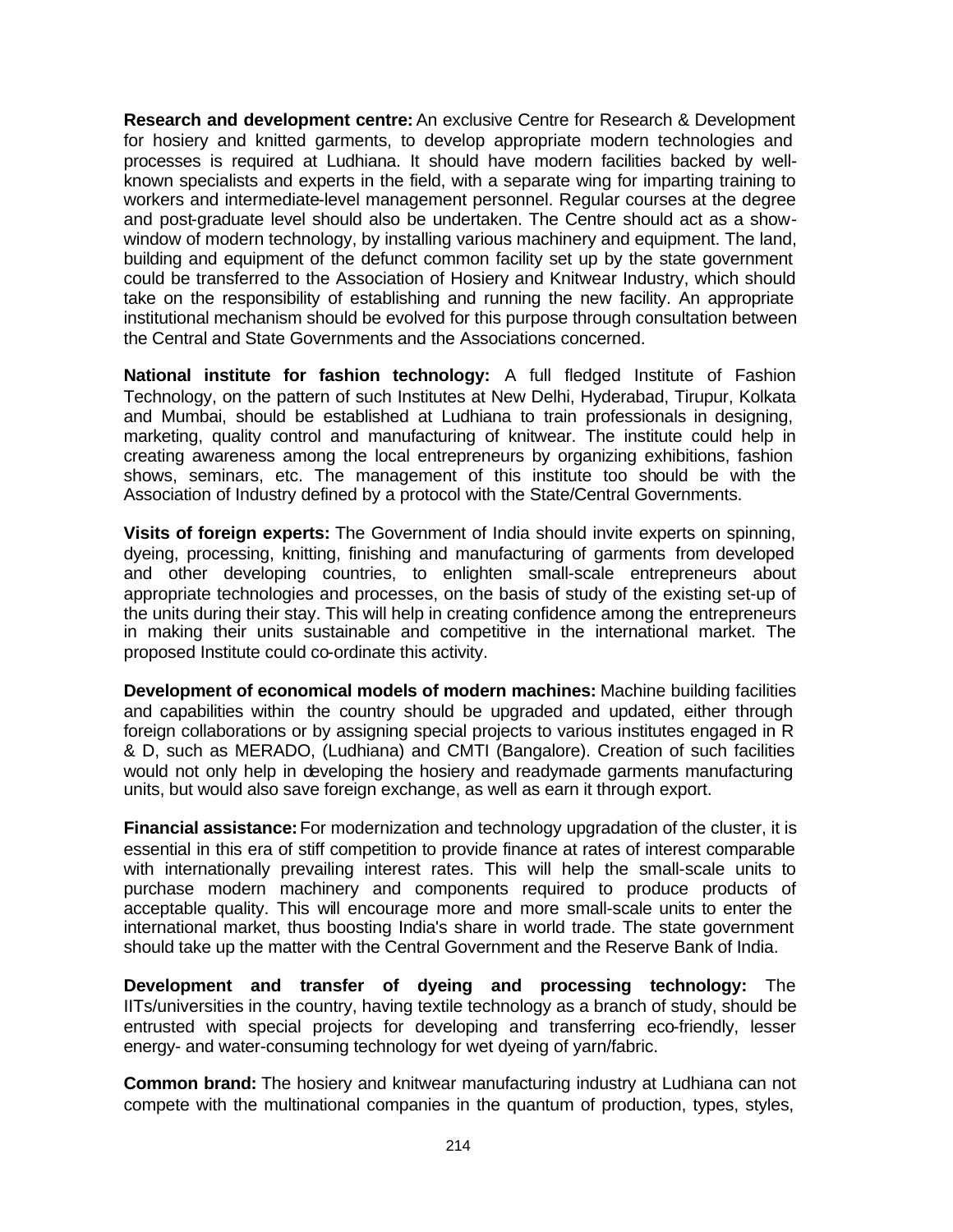designs and quality of products. Some tie-ups with some of the larger established brands for manufacturing as well as marketing in the international market are essential for increasing India's of share of foreign trade in this area.

## **BASIC METAL INDUSTRY**

The basic metal industry is acclaimed as the mother of all industries. Before independence there were some restrictions on setting up the iron and steel industry and, therefore, very few units were engaged in the manufacture of basic metals. These units were mainly concentrated in the erstwhile princely states of Nabha, Patiala, and Faridkot. These states offered many incentives, such as tax holiday and free land, to promote industry within their respective territories. After independence, overall industrial growth in Punjab to the development of the steel industry as backward-linkage efforts. The industry, which started with the manufacture of bars and rods and small smith shops, graduated to the manufacture of forging items, castings for machine tools, girders, heavy channels and joints of different compositions. This impressive growth despite Punjab's distance from coal mines, steel producing areas and ports was due to such factors as availability of cheap and good quality power, entrepreneurship and incentives given by government such as freight equalization.

Major constituents of the basic metal industry are casting, forging, melting and re-rolling. The present status of the industry is shown in Table 18.

| Year      |                                                  | Units (No.) |      |       | Employment (No.) |       | Investment (lakh) |        |        | Production (lakh) |         |         |
|-----------|--------------------------------------------------|-------------|------|-------|------------------|-------|-------------------|--------|--------|-------------------|---------|---------|
|           | lSSI                                             | IL&M Total  |      | SSI   | L&M              | Total | <b>SSI</b>        | L&M    | Total  | SSI               | L&M     | Total   |
| 1980-1981 | 2232                                             | 26          | 2258 | 19588 | 8837             | 28425 | 4452              | 4886   | 9338   | 12887             | 11692   | 24579   |
| 1985-1986 | 3101                                             | 33          | 3134 | 25902 | 10131            | 36033 | 8247              | 11881  | 20128  | 21832             | 30574   | 52406   |
| 1990-1991 | 4086                                             | 51          | 4137 | 33442 | 14729            | 48171 | 12603             | 22457  | 35060  | 48904             | 91874   | 140778  |
| 1995-1996 | 5093                                             | 95          | 5188 | 45093 | 18387            | 63480 | 217.64            | 675.33 | 892.97 | 1373.09           | 2718.07 | 4091.16 |
| 1996-1997 | 5227                                             | 105         | 5332 | 47280 | 18683            | 65963 | 25070             | 76974  | 102044 | 163353            | 281346  | 444699  |
| 1997-1998 | 5349                                             | 105I        | 5454 | 49410 | 18207            | 67617 | 29964             | 70837  | 100801 | 197929            | 442597  | 640526  |
| 1998-1999 | 5462                                             | 93          | 5555 | 51902 | 16942            | 68844 | 35723             | 78205  | 113928 | 213184            | 228951  | 442135  |
| 1999-2000 | 5568<br>Disa atasata ta filia di iatin'i Disabab | 77          | 5645 | 54468 | 15369            | 69837 | 41262             | 78596  | 119858 | 270937            | 206593  | 477530  |

**Table 18 Status of Basic Metal Industry in Punjab**

**Source:** Directorate of Industry Punjab

The capital-output ratio in the basic metal industry is 0.25 with 0.15 in the SSI sector and 0.38 in the L&M sector. The investment required to generate one unit of employment is Rs. 75,000 and rupees five lakh in the SSI and L&M sectors respectively. The L&M sector, with an average share of 70 per cent and 58 per cent in investment and production, has been leading over the SSI sector in the basic metal industry in Punjab, for the last four years (1996-97 to 1999-2000). However the SSI units employ 75 per cent of total workforce in the basic metal industry.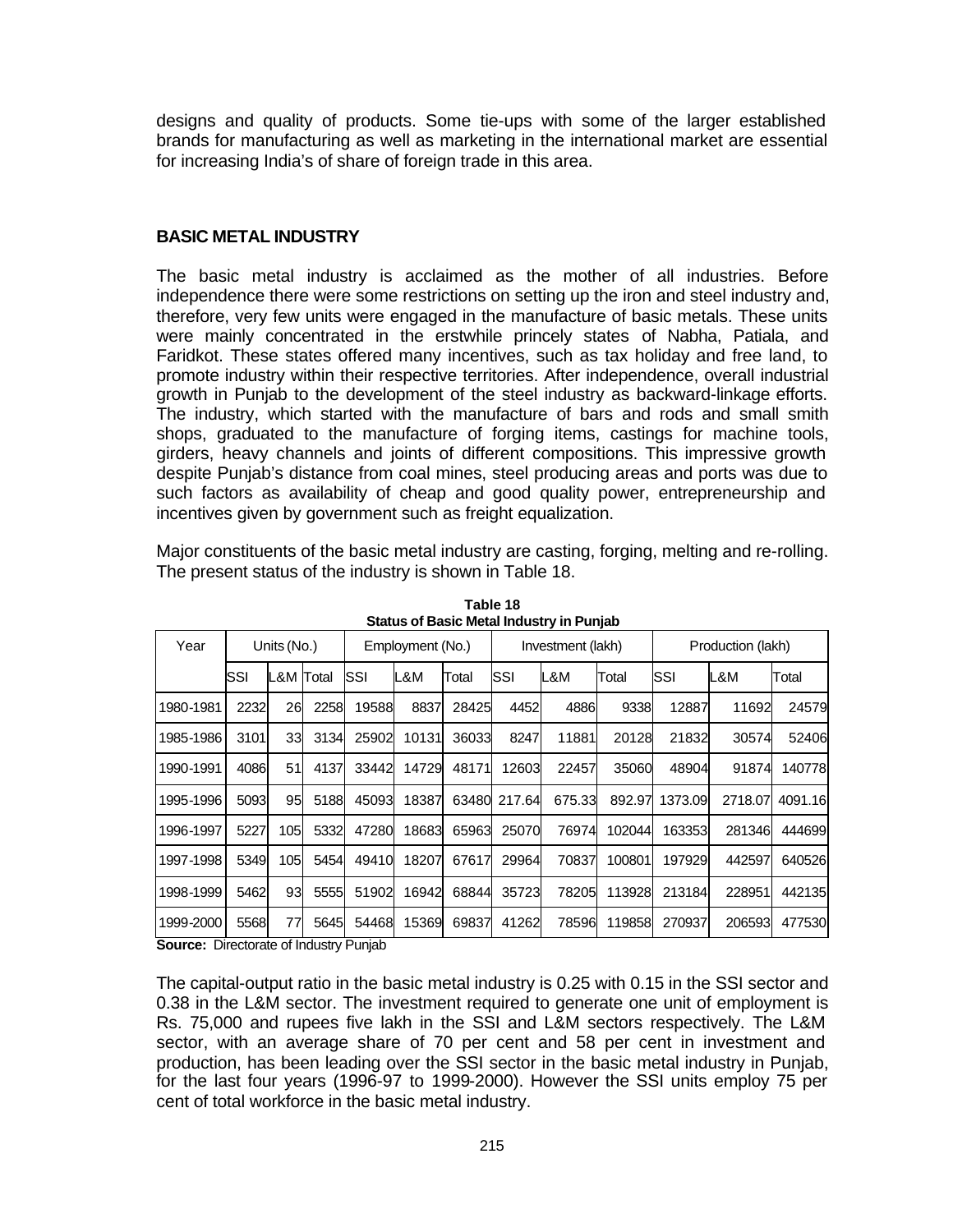## **Melting and re-rolling industry**

Re-rolling is one of the most important segments of the iron and steel industry, constituting an essential link in its supply chain. The rolling and re-rolling mills cluster in Punjab is located at Mandi Gobindgarh and adjoining areas. Mandi Gobindgarh is rightly called the Steel Town of Punjab. About 275 rolling and re-rolling mills, five arc furnaces and 100 induction furnaces are in operation in Punjab. The steel melting and re-rolling sector consists of small and medium scale units producing several thousand tonnes annually of different types of structurals, rods, plates, flats, etc.

## **Technological status and gaps**

Various sizes and types of re-rolling mills and induction furnaces are in operation. Machines and furnaces are indigenously designed and manufactured. Sizes of induction furnaces vary from two tonnes to 12 tonnes per charge. These furnaces produce mild steel of structural quality at a competitive cost and as per BIS standards. Generally, rolling mills operate at slow speeds, though a few units have established medium-speed rolling mills. Some units have adopted automation to perform certain difficult and hazardous operations and these semi-automatic rolling mills are more efficient and produce better quality products. Almost all types of sections of various sizes in different compositions are being manufactured in Punjab, contributing about 25 per cent of the total production of rolled steel products in India.

Consumption of oil and coal per metric tonne of steel is much higher than international standard, as the industry uses 45-60 litres of oil compared to 25-30 litres internationally. Cost of fuel alone accounts for about 30 per cent of the total cost of production. Therefore, the main emphasis should be on energy conservation as a cost saving measure. Scrap is the basic raw material for the melting and re-rolling industry. It comes from different sources, such as ship-breaking, steel plants, imports and local scrap dealers. Scrap coming from steel plants and ship-breaking is of good quality. Local as well as imported scrap are not so. Though induction furnaces undertake limited refining, the end products are not of good quality.

The roll passes are designed purely on the basis of the practical experience of the foreman of the mill, who is generally not well qualified and well conversant with requirements of grades of rolling materials, pressures, speeds and reductions, etc. Faulty roll-pass design results in frequent breakdown of machinery, poor quality of finished goods and wastage of energy. Average capacity utilization of Punjab's re-rolling industry is about 37 per cent of the total installed capacity, with many mills not even breaking even. This is mainly due to the obsolete technology and consumption of expensive energy.

The major problems of the industry are lack of technical knowledge and awareness of energy-efficient and environmentally sound technologies, as well as practices that have been introduced successfully across the globe. The means of transforming this knowledge and awareness into an operational framework is also lacking because of:

- Low and asymmetric information base which has limited the size of the technology market.
- Low engineering, technology, innovation and R&D base.
- Low level of human resources development.
- Dominance of technical and financial risks in the minds of decision makers.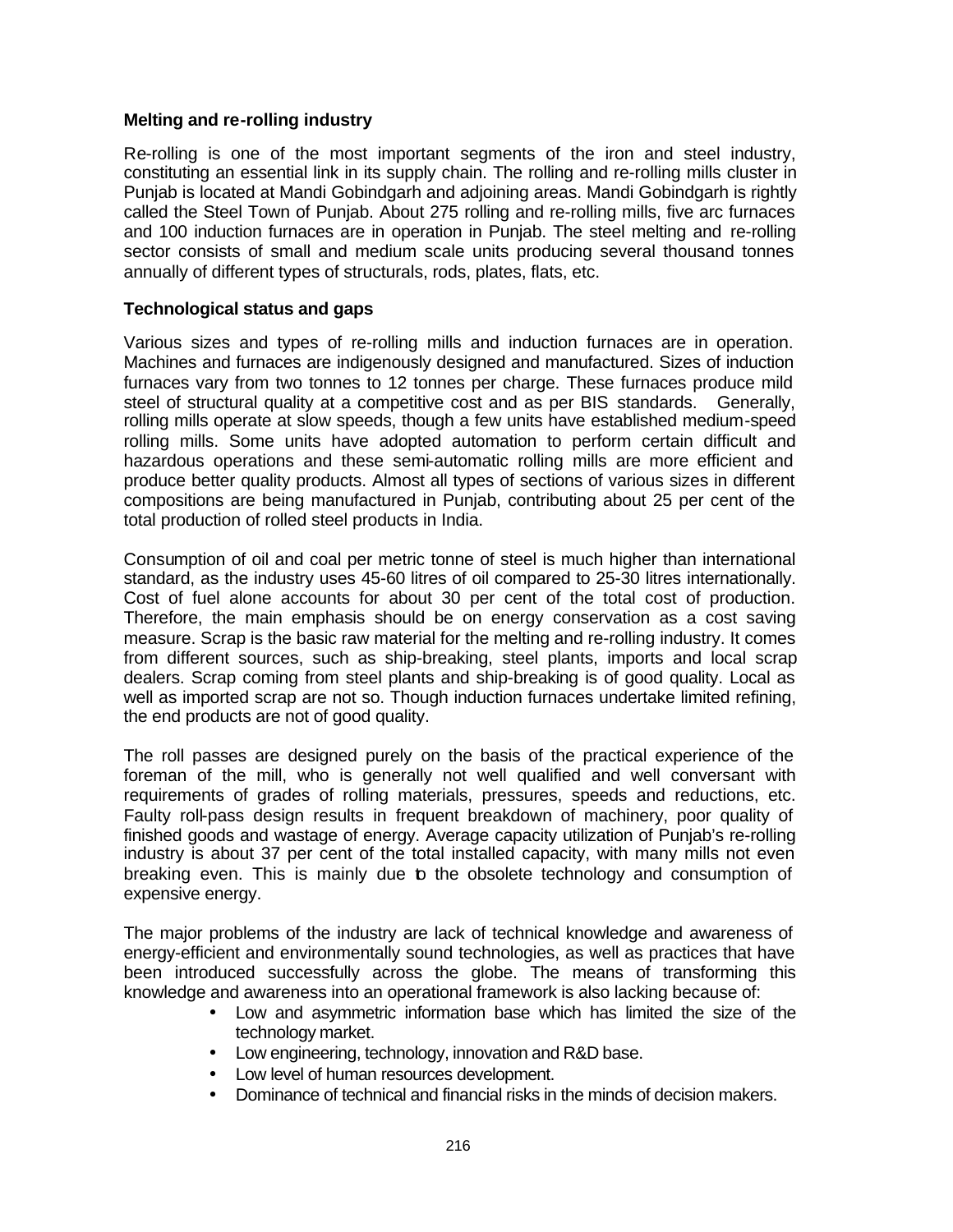Re-rolling mills do not often adopt quality control measures and normally they keep control only over dimensional accuracy. Very few re-rolling mills have BIS certification. Units of induction furnaces possess good laboratories and some of them even have the latest instruments like spectrometers.

Apart from general trade practices and finance schemes of banks, the industry has evolved a unique finance system of its own to meet its working capital needs. A third party finances the deal between the induction furnace owner and the re-roller. He pays instantly to the furnace owners and charges a premium of a certain fixed amount per tonne for a specified period from the re-roller. The re-roller repays the amount to the third party on a specified date. If he is unable to pay back the financier within the stipulated period, the financier charges higher premium for subsequent next period. This system is reportedly working well as, the seller receives the payments immediately and the re-roller is able to procure raw materials to run his industry.

# **Suggestions for technological upgradation**

- The industry should use liquefied natural gas as fuel, as it has many advantages over coal and oil, which are now in use. LNG is environment friendly, has more calorific value and is cheaper than oil.
- Pilot projects, using continuous processes, having both induction furnace and re-rolling mill should be set up, where preheated scrap could be charged to induction furnace. The plant will not only conserve energy, but also help in providing better quality products.
- Regular workshops/seminars, with the participation of technology suppliers, equipment manufacturers and consultants, will help the industry by providing exposure to new technologies.
- Training operators in operation and maintenance of new systems should be organized.
- Support to provide back-up services and update the technology from time-totime with R&D inputs, should be ensured.
- Adoption of new technology by a large number of units/markets will depend on information-base and technology dissemination.
- Technical and financial risks involved in the introduction of new technologies have to be assessed by the industry in consultation with experts.
- Software to be developed for roll-pass design and computerized fluid dynamics (CFD) for each unit with institutional back-up for development, installation, training, etc., at the shop floor.
- Market has to be provided intelligence on input material and finished products to help the units to plan their inventory and improve the flow of material.

# **Status of forging industry**

Expansion of road transport, the green revolution and the development of steel making and light engineering industry in the state gave a boost to the forging industry. More than 90 per cent of the forging units are located in Ludhiana and Jalandhar and the remaining in Mandi Gobindgarh, Phagwara, Mohali, Amritsar, etc. The forging industry in the state may be categorised in order of merit into various segments and dispersal thereof at different locations, as indicated below: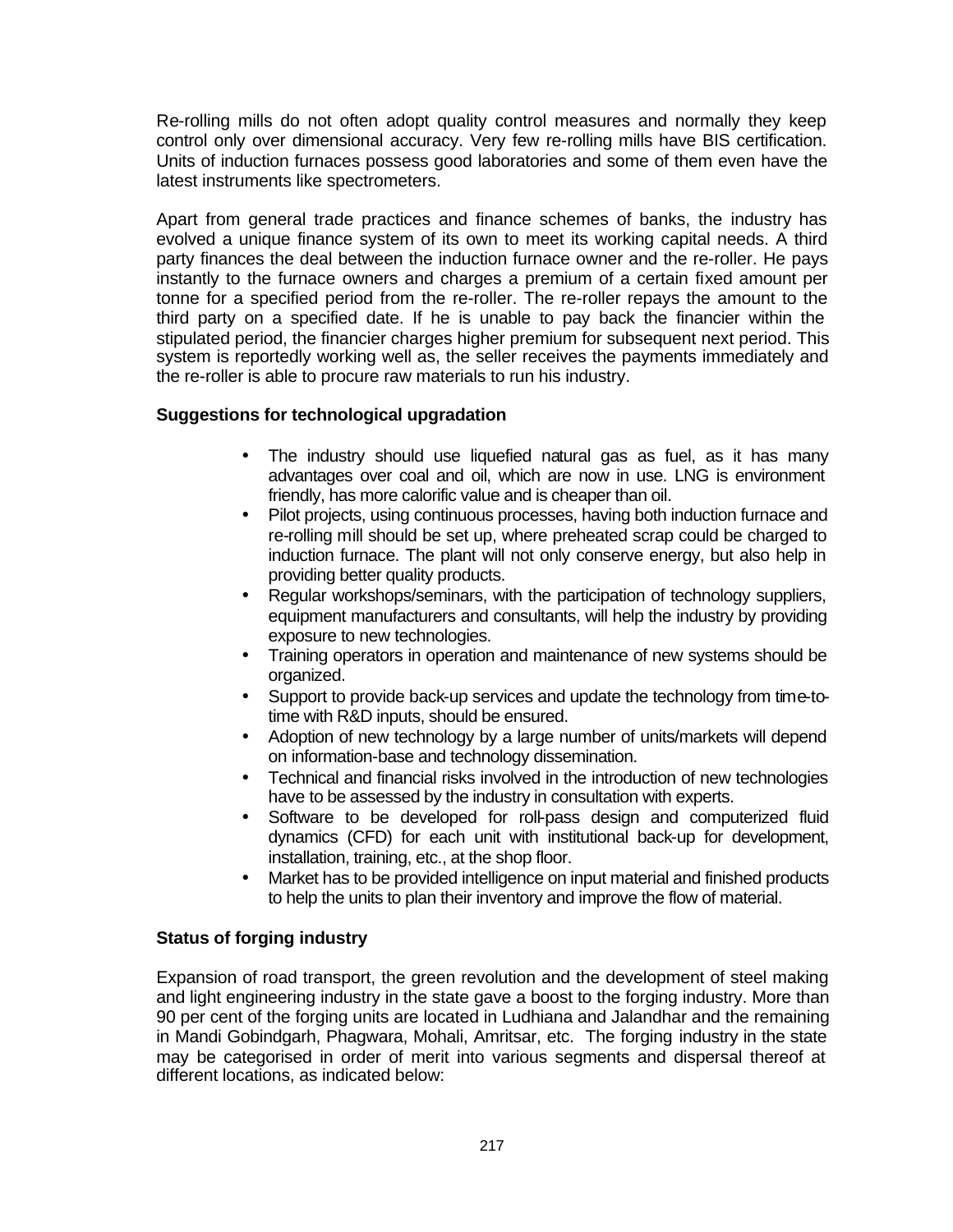| <b>Segments</b>                    | Location                              |
|------------------------------------|---------------------------------------|
| Nuts, Bolts and Screw              | Ludhiana, Jalandhar, Mohali, Amritsar |
| Hand tools and garden tools        | Jalandhar, Ludhiana                   |
| Bicycle & sewing machine parts     | Ludhiana                              |
| Auto-parts                         | Ludhiana, Jalandhar, Phagwara         |
| Tractor parts, Diesel engine parts | Ludhiana, Phagwara                    |
| General forgings                   | Ludhiana, Mandi Gobindgarh.           |

# **Status of technology and upgradation**

The forging industry mainly employs hot-forging techniques. Nuts, bolts, screws and similar items upto certain specified sizes are manufactured by the cold-forging process. Some of the progressive units employ warm-forging technology for producing B.B. Axles and allied cycle products.

Hot-forging techniques in general are of a primitive nature, where machinery and equipment in use date back to the fifties or sixties. The technology in practice is both labour- as well as energy- intensive and is dependent on the skill of the persons involved. However, a trend has emerged during the past couple of years to import and install second-hand multi-station horizontal forging machines.

Oil-fired furnaces used for heating and heat treatment are of non-standard specifications and design and are not fuel-efficient. The tools and die-making facilities in the units are very poor. Products forged through poorly designed and manufactured dies are of substandard quality.

More than 90 per cent of the units do not have adequate in-house material-testing facilities. The majority of the machinery and equipment in use in the forging industry are manufactured by the small-scale machinery manufacturers located at Ludhiana and other places in the state. Modern accessories and gadgets are nor available for these machines. Recent additions of imported Knuckle-joint type power presses, Multi-station Horizontal Forging Machines, etc., though second-hand, have brought in new vistas of awareness in the industry.

Provisions for designing of press tools and forging dyes are totally missing. These are traditionally developed under the guidance of foremen by the tool-room people without precision measuring instruments. Recently, some progressive manufacturers have started applying CAD/CAM to forging. The conventional process of designing the formed products by the 'build-and-test' method is no longer cost-effective in today's global competitive market. The only way to reduce the 'design-to-build' time and optimize the process is to resort to computer-based product and process design.

#### **Human resource development**

The basic metal industry is critically dependent on a skilled work-force, but there is a dearth of technically trained manpower. Though some of the units have engaged better qualified personnel, trained from various institutes, the majority of the labourforce on the shop floor is employed on a contract basis. They are often not concerned about wastage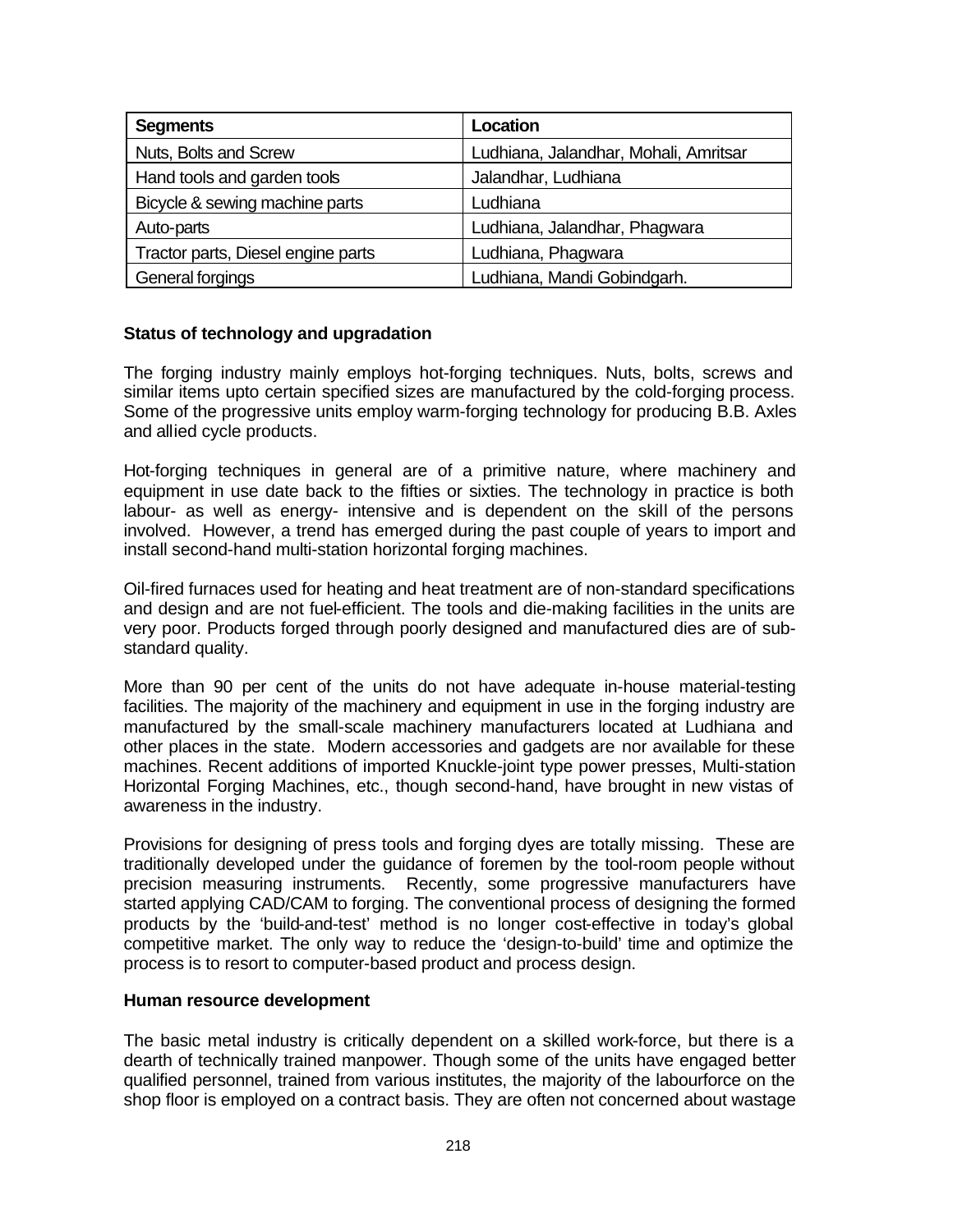and quality of products and conserving various inputs. There are many institutions imparting technical training at various levels in the state. However, these training courses need to be revised and upgraded according to latest developments in the industry.

#### **METAL PRODUCTS INDUSTRY**

The metal products industry transforms basic metals into more useful products, such as conversion of metal sheets into trunks and almirahs, and pipes into steel furniture. Similarly, it also produces such industrial products as nuts and bolts and hand tools, etc. The metal products industry is concentrated in Amritsar, Jalandhar, Ludhiana and Kapurthala, though fabrication units are spread all over the state. Tables 19 and 20 depict the status and growth of the industry in Punjab. Production in the Eighth FYP achieved quite a good annual average growth rate of 21.27 per cent, but declined in the first three years of the Ninth FYP to 12.21 per cent. The employment growth rate also declined from 2.43 per cent to 1.79 per cent during the same period as shown in Tables 19 and 20.

**Table 19 Status of Metal Products Industry in Punjab**

| Year                |       | Units (No.) |              |        | Employment (No.) |              |             | Investment (Rs. lakh) |       | Production (Rs. lakh) |      |              |
|---------------------|-------|-------------|--------------|--------|------------------|--------------|-------------|-----------------------|-------|-----------------------|------|--------------|
|                     | SSI   | L&M         | Total        | SSI    | L&M              | Total        | SSI         | L&M                   | Total | SSI                   | L&M  | Total        |
| 1980-1981           | 7854  | 14          | 7868         | 43917  | 3574             | 47491        | 4168        | 827                   | 4995  | 10505                 | 1577 | 12082        |
| 1985-1986           | 12656 | 14          | 12670        | 66081  | 3119             | 69200        | 9035        | 816                   | 9851  | 18292                 | 2454 | 20746        |
| 1992-1993           | 18165 | 15          | 18180        | 85859  | 3335             |              | 89194 17276 | 1700                  | 18976 | 45014                 | 5293 | 50307        |
| 1995-1996           | 19651 | 12          | 19663        | 93077  | 3180             |              | 96257 22248 | 1869                  | 24117 | 86396                 | 8518 | 94914        |
| 1996-1997           | 19870 | 15          | 19885        | 95194  | 2938             |              | 98132 24736 | 3261                  | 27997 | 97244                 |      | 9954107198   |
| 1997-1998           | 20094 | 16          | <b>20110</b> | 96789  | 2981             |              | 99770 27118 | 4544                  |       | 316621116727          |      | 11080 127807 |
| 1998-1999           | 20339 | 12          | 20351        | 98825  | 2945             | 101770 29462 |             | 6169                  |       | 35631125292           |      | 11252 136544 |
| 1999-2000<br>$\sim$ | 20569 | 10          | 20579        | 100973 | 2532             | 103505 33434 |             | 6031                  |       | 39465 139985          |      | 10973 150958 |

**Source:** Director of Industries Punjab.

**Table 20 Annual Average (Linear) Growth Rate of Metal Products Industry during 1997-00 (%)**

|                                                                                         |       | Production<br>(Rs. lakh) | Investment<br>(Rs. lakh) |  |  | Employment (No.) |  |  |  |  |  | Units (No.) |  |
|-----------------------------------------------------------------------------------------|-------|--------------------------|--------------------------|--|--|------------------|--|--|--|--|--|-------------|--|
| SSI<br>SSI<br>SSI<br>SSI<br>∟&M<br>_&M<br>-&M<br>$\tau$ otal<br>Total<br>Total          | Total | ∟&M                      |                          |  |  |                  |  |  |  |  |  |             |  |
| 1.16<br>$-4.59$<br>1.79<br>10.59<br>$-11.67$<br>1.15<br>1.98<br>24.29<br>12.13<br>13.03 | 12.21 | 3.46                     |                          |  |  |                  |  |  |  |  |  |             |  |

**Source:** Based on data, Director of Industries Punjab.

The capital-output ratio in the SSI sector declined marginally during 1996-97 to 1999- 2000, while in the large and medium sector it increased form 0.33 to 0.55 as shown in Table 19. Investment per employee in SSI and the large and medium sectors increased from Rs. 0.26 lakh to Rs. 0.33 lakh and from Rs. 1.11 lakh to Rs. 2.38 lakh respectively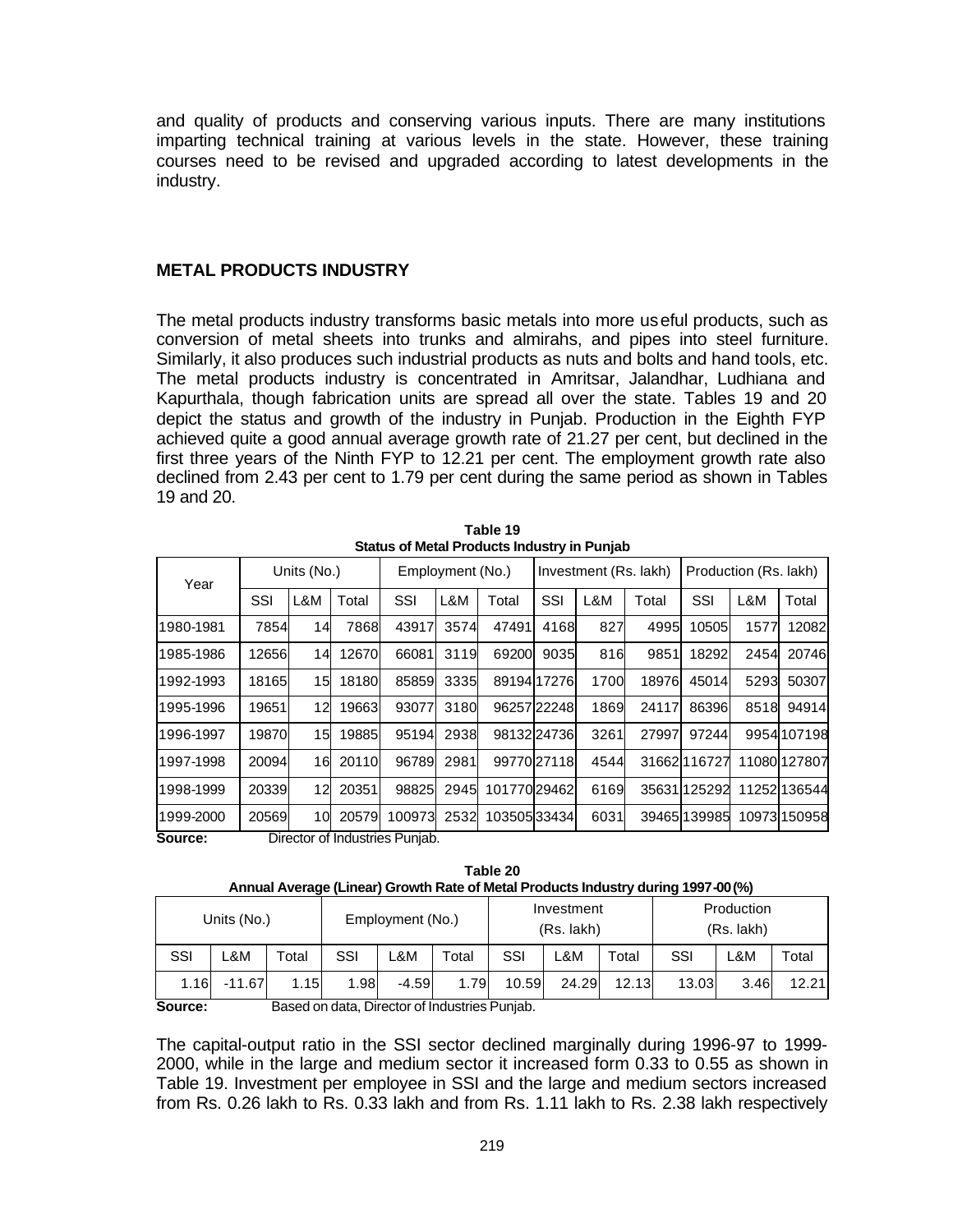during 1996-97 to 1999-00. During the same period production per employee in SSI and large and medium sectors increased from Rs. 1.02 lakh to Rs. 1.39 lakh and from Rs. 3.39 lakh to Rs. 4.33 lakh respectively.

# **Hand tools**

The term 'hand tool' is generally applied to tools used by hand. These are quite smallsized tools, but are essential for erection and maintenance of plants, machinery and equipment. The use of hand tools covers almost all types of industries, viz., engineering, electrical and electronics, construction, plumbing, etc.; different types of servicing industries; and also certain types of production processes irrespective of their sizes and scales of operations (i.e., small, medium or large). Absence of these tools would in fact paralyse every type of industrial activity. Hand tools most commonly used in industries are wrenches, hand drills, pullers, vices, hammers, screwdrivers, pliers, spanners, clamps, cramps, etc. Such hand tools, as flaring tools, pullers, ring expanders and compressors, screw and stud extractors, tyre valve pull-out tools, flanging tools, valve lifters and reseating tools, etc., are extensively used in automobile repair workshops and garages. They also have important applications in the household sector in day to day life.

# **Growth and present status**

The hand tools industry is concentrated in Jalandhar and Ludhiana. With the partition of the country in 1947, there was a large-scale influx of people, including industrialists and artisans, from West Pakistan. Some of them started small manufacturing units for their survival. Certain incentives given by government helped these people to rehabilitate themselves and set up their industries. Owing to acute shortage of foreign exchange and consequent restrictions on the import of various items, including hand tools, the domestic hand tools industry got a comparative advantage in the home market. This, together with increased effective demand in this sector, led to induced investment. In such conducive economic conditions, the hand tools industry of Punjab grew rapidly. The freight equalization scheme of the Central Government, took care of the locational disadvantage of the state of being far away from sources of raw materials, such as iron, steel and coal, and gave a big push to the hand tools industry. The natural dynamism of Punjabi entrepreneurs helped it capture markets not only in the county but also abroad. The product mix and product range availability in Jalandhar is quite extensive and exhaustive compared to other areas of concentration. The industry in the small-scale sector, by adopting a lower-level and labour-intensive technology provides employment to thousands of people in the state. Details of industrial growth, employment, production and investment from the year 1980-81 onwards are given in Table 21.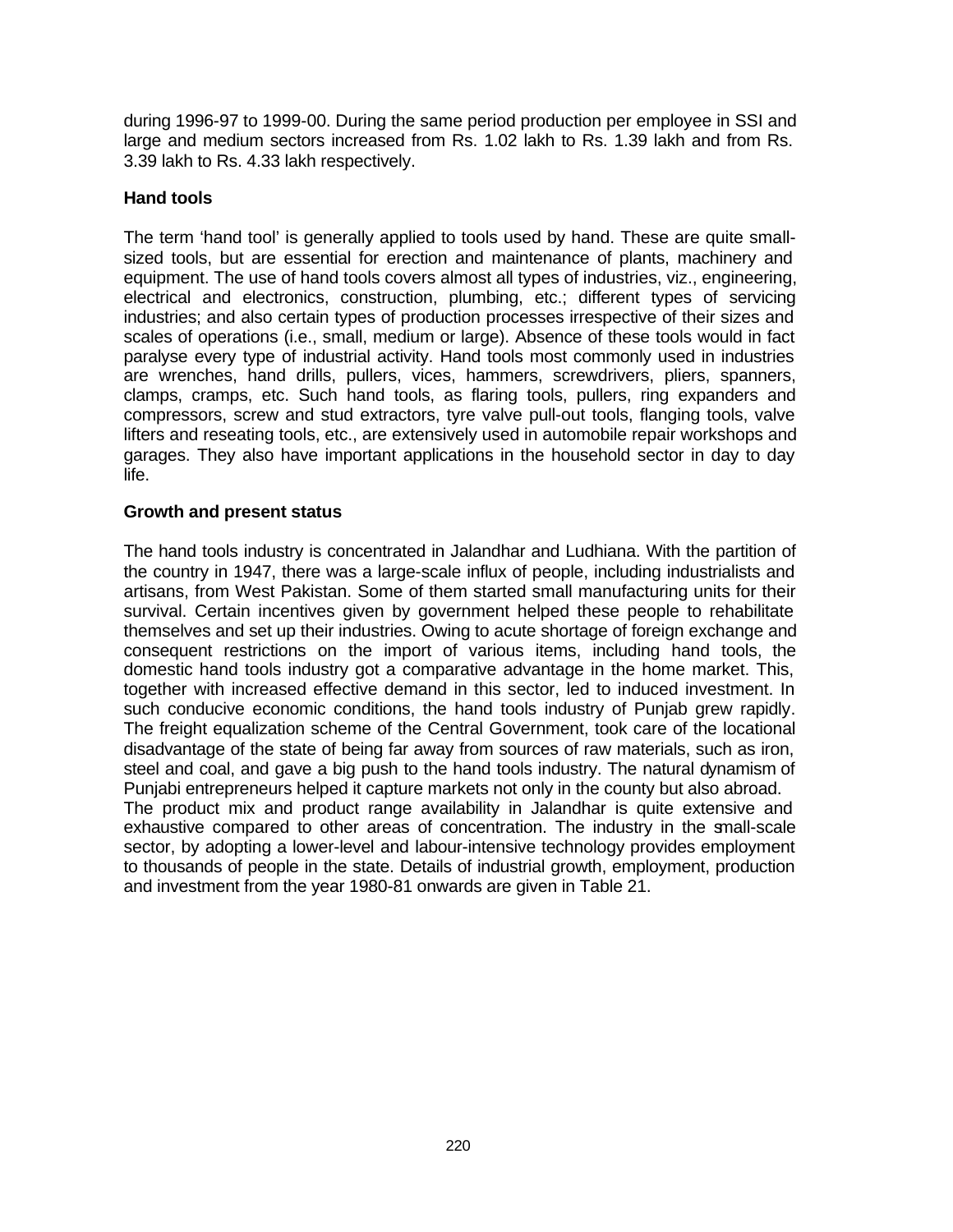| Year      | No. of | Employment | Investment  | Production  |
|-----------|--------|------------|-------------|-------------|
|           | Units  | (Nos.)     | (Rs. lakh.) | (Rs. lakh.) |
| 1980-1981 | 569    | 6042       | 1022.44     | 2469.24     |
| 1995-1996 | 1058   | 9906       | 2912.51     | 29187.12    |
| 1998-1999 | 1158   | 10733      | 4049.12     | 43761.12    |
| 1999-2000 | 1178   | 11169      | 4259.16     | 44911.82    |

**Table 21 Growth of Hand Tools Industry in Punjab**

**Source:** Director of Industries Punjab.

The SSI hand tools manufacturing units of Punjab contribute about 30 per cent of the total exports of the country. There is good scope to increase exports further provided the design, quality and packaging of hand tools are improved. Export figures for the years 1997-98 to 2000-01 are as shown in Table 22.

| EXPOITS OF HAIR TOOIS ITOIT FUITJAD |                                        |        |  |  |  |  |  |  |  |
|-------------------------------------|----------------------------------------|--------|--|--|--|--|--|--|--|
| Year                                | Export (Rs. lakh)<br>Percentage change |        |  |  |  |  |  |  |  |
| 1997-1998                           | 28417                                  |        |  |  |  |  |  |  |  |
| 1998-1999                           | 22917                                  | -19.35 |  |  |  |  |  |  |  |
| 1999-2000                           | 26872                                  | 17.26  |  |  |  |  |  |  |  |
| 2000-2001                           | 24059                                  | -10.47 |  |  |  |  |  |  |  |

**Table 22 Exports of Hand Tools from Punjab**

**Source:** Director of Industries, Punjab

#### **Technological gaps and strategy to overcome them**

Production of forged hand tools by drop forging hammers, presently adopted by the local units, has the inherent disadvantage of high flash generation. To overcome this serious process, draw-back combination of forging techniques can be used, such as special purpose machines based on the principles of chipless forging and zero machining, cold/ warm/ hot forging automatic formers, multi-station transfer presses.

The present process of heating raw materials in oil-fired furnaces is not only slow, but also polluting. This can be performed by the induction heating process, which is environment friendly, reduces scale and results in faster production; shot blasting and barrel rolling machines may be used to clean the forgings/castings. Use of a modern packaging system is necessary to survive in global competition.

Facilities for manufacturing forging tools and dies in the units are very poor. The quality of the forged products depends on the die impression. Products forged through poorly designed and manufactured dies will be of sub-standard quality. Tool rooms equipped with latest die-making precision machines have to be set up by the units, to improve the surface finish and obtain required contours of the forgings. Large investments in R&D activities and CAD/CAM techniques are needed for improved designing and manufacturing of hand tools.

Different grades of steel, i.e., EN-8, EN-9, carbon steel, alloy steels, etc., are used as raw materials, but Indian raw materials are often not comparable with imported ones in quality standards. Development efforts are required for making steels needed for hand tools, having cold- and warm-forging characteristics with adjustment in composition.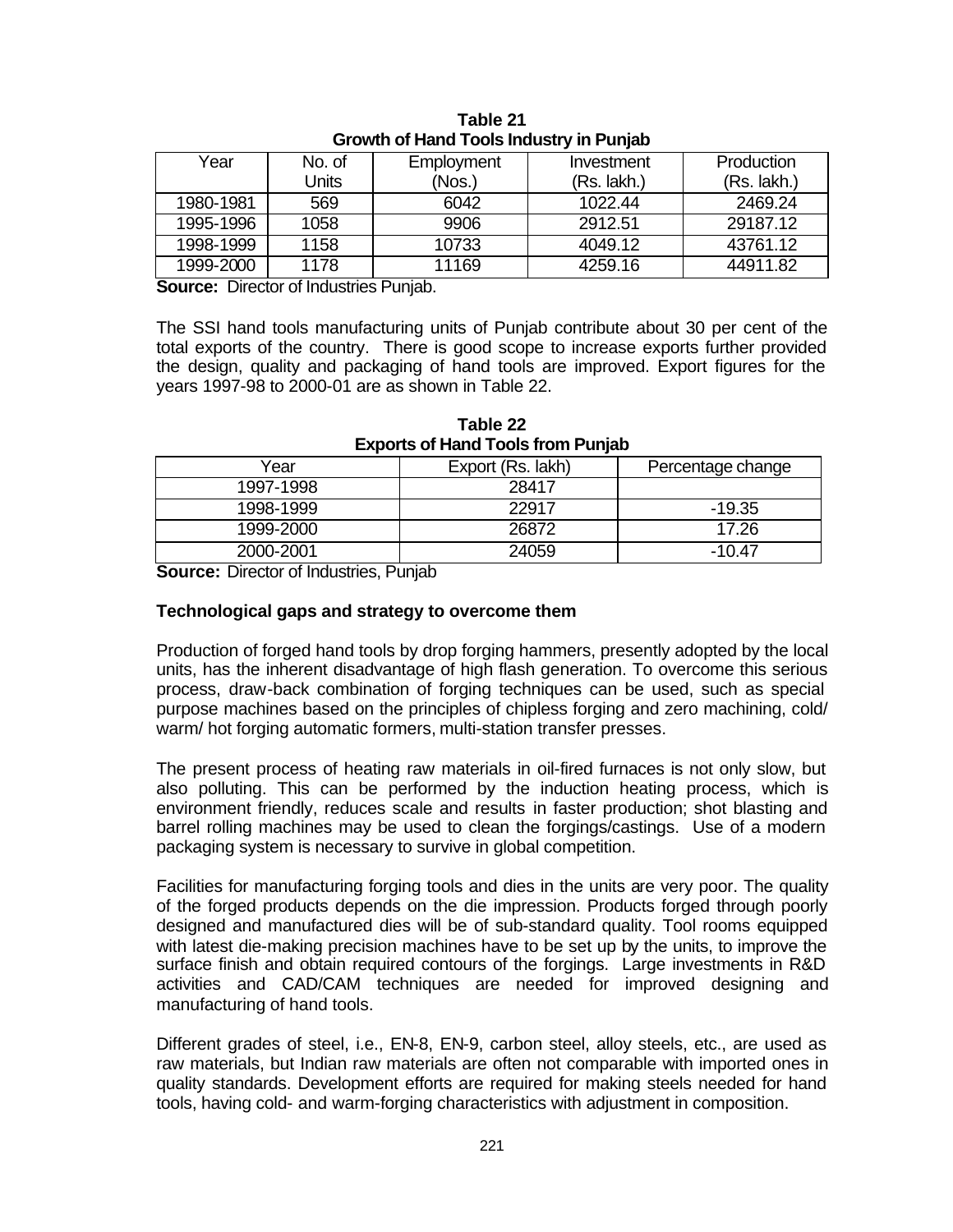# **Human resource development and training**

The hand tools industry in Punjab is skill-intensive and facing scarcity of technically qualified and trained manpower. The root cause of this sad state of affairs lies in the system of the contractual labour-management relationship. The labour and the majority of the supervisory staff are employed on a contract basis making weaning away of labour easier by offering small increments in wages by unscrupulous competitors. This perpetuates a high labour turnover and makes labour unconcerned about wastage of materials, product quality deterioration and conserving various other inputs. Contractual labour is more concerned about high tonnage of production. The high labour turnover discourages individual initiatives to impart skill-development training to hand tools workers.

During the recent past, some units have employed trained persons from the Central Tool Room (CTR), Ludhiana, and the Central Institute of Hand Tools (CIHT), Jalandhar. There is still a supply-lag of technically qualified and trained manpower. Specialized and need-based short-term courses for training of the workforce at different levels are required to bridge the gap. The CTR, Ludhiana and CIHT, Jalandhar could play a major role in this area. The industry also needs qualified professionals in designing, overseas marketing and financial management to make the units competitive in national/international markets.

# **Labour laws**

The labour laws are generally in favour of labour and cause many practical problems for the employers. They need to be reviewed and amended in the interests of both labour and management. This is urgently necessary to gear up the industry for global competition, and government has to take the initiative.

# **Research and Development Centre**

The Ministry of Industry under UNDP set up the Central Institute of Hand Tools in the early eighties at Jalandhar. During the last one and half decade, this institute has been working for the development of the hand tools industry in Punjab by developing new designs for hand tools as well as modern manufacturing processes. Now the industry badly needs technology upgradation to work manufacture modern hand tools to enable it compete in the global market. Therefore, this centre has to be adequately equipped and its facilities upgraded to provide specialized training for designing, quality control and manufacturing.

Cost of bank finance is a significant factor in export pricing. This becomes more crucial for such highly competitive products as hand tools. Since we have to integrate with the global market in the WTO regime, rates of interest, particularly for export, should be brought in line with international rates, which are reported to be five to six per cent. Timely and adequate availability of finance, particularly to the small-scale sector, is a must for growth. Study visits of entrepreneurs in the SSI sector to various technically advanced units both in India and developed countries, along with technical experts in the trade, to make them aware of prevailing technologies and manufacturing techniques, will be very productive.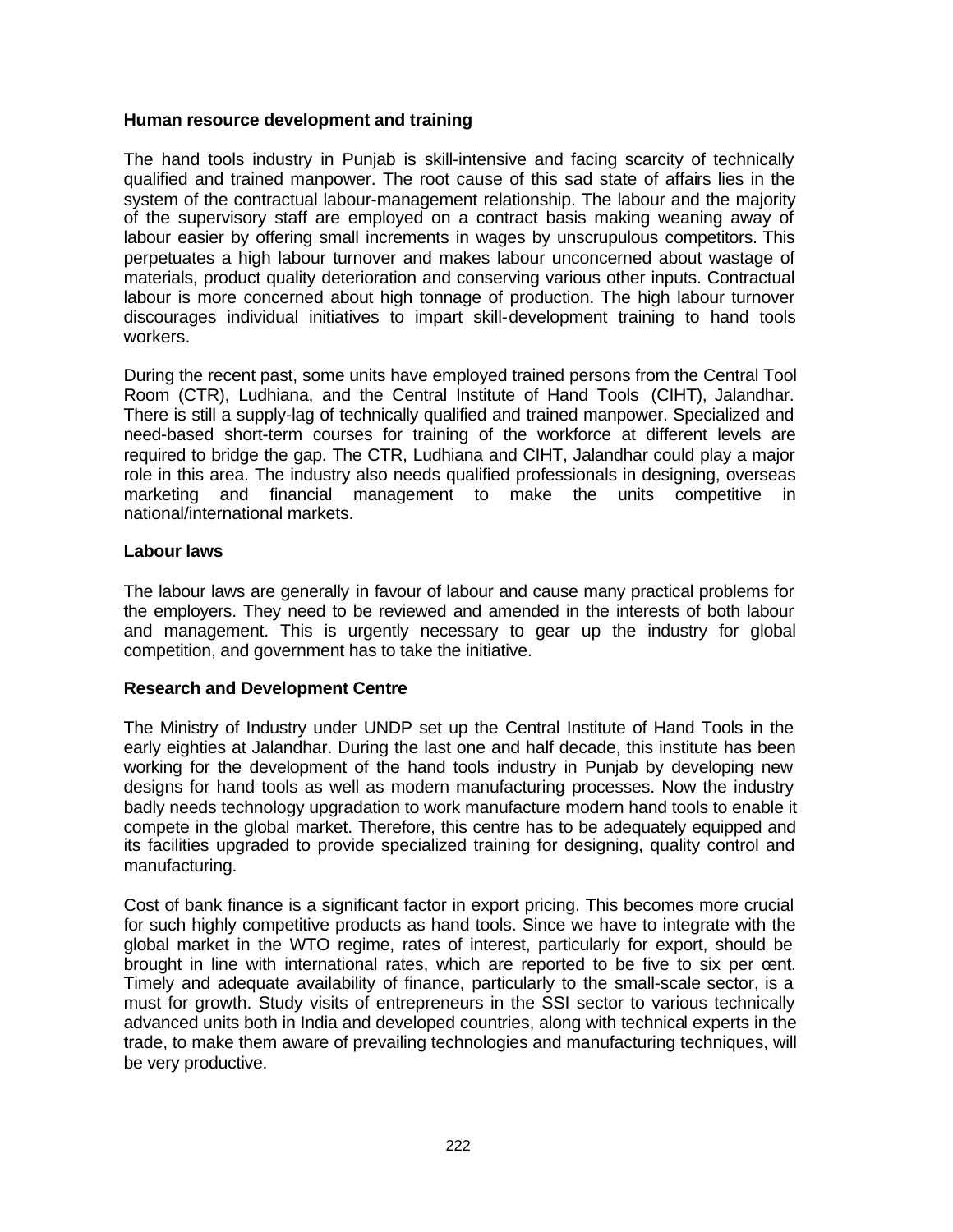## **MACHINERY OTHER THAN ELECTRICAL INDUSTRY**

The machinery manufacturing industry plays a significant role in the industrial development of every country, since the quality, accuracy and durability of components, parts and industrial and consumer products, depend to a large extent on the quality of the machinery used for their production.

The machinery making industry of Punjab has played a very significant role in the industrial development of the country. This is particularly true of the small-scale sector of the state engaged in the production of machines for the manufacture of a variety of industrial products. This industry includes diesel engines, tractors, oil expellers, textile machinery, centrifugal pumps, machine tools, sewing machines and their parts. As shown in Tables 23 and 24, production in the Eighth FYP achieved an impressive annual average growth rate of 28.27 per cent, while it declined in the first three years of the Ninth FYP to 17.35 per cent. During the same period the employment growth rate slightly declined from 2.32 per cent to 2.29 per cent. However, the employment growth rate was quite high in the Sixth and Seventh FYPs.

| Year      | Units (No.) |     |       | Employment (No.) |      |       | Investment (Rs. lakh) |       |       | Production (Rs. lakh) |        |        |
|-----------|-------------|-----|-------|------------------|------|-------|-----------------------|-------|-------|-----------------------|--------|--------|
|           | SSI         | L&M | Total | SSI              | L&M  | Total | SSI                   | L&M   | Total | SSI                   | L&M    | Total  |
| 1980-1981 | 4336        | 11  | 4347  | 25286            | 4421 | 29707 | 4520                  | 3097  | 7617  | 10587                 | 6164   | 16751  |
| 1985-1986 | 6874        | 11  | 6885  | 37248            | 3587 | 40835 | 7558                  | 1730  | 9288  | 15721                 | 8774   | 24495  |
| 1992-1993 | 9379        |     | 9386  | 54111            | 3675 | 57786 | 12468                 | 8135  | 20603 | 30016                 | 28761  | 58777  |
| 1996-1997 | 10084       | 12  | 10096 | 58334            | 4972 | 63306 | 16889                 | 20005 | 36894 | 59127                 | 91069  | 150196 |
| 1997-1998 | 10263       | 9   | 10272 | 59851            | 5620 | 65471 | 18983                 | 44698 | 63681 | 68451                 | 137065 | 205516 |
| 1998-1999 | 10490       | 10  | 10500 | 62024            | 6495 | 68519 | 22951                 | 60066 | 83017 | 77784                 | 192133 | 269917 |
| 1999-2000 | 10636       | 8   | 10644 | 62937            | 4754 | 67691 | 24500                 | 28643 | 53143 | 84424                 | 141991 | 226415 |

| Table 23                                                     |  |
|--------------------------------------------------------------|--|
| Status of Machinery Other than Electrical Industry in Punjab |  |

**Source:** Director of Industries Punjab.

The capital-output ratio of the SSI sector has remained the same during the 1996-97 to 1999-2000 as shown in Table 23, while in the large and medium sector it initially increased from 0.22 to 0.3, but came to the same level in 1999-2000 as in 1996-97. Investment per employee in SSI and large and medium sectors increased from Rs. 0.29 lakh to 0.39 lakh and from Rs. 4.02 lakh to 6.03 lakh respectively during 1996-97 to 1999-2000, while production per employee in SSI and large and medium sectors increased from Rs. 1.01 lakh to 1.34 lakh and Rs. 18.32 lakh to Rs. 29.87 lakh respectively.

| Table 24                                                                                           |
|----------------------------------------------------------------------------------------------------|
| Annual Average (Linear) Growth Rate of Machinery Other than Electrical Industry during 1997-00 (%) |

|      | Units (No.) |             | Employment (No.) |      |             | Investment |       |       | Production |       |       |
|------|-------------|-------------|------------------|------|-------------|------------|-------|-------|------------|-------|-------|
| SSI  | -&M         | $\tau$ otal | SSI              | -&M  | $\tau$ otal | SSI        | .&M   | Total | SSI        | -&M   | Total |
| 1.79 | $-11.30$    | .78         | 2.57             | 0.60 | 2.29        | 13.35      | 35.17 | 22.33 | 12.65      | 21.53 | 17.35 |

**Source:** Director of Industries Punjab.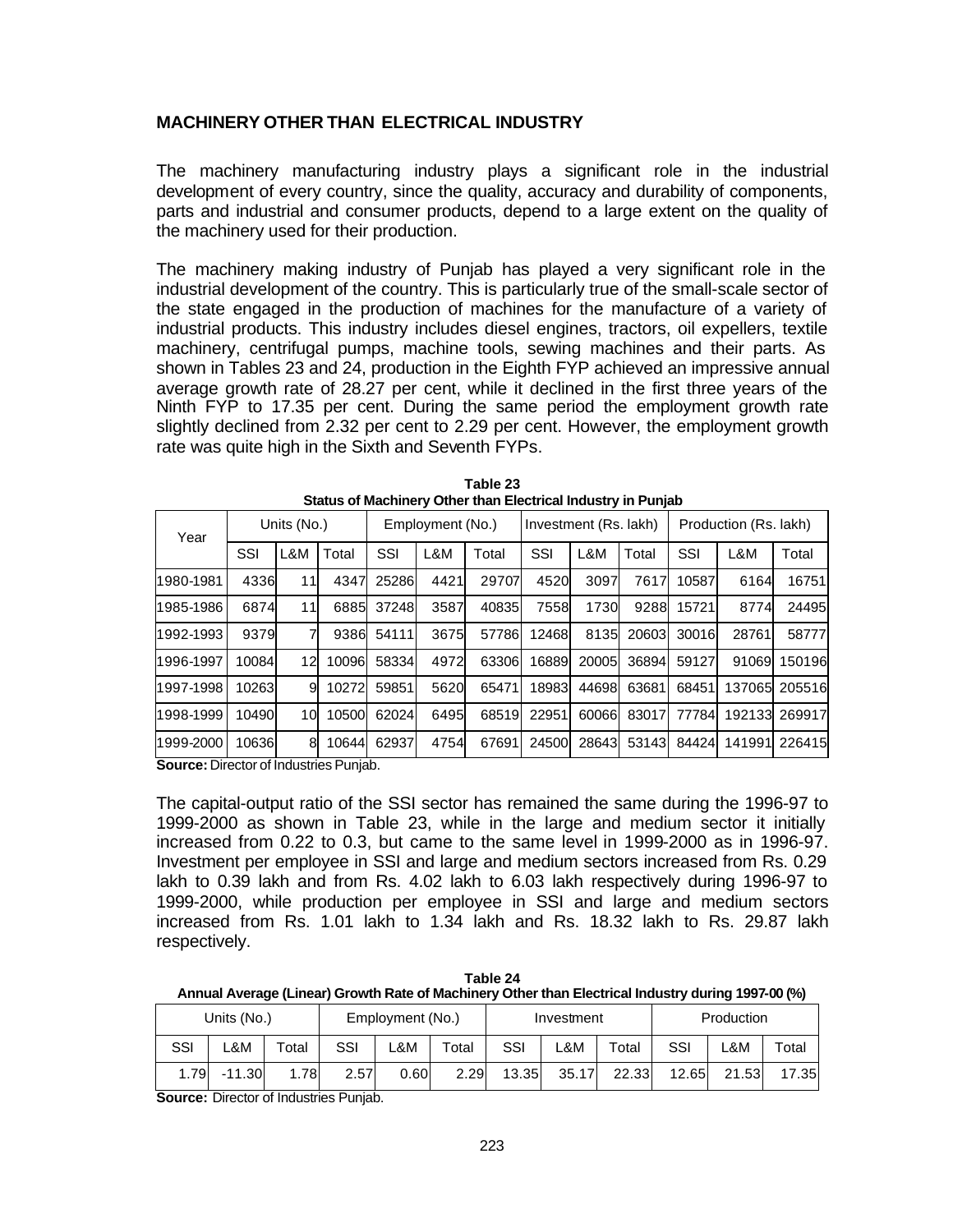The machine tools industry in Punjab, with an annual output of more than Rs. 250 crore is mainly concentrated in Batala and Ludhiana, and produces a variety of machine tools of different sizes and types, such as lathes, shapers, milling machines and drilling machines, special purpose machines for different industries. Machine tools worth Rs. 80 crore are being exported annually from Punjab.

# **Technological gaps and suggestions for upgradation**

Technology gaps exist in the following areas:

- Conventional general-purpose flat-bed lathe machines being manufactured are like thou manufactured by developed countries 50 years ago. There has not been much progress in improving the designs of the machines. On the other hand, machine tool designs are continuously updated with the use of Computer Aided Design and Finite Element Analysis in developed nations.
- Spindle speeds are in the range of 5,000 rpm and not much automation has been adopted.
- Whereas in modern machines, spindle speeds up to 30,000 rpm and in some cases upto 1,60,000 RPM have been achieved, use of automatic tool changers and pallet changers, make the machines more productive. Feed rate of 0-5,000 mm/minutes and rapid traverse rates can be 9,000 to 12,000 mm/minute achieved. Accuracy is seldom claimed by manufacturers or demanded by customers locally. Accuracy is very high in developed nations and will have to be achieved in the coming WTO regime.
- The machine operator makes himself and the work-place dirty. Clip conveyor systems are not used to clean the machines. Leakage from the hydraulic system and absence of dust extraction systems in wood-working machines lead to more noise and dust. At the same time safety features are mostly absent or crude. Safety is not built into designs. Much needed electronic safety guards are not used in mechanical presses/metal forming machines.
- Conventional material, such as graded C.I., are mostly without any quality control. Advanced materials, such as C.I. by potential mehanite process and polymer concrete, granite and other patented materials to make them thermally stable, vibration free, more accurate and ensure longer tool life, are not in use.
- Conventional measuring instruments, such as vernier calipers, micrometers, dial indicators, etc., are used. The laser calibration system for inspection of machine tools, roundness checking, and surface roughness checking machines to evaluate accuracy of machine tools parts, are not used.
- Flame hardening of guide-ways, grinding of slide-ways of lathe, use of patented turret material to reduce friction in slide-ways and AC servo motor, CNC control, are not used by our machine tools industry. Advanced designs, such as machine vision system of work-holding to ensure accuracy and reliability, have yet to be developed.
- Conventional machining, such as drilling, turning, grinding, polishing and pressing is in use. Modern machining methods, such as laser machining, aqua jet machining, plasma cutting, etc., developed for greater accuracy and productivity are not available.
- Much time is wasted in setting up and operating machines, as most of the operations are manual. Set-up time can be reduced by putting up operation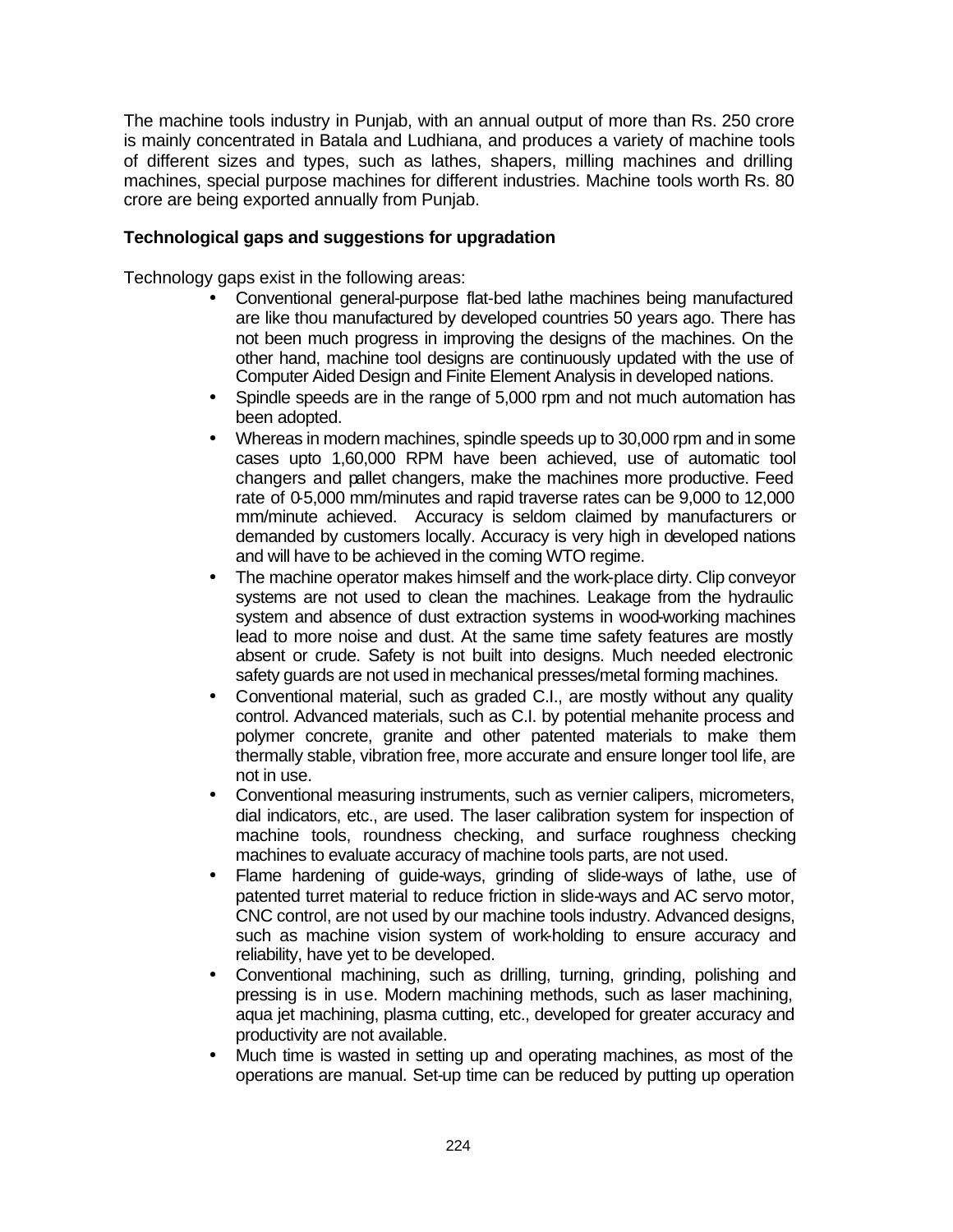panels within easy reach of the operator, by clearly designating interferencefree work area, and by direct mounting of tools into the turret face.

- Modern machine tools with specialized attachments, such as automatic tool changer, automatic pallet changer, pneumatic feeders, electronic safety guards to improve speed and productivity of machines tools, are not manufactured.
- Advanced design concepts, such as moving column design, moving head stock swing beam principle, hydraulic tool clamping, hydraulic hold down system in shears, flying optics principle in laser cutting machines, etc., to improve accuracy, safety and speed of the machine tools, are not employed in our machine tools industry.
- Upgradation of technologies in use and human resource development and training on a continuing basis are essential for the growth of this segment of industry.

# **ELECTRONICS INDUSTRY**

The evolution of technology has lid to increasing use of electronics in a variety of applications. Today, the electronics hardware industry spans a whole gamut of products and the entire spectrum of the value chain. Newer applications and better ways of doing things are fuelling growth. Electronics gadgets and tools are being used in India too in a large range of applications and fast catching up with the world in terms of penetration. This can lead to an enormous domestic demand for these products, giving the necessary critical mass for global competitiveness. Such a base will also be a stabilizing factor for manufacturers to target the international market.

The major segments of the electronics hardware industry are information technology (comprising computers and computer peripherals), telecommunications (comprising switching equipment, transmission equipment and customer premises equipment) and consumer electronics (the major products being television, audio/video equipment, clocks and watches), control instrumentation, industrial electronics, strategic electronics and the electronic components industry which supplies components to these segments. They have similar basic building blocks, value chain and issues. Convergence is increasingly blurring distinctions between these segments. Technology evolution is resulting in increasing convergence. Hence, in view of future trends, it will be appropriate to integrate these segments into one industry – Electronics Hardware Industry (EHI).

The growth rate of the electronics hardware industry has been slower than that of the software and service industry during the Ninth FYP. This trend needs to be reversed into a growth, path by introducing a set of policies conducive to the growth of the electronics hardware industry. An investment climate comparable to Taiwan, the Philippines, Singapore, Korea and Malaysia has to be created, to derive the maximum competitive advantage from the twin factors of low-cost high-quality knowledge-workforce and a fast growing domestic market. The electronics hardware industry is characterized by growing competition and shrinking margins and has to bear high risk arising out of technological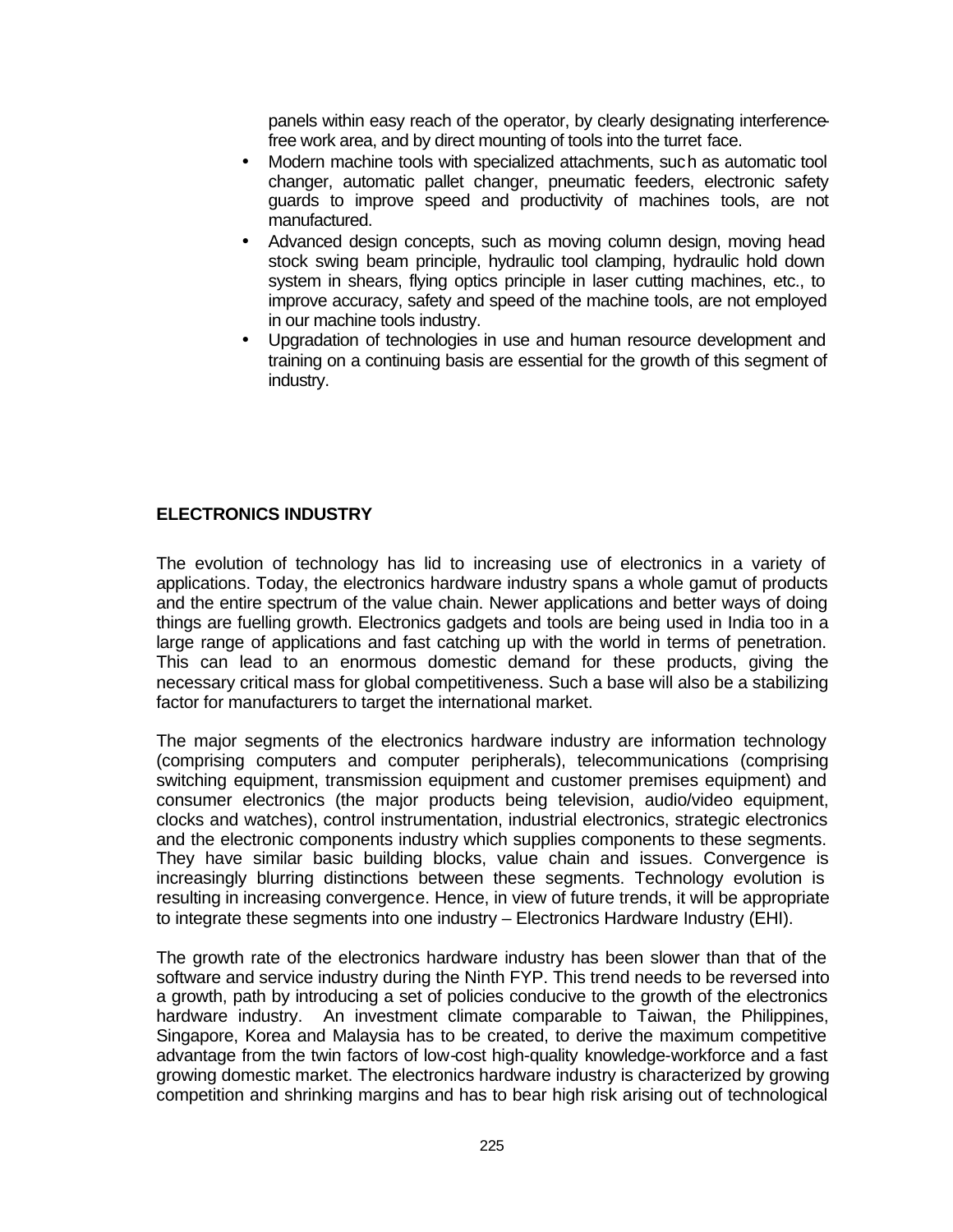obsolescence. Hence, strong policy support from the government, coupled with fierce entrepreneurial spirit, is required. The sector-wise production of the electronics hardware industry during the Ninth Plan in India is given in Table 25:

| <u>Froudonom in Eloca onlightial award manufacturing occion during runtin man in india (res. in orono)</u> |         |         |           |         |             |  |  |  |  |  |  |
|------------------------------------------------------------------------------------------------------------|---------|---------|-----------|---------|-------------|--|--|--|--|--|--|
| Sector                                                                                                     | 1997-98 | 1998-99 | 1999-2000 | 2000-01 | 2001-02 (E) |  |  |  |  |  |  |
| Consumer                                                                                                   | 7600    | 9200    | 11200     | 11550   | 13000       |  |  |  |  |  |  |
| Industrial                                                                                                 | 3150    | 3300    | 3750      | 4000    | 4500        |  |  |  |  |  |  |
| <b>Computers</b>                                                                                           | 2800    | 2300    | 2500      | 3400    | 4000        |  |  |  |  |  |  |
| Comm. & Broad Eqpt.                                                                                        | 3250    | 4400    | 4000      | 4500    | 5000        |  |  |  |  |  |  |
| Strategic                                                                                                  | 900     | 1300    | 1450      | 1750    | 1900        |  |  |  |  |  |  |
| Components                                                                                                 | 4400    | 4750    | 5200      | 5500    | 6000        |  |  |  |  |  |  |
| Total                                                                                                      | 22100   | 25250   | 28100     | 30700   | 34400       |  |  |  |  |  |  |
| Corresponding the University of Technology (MIT) Depart Teath Fire Vess Disp                               |         |         |           |         |             |  |  |  |  |  |  |

**Table 25 Production in Electronic Hardware Manufacturing Sector during Ninth Plan in India (Rs. in crore)**

**Source:** Ministry of Information Technology (MIT) Report, Tenth Five Year Plan

On the assumption that an electronic hardware growth-oriented policy, similar to the software policy, would be introduced, the Ministry of Information Technology, Government of India, has projected the production of the electronics hardware industry sector-wise, as shown in Table 26.

| Sector-wise Projected Production by 2007 |                                      |                             |  |  |  |  |  |  |  |  |
|------------------------------------------|--------------------------------------|-----------------------------|--|--|--|--|--|--|--|--|
| Sector                                   | Production by 2006-07 (Rs. in crore) | Compound annual growth rate |  |  |  |  |  |  |  |  |
| Consumer electronics                     | 38100                                | 24                          |  |  |  |  |  |  |  |  |
| Industrial diectronics                   | 6600                                 | 8                           |  |  |  |  |  |  |  |  |
| Computers H/W                            | 14900                                | 30                          |  |  |  |  |  |  |  |  |
| Communication &<br><b>Broadcasting</b>   | 12500                                | 20                          |  |  |  |  |  |  |  |  |
| Strategic electronics                    | 3800                                 | 15                          |  |  |  |  |  |  |  |  |
| Components                               | 15000                                | 20                          |  |  |  |  |  |  |  |  |
| <b>Total</b>                             | 90900                                | 22                          |  |  |  |  |  |  |  |  |

**Table 26 Sector-wise Projected Production by 2007**

**Source:** *MIT Report, Tenth Five Year Plan*

# **Status and potential of electronics hardware industry in Punjab**

During 1985-90, SAS Nagar, (Mohali), Punjab, was the hub of electronics hardware industry and the second largest centre after Bangalore with top-grade units in communications, computers and peripherals, electronic components including picture tubes, semi-conductor devices, active components, etc. However, during recent years there has been an overall decline of the electronics hardware industry and it seems to have lost its momentum. Table 27 shows the growth rate of the electrical and electronics industry in the state.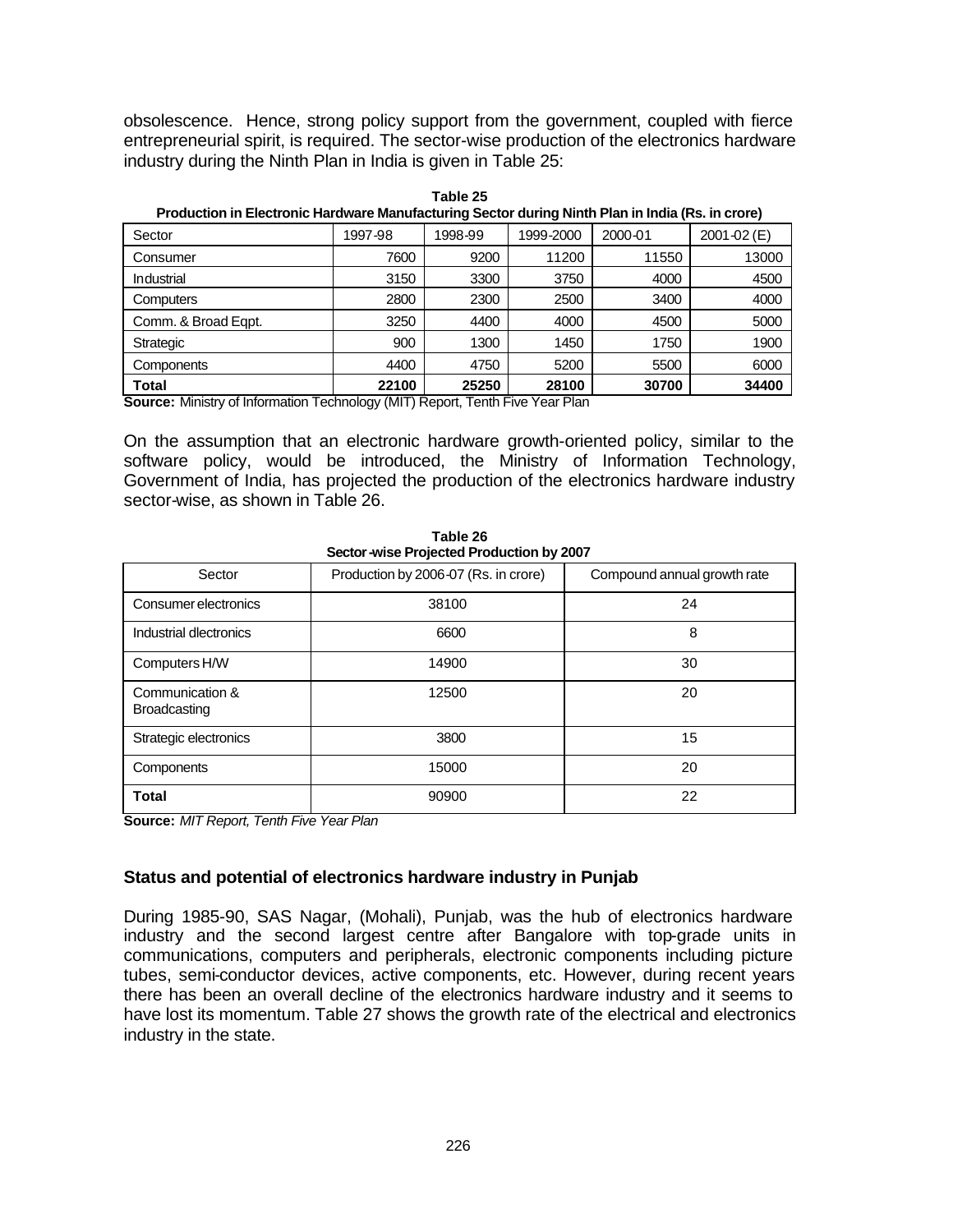| Year                                          | Units (No.) |     |       |       | Employment (No.) |            |      | Investment (Rs. lakh) |        |       | Production (Rs. lakh) |        |  |
|-----------------------------------------------|-------------|-----|-------|-------|------------------|------------|------|-----------------------|--------|-------|-----------------------|--------|--|
|                                               | SSI         | L&M | Total | SSI   | L&M              | Total      | SSI  | L&M                   | Total  | SSI   | L&M                   | Total  |  |
| 1980-1981                                     | 977         | 10  | 987   | 5437  | 4495             | 9932       | 655  | 1635                  | 2290   | 2073  | 5804                  | 7877   |  |
| 1985-1986                                     | 2167        | 23  | 2190  | 10841 | 5742             | 16583      | 1827 | 11446                 | 13273  | 4510  | 6694                  | 11204  |  |
| 1992-1993                                     | 3633        | 27  | 3660  | 17495 |                  | 8852 26347 | 4521 | 35522                 | 40043  | 12809 | 53859                 | 66668  |  |
| 1996-1997                                     | 4113        | 28  | 4141  | 20696 | 9448             | 30144      | 6609 | 65453                 | 72062  | 26427 | 187719                | 214146 |  |
| 1997-1998                                     | 4223        | 33  | 4256  | 21947 | 10221            | 32168      | 8322 | 83765                 | 92087  | 31388 | 252362                | 283750 |  |
| 1998-1999                                     | 4301        | 34  | 4335  | 22436 | 10487            | 32923      | 8731 | 92193                 | 100924 | 33056 | 170823                | 203879 |  |
| 1999-2000                                     | 4403        | 35  | 4438  | 23203 | 9454             | 32657      | 9379 | 113859                | 123238 | 36193 | 111749                | 147942 |  |
| <b>Course:</b> Director of Industries, Dunjob |             |     |       |       |                  |            |      |                       |        |       |                       |        |  |

**Table 27 Status of Electrical and Electronics Industry in Punjab**

**Source:** Director of Industries, Punjab

During 1999-2000, however, the total output of the electronics hardware industry has been Rs. 679.83 crore according to the *Statistical Abstract, Punjab 2001*. The major units are M/S Punjab Communication Ltd., Mohali (PCL); M/S Semiconductor Complex Ltd., Mohali; M/S Bharat Telecommunication Ltd. Ludhiana (Beetel), and M/S Telephone Cables Ltd. There are a large number of industries in the SSI sector, manufacturing PCs, power supplies, industrial electronic equipment, TVs, Radios, UPS, electronic instruments, electronic test zigs, tools and components, etc. Penetration of telephones, computers and colour TVs is quite high in Punjab. This, coupled with increased use of IT in the rural sector, E-governance, Internet, and software industry, the domestic market is expected to expand. The electronics hardware industry has a very good employment potential, as mostly ancillary units, particularly in the SSI sector, are run by selfemployed graduate engineers, diploma holders, ITI's in engineering and graduates/postgraduates from the science stream. To achieve accelerated growth of the electronics hardware industry in the state the following measures are suggested:

- State government to give priority-sector status to the electronics hardware industry on par with software and service industries.
- An Electronic Hardware Technology Park (EHTP) in Mohali with world-class infrastructure will greatly boost the small-scale sector and attract new entrepreneurs and foreign investors. More Electronic Hardware Parks in the state on private initiative and with government support are necessary.
- Provide appropriate facilities and incentives to MNCs, to set up manufacturing plants in each sector of the electronics hardware industry in the state.
- Train and develop quality manpower suitable for evolving innovative designs and the development of manufacturing, assembly and quality control techniques.
- Set up Research and Development, Designs and Quality Control Centres in participation with industry, with financial and technical assistance from international agencies.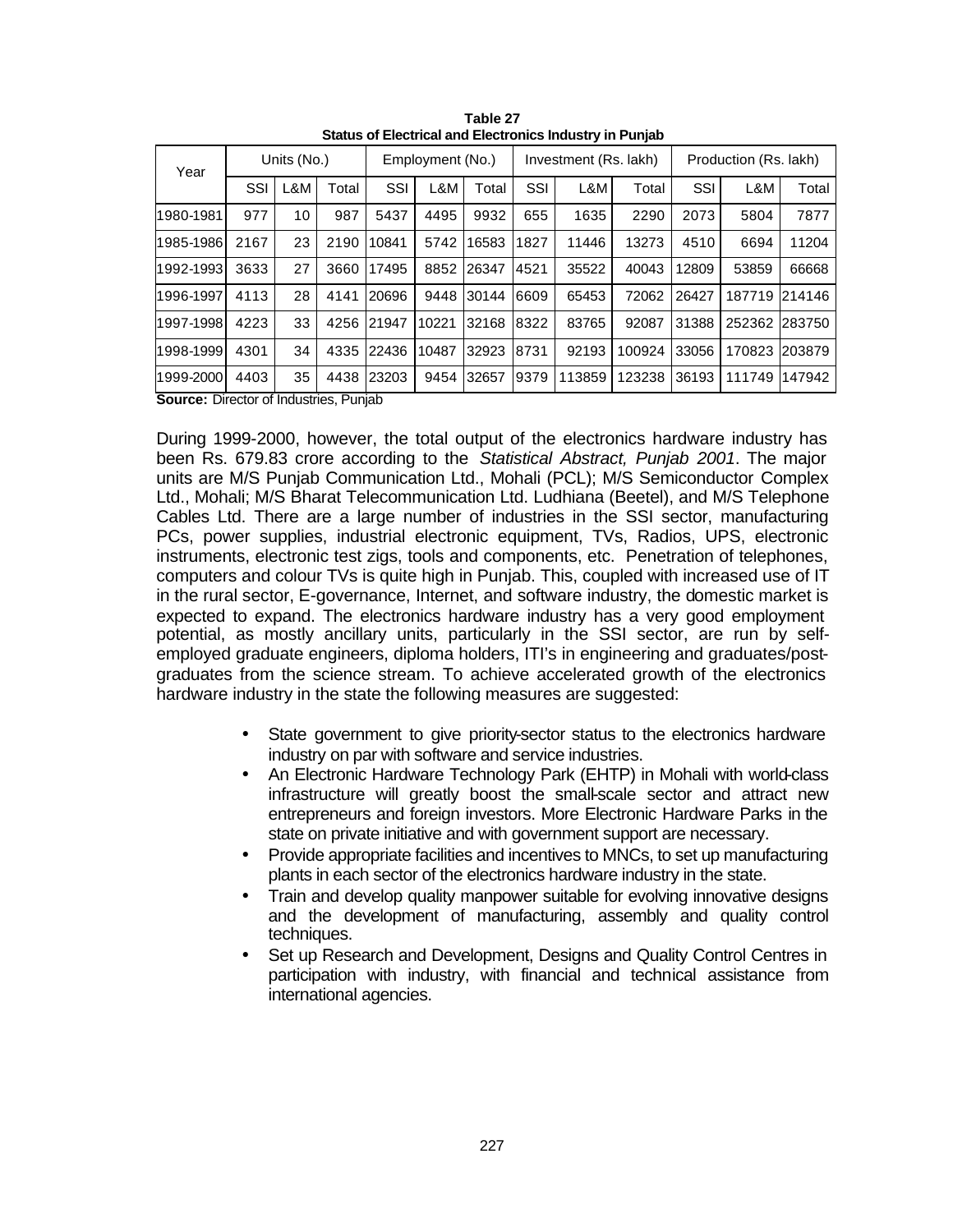# **RURAL INDUSTRIES INCLUDING KHADI AND VILLAGE INDUSTRIES**

The Punjab Government has been making special efforts to promote small-scale/tiny and cottage industrial, services and business units at the Rural Focal Points, to create employment opportunities in rural area. So far 594 Rural Focal Points have been identified, of which land has been made available for 263. These Focal Points are under the control of the Department of Rural Development and Panchayats. The status and growth of rural industries is given in Table 28.

| Growth of Industries in Rural Areas     |       |         |                        |         |                 |                                                     |         |                 |                                                     |  |  |
|-----------------------------------------|-------|---------|------------------------|---------|-----------------|-----------------------------------------------------|---------|-----------------|-----------------------------------------------------|--|--|
|                                         |       | 1980-81 |                        |         | 1990-91         |                                                     |         | 2000-01         |                                                     |  |  |
|                                         |       |         | <b>Percen-</b><br>tage |         | Percen-<br>tage | Percent<br>increase<br>(compare<br>with<br>1980-81) |         | Percen<br>-tage | Percent<br>increase<br>(compare<br>with<br>1980-81) |  |  |
| <b>Units</b>                            | Urban | 32884   | 75.88                  | 93267   | 58.16           | 183.62                                              | 117866  | 58.76           | 258.43                                              |  |  |
| (in nos.)                               | Rural | 10454   | 24.12                  | 67101   | 41.84           | 541.87                                              | 82737   | 41.24           | 691.44                                              |  |  |
| <b>Employment</b>                       | Urban | 223018  | 84.20                  | 482454  | 72.13           | 116.33                                              | 624806  | 69.61           | 180.16                                              |  |  |
| (in nos.)                               | Rural | 41851   | 15.80                  | 186391  | 27.87           | 345.37                                              | 272836  | 30.39           | 551.92                                              |  |  |
| <b>Investment</b><br>(in Rs.<br>crores) | Urban | 288.73  | 86.93                  | 1000.91 | 74.21           | 246.66                                              | 2448.00 | 59.57           | 747.85                                              |  |  |
|                                         | Rural | 43.4    | 13.07                  | 347.87  | 25.79           | 701.54                                              | 1661.14 | 40.43           | 3727.51                                             |  |  |

| Table 28                            |
|-------------------------------------|
| Growth of Industries in Rural Areas |

**Source:** Director of Industries, Punjab

Table 28 indicates that there has been impressive growth in the last 20 years from 1980- 81 to 2000-01 in the number of industrial units, employment and investment in the SSI/Tiny Sector. During 1980-81 to 2000-01 the number of industrial units in SSI/Tiny sector in rural areas increased eight times, employment 6.5 times and investment 38 times. Investment per employee in SSI/Tiny sector in rural areas increased during 1980- 81 to 2000-01 from Rs. 10,400 to Rs. 60,000, compared to the increase of total SSI/Tiny sector per employee from Rs. 12,500 to Rs. 46,000 during the same period.

# **Traditional Rural and Tiny units in Khadi and Village Industries**

Since its inception in 1956, the Punjab Khadi and Village Industry Board (KVIC) has been implementing various schemes for generating sustainable employment for the traditional rural artisans and entrepreneurs, by providing financial assistance and technical help for setting up village and tiny industries. The KVIC has been promoting very small and tiny industries by traditional artisans, such as weavers, spinners, cobblers, blacksmiths, carpenters, potters, etc. With the advance of technology, entrepreneurs have started making use of modern machinery and equipment and are manufacturing quality products. By 1999-2000 the number of units established under the schemes of the KVIC went up to 34,678, with production valued at Rs. 220.46 crore and employment of about 45,100 persons.

Improved infrastructure, upgradation of technologies and skills, easy credit, and better marketing are essential to improve productivity in the rural sector. Training on non-farm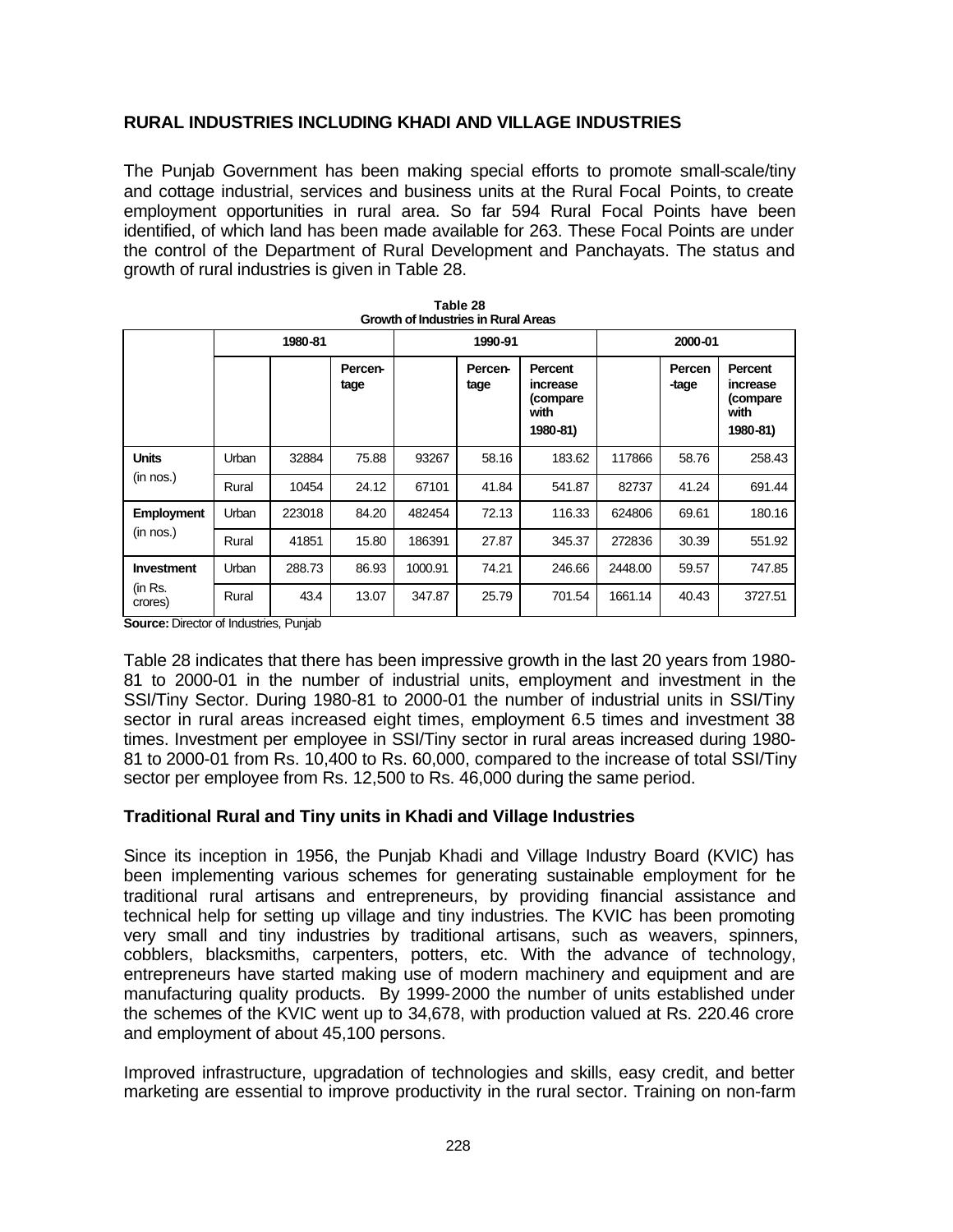income-generating activities is one of the necessary prerequisites for the creation of productive employment opportunities in rural areas.

# **THE INDUSTRIAL SUPPORT SYSTEM**

Over the years several specialized institutions, some directly under government departments and others under corporate structure, have been set up in the state to provide financial, technological and other promotional support to industry. A brief overview of this industrial support system follows.

# **Small Industries Service Institute, Ludhiana**

The Small Industries Service Institute of the Government of India was set up at Ludhiana in 1956 to serve small industries in Punjab. The main services provided by this institute are:

- Technical counselling
- Managerial counselling
- Economic counselling
- Management development training
- Product/Process oriented entrepreneurship development training
- Skill development training
- Modernization
- Ancillary development
- Export marketing
- Marketing assistance including sub-contract exchange
- Technology upgradation
- Energy conservation
- Pollution control
- Quality management
- Testing facilities by chemical laboratory
- Vendor development
- Workshop facilities (engineering)

Common facility workshops have been upgraded with the installation of CNC Horizontal and Vertical machines and CNC lathes in the Hi-Tech cell

#### **Central Tool Room, Ludhiana**

The Government of India established the Central Tool Room at Ludhiana in 1980-81 with financial and technical collaboration from the Federal Republic of Germany and the active support of the Government of Punjab. The Centre has been providing services to industry in general and small-scale units in particular, in such areas as technical consultancy, designing and manufacturing of tooling, heat treatment and training.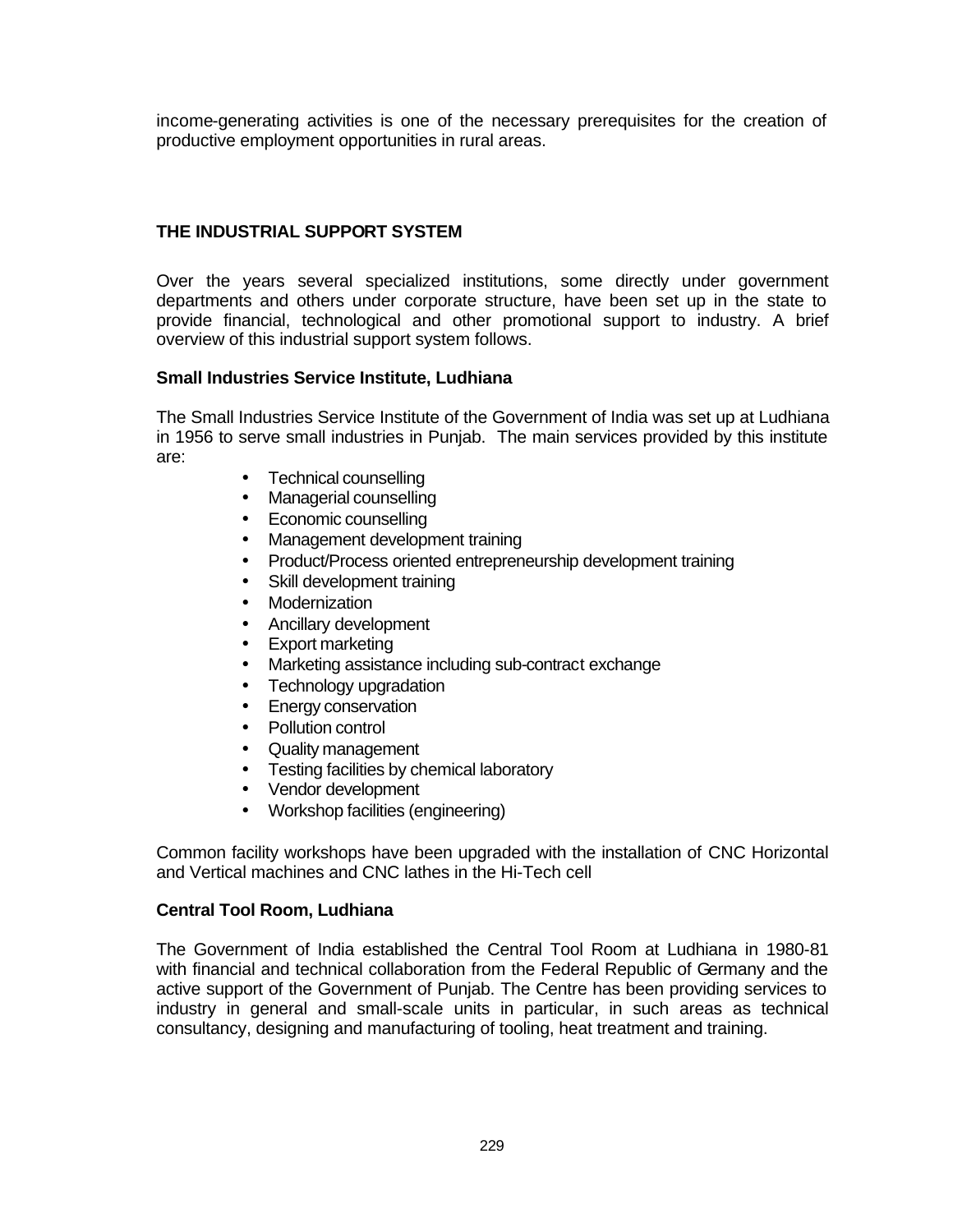# **Central Institute of Hand Tools, Jalandhar**

The Government of India set up the Central Institute of Hand Tools, Jalandhar, with UNDP assistance and the active participation of Punjab Government. Registered as a Society in 1983, it provides comprehensive support in the field of design and development of the latest hand tools, and consultancy and common facility services to small-scale entrepreneurs.

## **Mechanical Engineering Research and Development Organisation**

The Central Mechanical Engineering Research Institute (CMERI), Durgapur, under the aegis of the Council of Scientific & Industrial Research (CSIR), established a centre in Ludhiana in 1965, known as MERADO, to boost mechanical engineering research and development in Punjab. The centre helps the industry in the following fields:

Design, development and standardization of industrial machinery and equipment, farm machinery and equipment and jigs, fixtures, tools and gauges. Testing of materials, components and products for hardness, tensile, compression, bending and impact strength, internal flaws by ultra sonic, radiographic, magnetic and penetrate methods, measurement of coat thickness and crack depth, precision measurements of linear and angular dimensions, profiles and surface finish, calibration of instruments and gauges, performance testing of I.C. engines, pumps, sprayers, etc., chemical analysis of materials, microstructure analysis and foundry sand testing. Preparation of feasibility reports for light and medium industries, industrial consultancy, expert guidance to the foundry industry and precision jig boring, etc.

#### **Bureau of Indian Standards (BIS)**

The Bureau of Indian Standards has an office at Chandigarh to provide quality testing of industrial products of the state.

#### **Electronic Test & Development Centre, Mohali**

This centre has been set up to provide testing facilities to electronic industries, besides developing new techniques for the growth of electronics industries in the state.

#### **National Institute of Secondary Steel Technology, Mandi Gobindgarh**

This institute provides technical services to the secondary steel sector by arranging seminars and workshops in the state and undertaking consultative projects and pollution studies relevant to the industry.

# **National Metallurgical Laboratory, CSIR, Batala**

This laboratory provides facilities for research and development work, besides chemical, mechanical and metallurgical tests for ferrous and non-ferrous metals.

#### **Central Food Technology Research Institute, Ludhiana**

The CFTRI Mysore has set up an Extension Centre at Ludhiana for the development of the food processing industry in the state.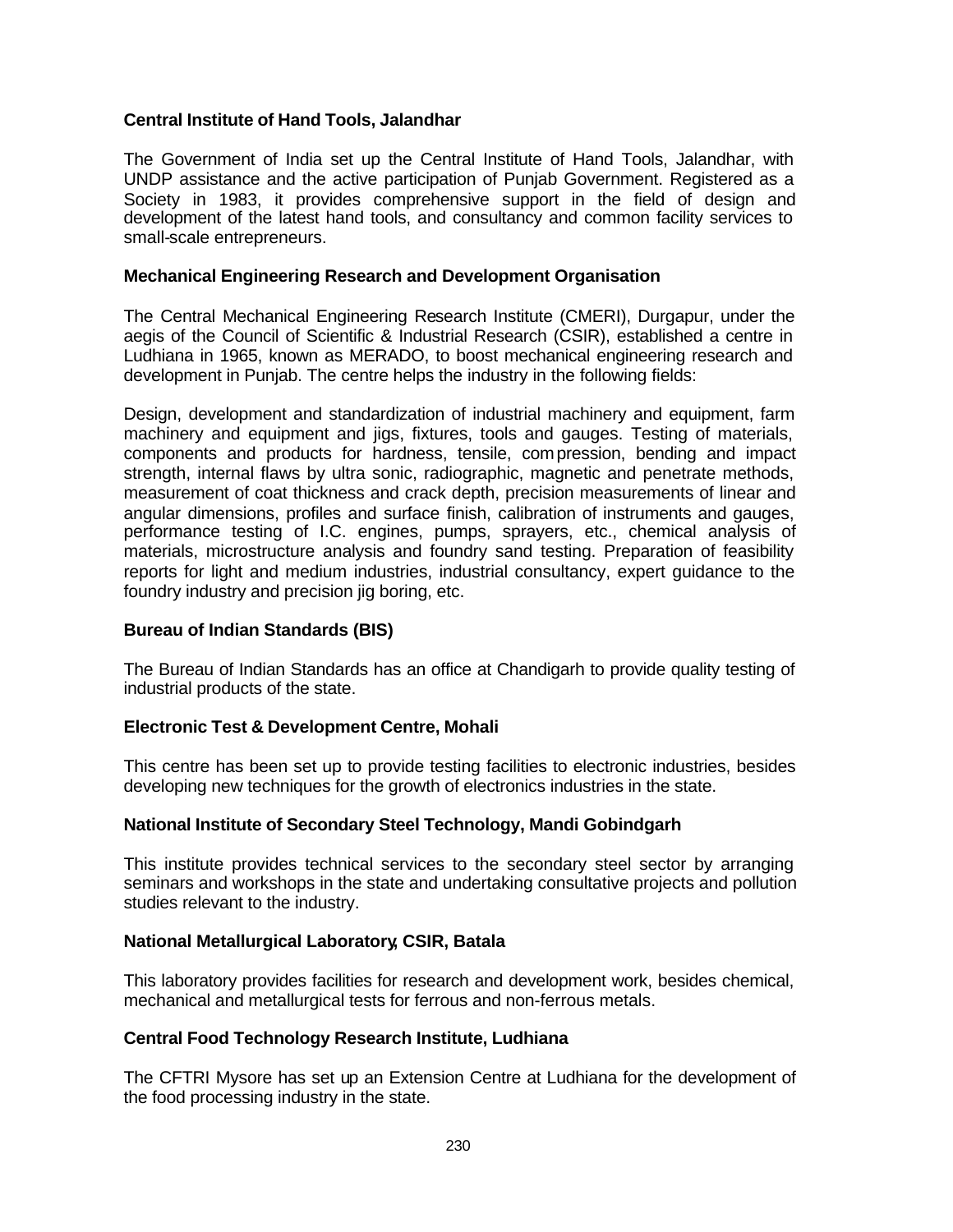# **National Productivity Council, Chandigarh**

The Council is engaged in the improvement of productivity of SSI units in Punjab.

# **Central Scientific Instruments Organisation, Chandigarh**

This organization is equipped to carry out research, design and development in electrical, electronic, electro-mechanical, optical and medical instruments of different natures and specifications.

# **Central Leather Research Institute, Jalandhar**

This organisation provides testing facilities, training in leather manufacturing and leather garments, research and development and extension services including common facilities.

# **Wood Grading & Marketing Centre, Ludhiana**

This centre, set up in 1968 with the assistance of UNDP, mainly purchases quality wood to save producers and consumers from exploitation by middlemen.

# **Institute for Auto Parts Technology, A9, Phase-V, Focal Point, Ludhiana**

# **Institute for Machine Tools Technology, Batala**

The Punjab Government with the assistance of UNDP/UNIDO has established these institutes, to cater to the overall development and growth of the auto-parts and machine tools industries. These institutes provide the following facilities:

- Design development
- Testing and job work
- Specialized short-term training
- Consultation

#### **Bicycle & Sewing Machine Research & Development Centre**

This centre was set up with UNDP assistance for carrying out research, design and development work on bicycles and components and sewing machines and components. It provides metrology, chemical testing and tool room facilities to the industry.

#### **Northern India Technical Consultancy Organisation, Chandigarh**

This organization provides a package of total consultancy services to the industry, covering all stages of project implementation. Besides, it also provides consultancy services to departments of the state government and financial institutions.

# **Punjab State Electronic Development Corporation**

This corporation is engaged in the promotion of the electronics industry in the public, joint and private sectors. Besides, its also creates infrastructure facilities necessary for the growth of electronics industries.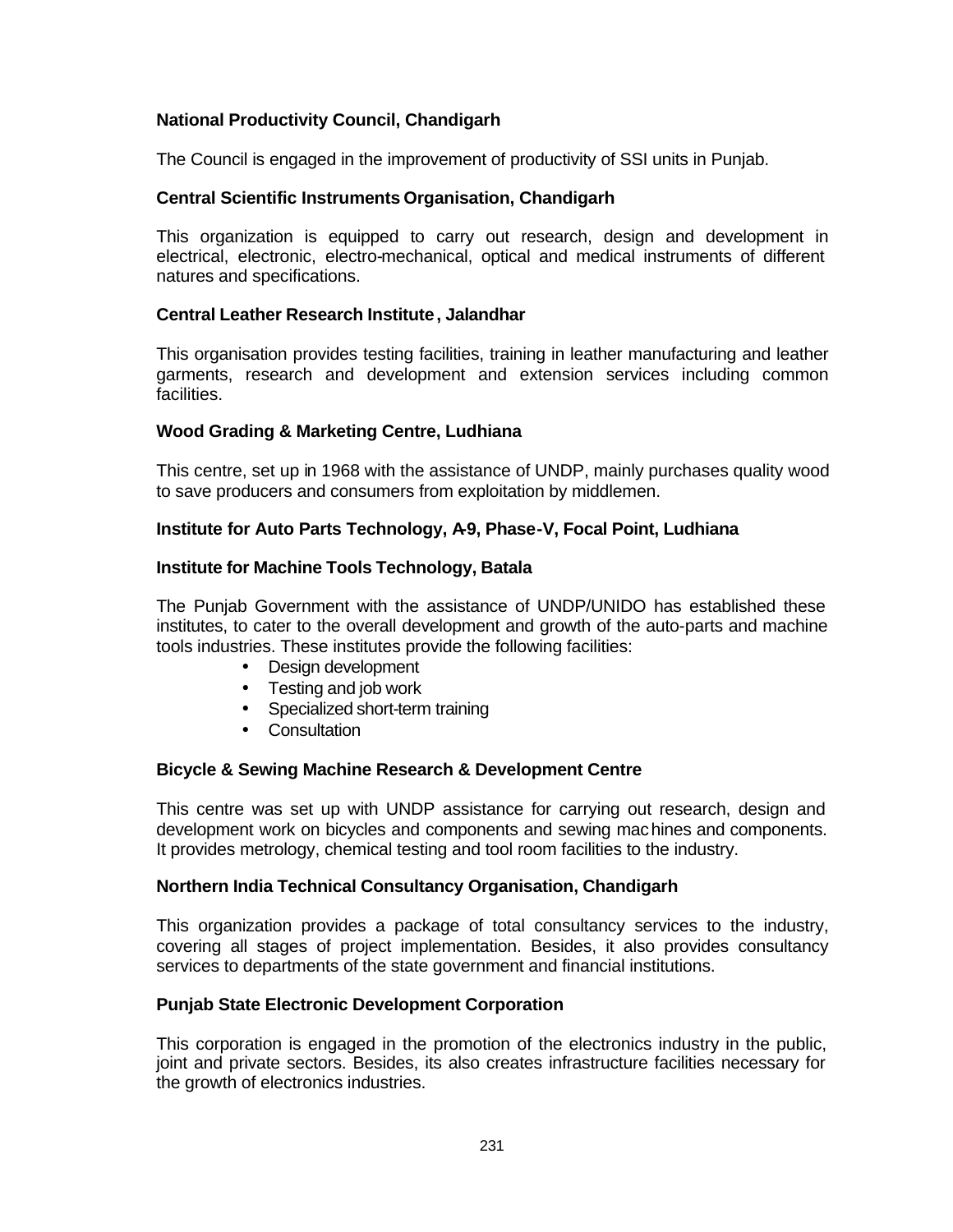# **Science & Technology Entrepreneurs Park (STEP)**

Science & Technology Entrepreneurs Park provides space and environment for creative thinking/innovation, self-development, product development and venture development for science and technology entrepreneurs.

## **Punjab Energy Development Agency, Chandigarh**

This agency assists in the installation of wind/water pumps and small aero-generators for battery charging and stand-alone power generator, on subsidy.

## **Punjab Pollution Control Board, Patiala**

This institution has been entrusted with the task of implementation of the Pollution Control Act in the state. Some of the obligations of industrial entrepreneurs for control of pollution are clearance of site from the environmental angle and consent to establish an industry (N.O.C).

#### **Industrial Development-cum-Quality Marking Centres**

The Punjab Government has set up the following 10 Industrial Development-cum-Quality Marking Centres, which provide such services as quality marking, testing, research, design and development and common workshop services:

- Government Industrial Development-cum-Quality Marking Centre, (Engg), Amritsar.
- Government Industrial Development-cum-Quality Marking Centre, (Paints/Varnishes), Amritsar.
- Government Quality Marking Centre (Textiles), P.O. Rayon & Silk Mills, Amritsar.
- Government Industrial Development-cum-Quality Marking Centre (Engg.), Batala.
- Government Industrial Development-cum-Quality Marking Centre, Bathinda.
- Government Quality Marking Centre (Sports & Leather Goods), Industrial Area, Jalandhar.
- Government Industrial Development-cum-Service Centre (Engg. Goods), Ludhiana.
- Government Industrial Development-cum-Quality Marking Centre for Plastic Moulds, Ludhiana.
- Government Industrial Development Centre (Engg), Mandi Gobindgarh.
- Government Industrial Development-cum-Quality Marking Centre (Engg), Patiala.

#### **Government Tanning Institute, Jalandhar**

This institute provides diploma in tanning and footwear technology and training for artisans.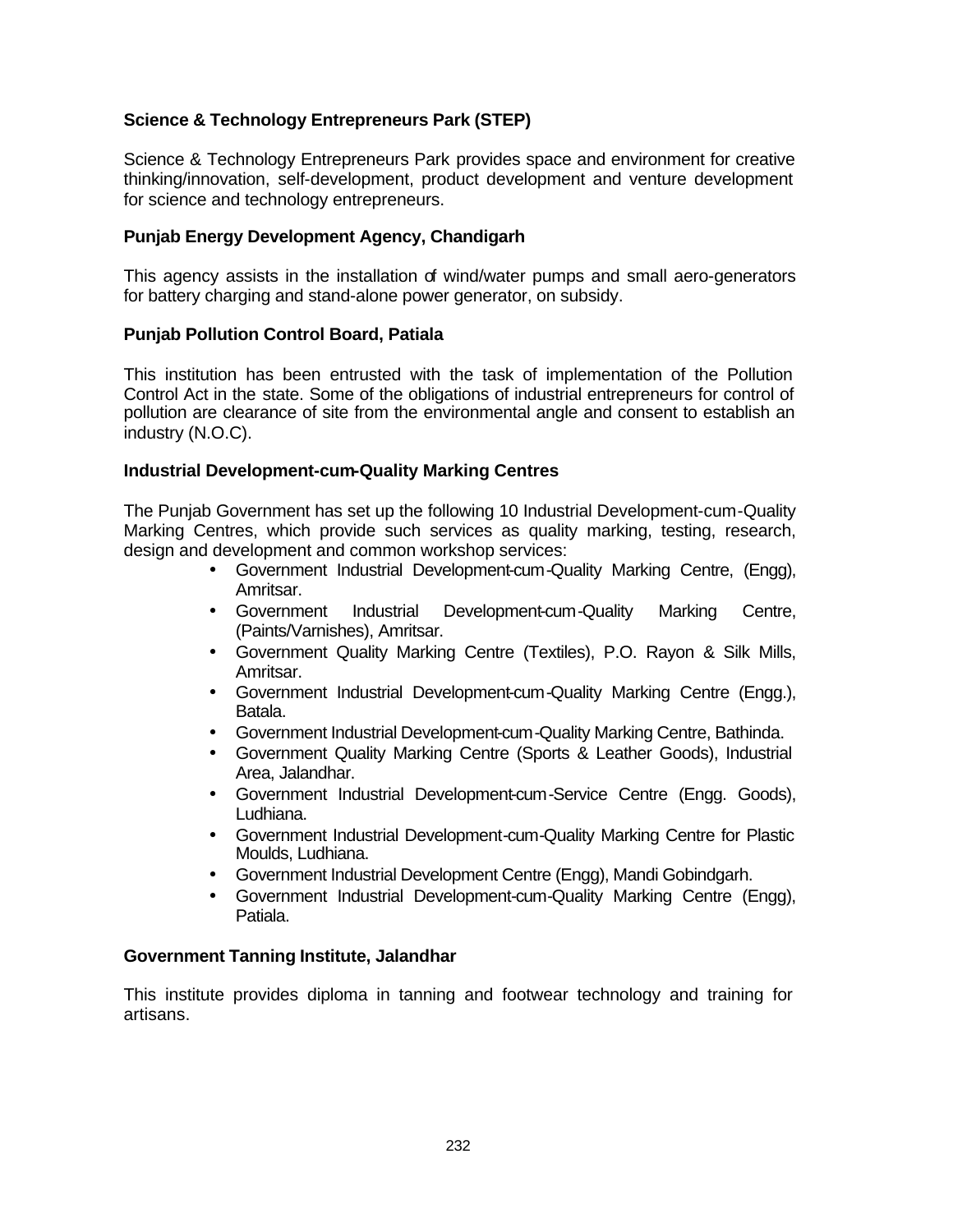# **Banks**

Punjab is well served by banks with 51 branches per 000' sq. km against the national average of 21 bank branches per 000' sq. km. By the end of December 2000, the following banking facilities were available in the state:

| Indian commercial banks  | 2574 |
|--------------------------|------|
| Co-operative banks       | 829  |
| Post-office saving banks | 3931 |
| Foreign banks            |      |
|                          | 7335 |

## **Small Industries Development Bank of India**

The SIDBI is an apex financial institution, established for the promotion, financing and development of small-scale industries. Through its branch office in Chandigarh, SIDBI administers the following schemes for the promotion of small-scale industry:

- Scheme for direct assistance to specialized marketing agencies.
- Scheme for assistance to marketing organizations.
- Scheme for purchase of mobile sales vans.
- Scheme for direct discounting of bills.
- Bill re-discounting schemes.
- Short-term bills re-discounting schemes.

## **National Small Industries Corporation (NSIC)**

The NSIC supplies machinery and equipment on hire-purchase and lease-basis to small entrepreneurs, besides providing finance for purchase of raw materials under the Government Purchase Programme. The Single Point Registration Scheme of NSIC provides such marketing assistance, as supply of tenders free of cost; exemption from payment of earnest money; waiver of security deposit and issue of competency certificate. The corporation has opened a Prototype Development and Training Centre at Rajpura. Besides development of prototypes it also provides training facilities in the trade of electronics, plastics and computers.

#### **Punjab Financial Corporation**

Punjab Financial Corporation, set up in the year 1953 under the State Financial Corporation's Act 1951 to boost industrial growth in the state, provides medium and long-term loans to entrepreneurs for setting up new industrial units under various schemes and for expansion/diversification, renovation, modernization and rehabilitation of existing units. Assistance provided by Punjab Financial Corporation includes the following:

- Special scheme for unemployed persons.
- Composite Loan Scheme (AVIC).
- Single Window Scheme.
- Scheme for Scheduled Castes/Scheduled Tribes.
- Scheme for physically handicapped entrepreneurs.
- Scheme for ex-servicemen (Semfex).
- Scheme for women entrepreneurs (Mahila Udhyam Nidhi Scheme).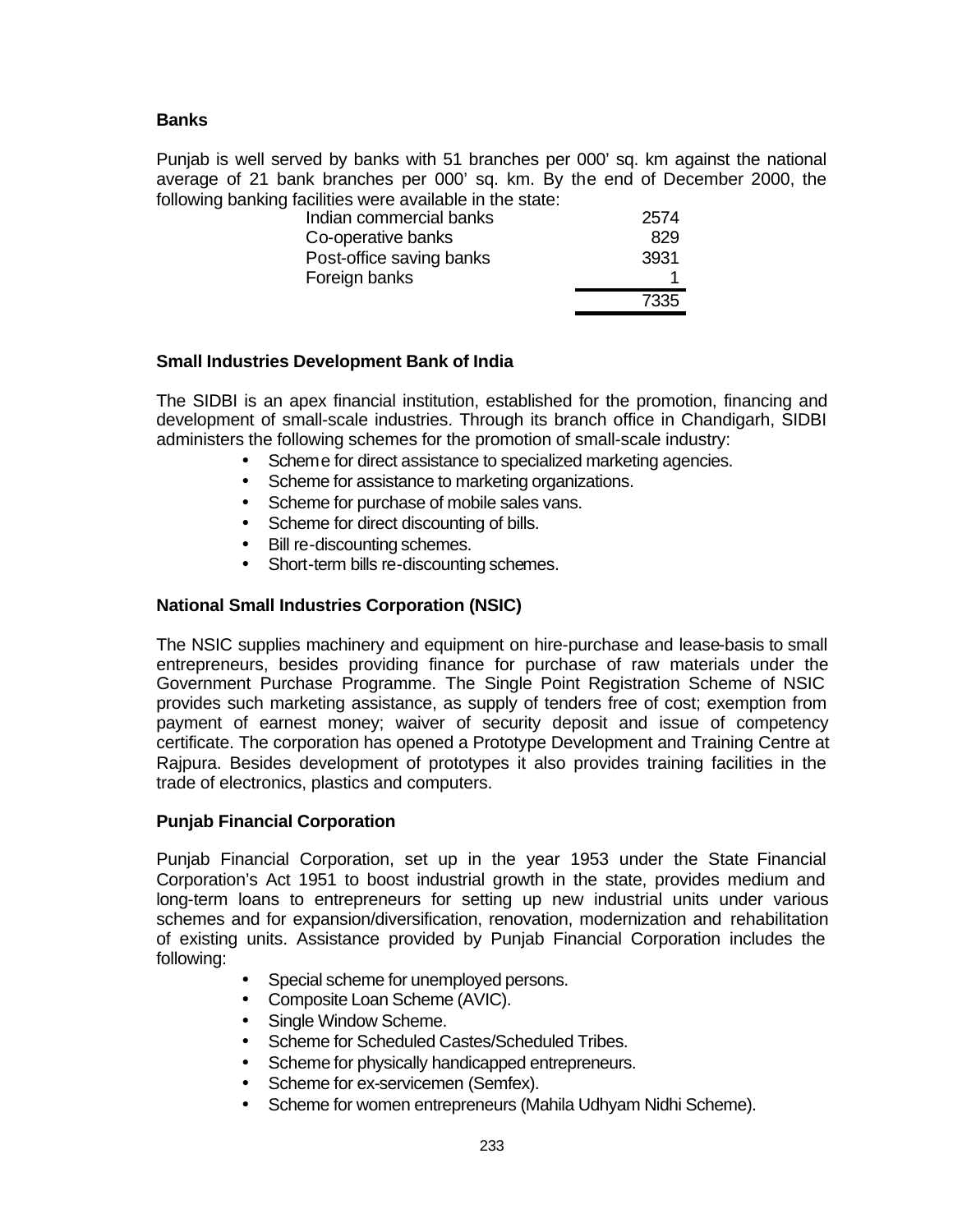- Scheme for quality control facilities.
- Equipment Finance Scheme.
- Special Capital Scheme.
- Modernization Scheme.
- Scheme for purchase of generating sets.
- Scheme for hotel industry.
- Scheme for rehabilitation of sick units.
- General Scheme.
- Scheme for transport industry.

# **Punjab State Industrial Development Corporation, Chandigarh**

Set up in 1966, the PSIDC promotes and develops medium and large-scale industries in the state and acts as an institutional entrepreneur. It provides financial assistance to projects promoted by private entrepreneurs in the state through term loans and direct participation in and underwriting of equity and preference share capital.

# **Technical education in Punjab**

Punjab has a large network of institutions for imparting technical education. Such technical disciplines as computer engineering, electronics, architecture, irrigation, environmental engineering, agriculture structural engineering, textiles, chemical, mechanical, civil electrical, instrumentation and control, etc., are taught in these institutions. There are 19 institutions offering degree level engineering courses and 41 others providing diploma level technical courses. Besides these institutions, 130 Industrial Training Institutes and one Advanced Training Institute are also functioning in the state to impart technical training in different trades.

# **Institutional support to exporting units**

The following institutions are connected with the promotion and development of exports from state:

- Export Marketing Wing, Directorate of Industries, Chandigarh.
- Joint Director-General of Foreign Trade, Ludhiana.
- Assistant Director-General of Foreign Trade, Amritsar.
- Export Credit & Guarantee Corporation, (ECGC), Ludhiana.
- Export Inspection Agency, Ludhiana.
- Export Inspection Agency, Jalandhar.
- Wool & Woollen Export Promotion Council, Ludhiana.
- Sports Goods Export Promotion Council, Jalandhar.
- Engineering Export Promotion Council, Jalandhar.
- Textile Committee, Amritsar.
- Textile Committee, Ludhiana.
- Punjab Small Industries & Export Corporation, Chandigarh.
- Apparel Export Promotion Council, Ludhiana.
- Regional Committee for Core Group on Exports in SSI Sector under the chairmanship of the Joint Director-General of Foreign Trade.
- Small Industries Service Institute, Ludhiana.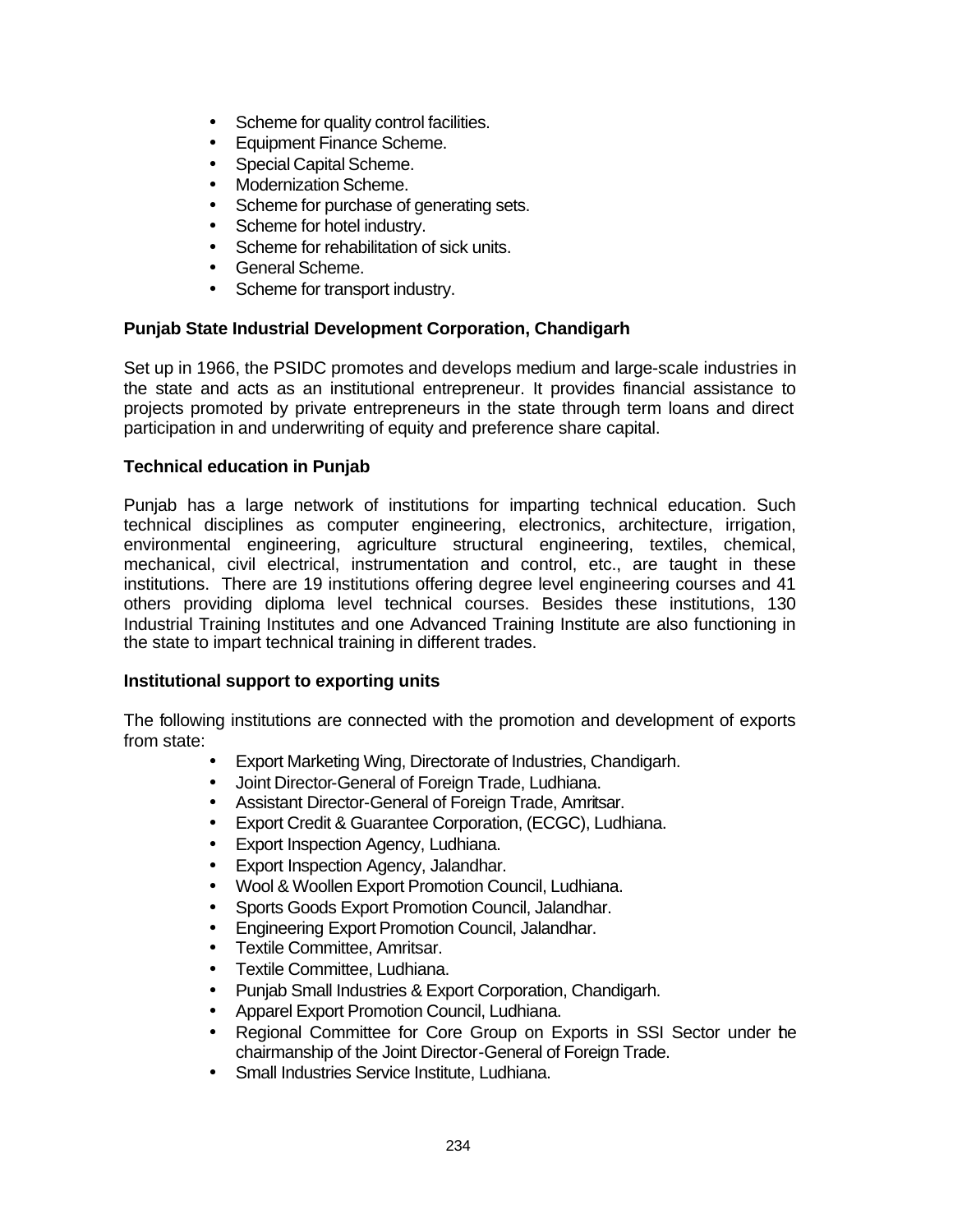No consolidated report is available reviewing the functioning of the promotional and supportive institutions, set up at different points of time in response to the demands and felt needs of industry in specific situations. But, many of them have become largely inadequate and nearly irrelevant in the current globalized context in which the industry finds itself. Some of them are avoidable burdens on the state exchequer as their days are over!

# **OVERVIEW OF INDUSTRIAL POLICIES AND STRATEGIES FOR STRUCTURAL CHANGES IN THE EMERGING SITUATION**

Like most other States, Punjab too has been making efforts to promote the development of industry, as evident from the successive Five Year Plans (FYPs), statements of industrial policy and growth strategies evolved and implemented by the government from time to time. As these policy pronouncements, coupled with the package of incentives and other promotional schemes, reflecting the priorities of the state, were expected to accelerate the growth of different sectors of industry, an overview of them is given in the following paragraphs.

Realizing that the small and tiny industry, which has been the backbone of industry in the state, flourishes best when there is commensurate development of modern largescale industry, from the Sixth Five Year Plan (1980-85) onwards emphasis was laid on the co-ordinated development of large and medium and small and tiny industries. Accordingly, the Sixth Five Year Plan visualized the attainment of the following objectives:

- Accelerated growth and realization of economic benefits of the already created infrastructure of industries.
- Diversified rapid industrialization of the state.
- Promotion of rural industries for which separate incentives are envisaged, to ameliorate the economic condition of the weaker section of the society.
- Special emphasis on small-scale industrial units, to create maximum employment.
- Special incentives for setting up industries.
- Export of the state's industrial products and exploring new markets for exports.

The Sixth Plan provided an outlay of Rs. 81 crore for various promotional schemes and incentives for achieving these objectives, and actually utilized Rs. 74 crore. During this period industry grew at an annual rate of 5.41 per cent against 10.02 per cent in the Fifth FYP. Despite the progressive industrialization policy there was a slow-down in growth. The Seventh Plan (1985-90) continued the policy thrust of the Sixth plan with greater vigour. Actual expenditure under plan schemes went up to Rs. 149 crore against the approved outlay of Rs.124 crore and industry grew at an annual rate 10.05 per cent. During this period public sector undertakings and other industrial promotional institutions were strengthened, and the policy of providing incentives in the form of various subsidies was also continued.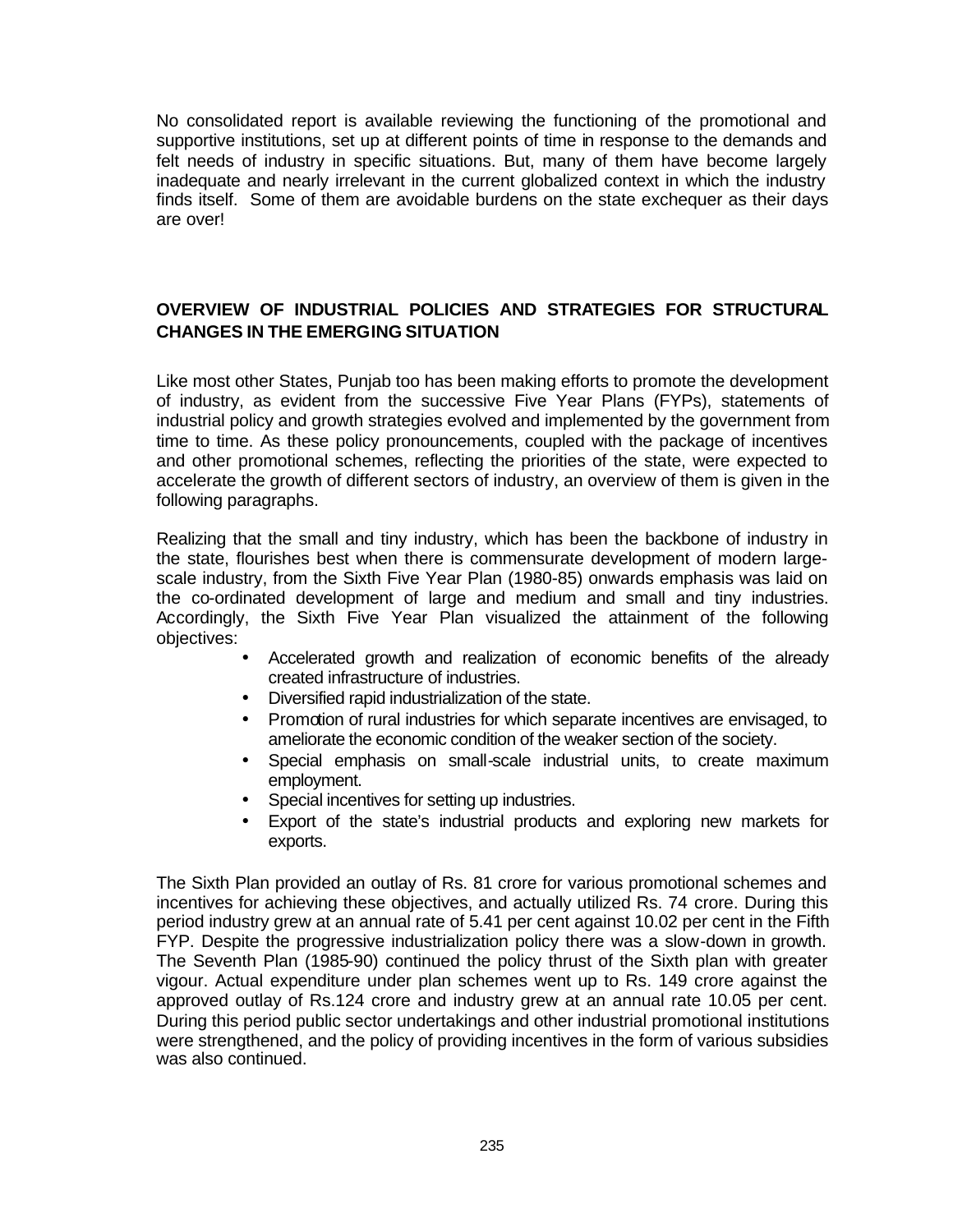The Industrial Policies of 1987 and 1989, which were introduced during this period, offered a package of graded incentives favouring 'no-industry districts' and 'backward areas', on the lines of the policy of the Government of India. The Industrial Policy of 1987 divided the state into four clearly identifiable categories of 'A', 'B', 'C' grade growthareas and 'no-incentive areas', to bring about balanced industrial development. Capital subsidy, priority for power connection, sales tax incentives, land subsidy, exemption from electricity duty, special incentives to export-oriented units and entrepreneurs belonging to the SC community and generating-set subsidy were given under this policy. The Industrial Policy of 1989 continued to provide the package of incentives which included:

- (1) Capital subsidy
- (2) Sales tax incentives
- (3) Purchase tax
- (4) Sales tax exemption/deferment for expansion/ modernization/diversification
- (5) Special incentives for pioneer units
- (6) Land subsidy
- (7) Priority for power connection
- (8) Exemption of electricity from electricity duty
- (9) Special incentives for specific categories of industries/entrepreneurs
- (10) Generating-set subsidy

At the same time certain types or industry were categorized as 'no-incentive industry'.

There was a gap of two years between the terminal year of the Seventh Plan and the beginning of the Eighth Plan. During this period (1992-97) the emphasis in the strategy of industrial policy and planning was shifted from accelerated growth to generation of gainful employment and balanced regional growth, as would be evident from the following policy objectives:

- Generation of gainful employment, particularly in rural areas, for optimum utilization of skilled/unskilled manpower and fuller utilization of raw materials, particularly agro-products available in rural areas.
- Balanced regional growth for removal of rural-urban disparity.
- Technological upgradation and modernization to achieve higher productivity and improve quality standards and designs to increase exports.
- Development of rural/cottage industries to exploit local resources.
- Provision of counselling services for better and scientific marketing and management techniques.
- Emphasis on upgradation of rural industry through improved technological inputs.

At about the same time was announced the Industrial Policy of 1992 with the following special features:

- Multiplicity of incentives avoided and only two incentives, viz., Investment Incentive and Sales Tax Concessions continued.
- Stress on investment in border districts for creating employment for youth in the area.
- Special incentives for electronic units.

The draft of the Eighth FYP proposed on outlay of Rs. 576 crore, out of which the lion's share of Rs. 317 crore was for state-level promotional institutions, such as the PSIDC,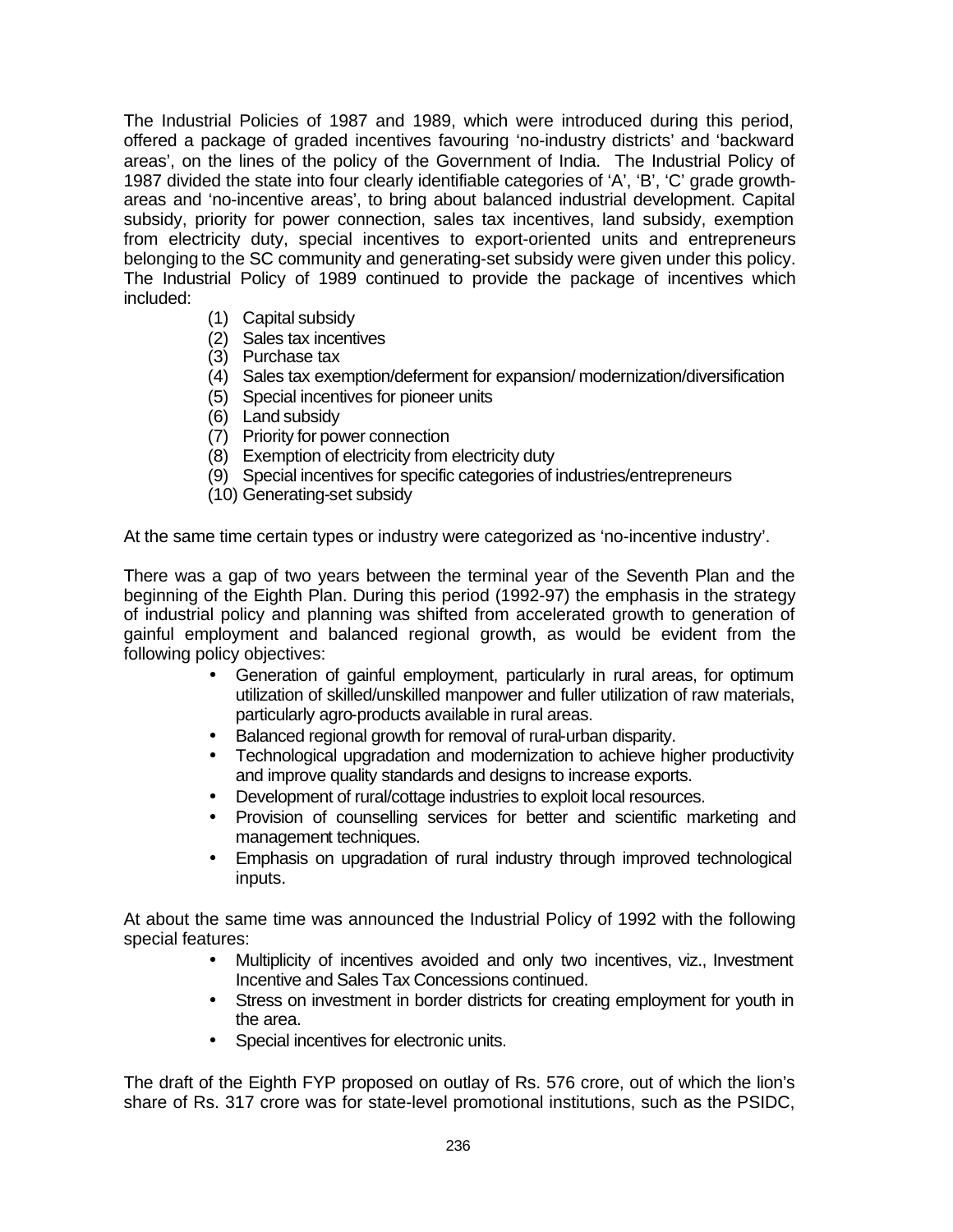the PFC and the PSIEC, while a sum of Rs. 26.5 crore was set apart for R&D Centres, including the new Machine Tool Centre at Batala and the Automotive Centre, Ludhiana, and technology upgradation. However, the Plan that was approved reduced the total outlay to Rs. 162.9 crore, but the actual expenditure was, Rs. 195.88 crore. Out of the total expenditure, approximately 60 per cent (Rs. 117.5 crore) was on account of payment of incentives to industry.

The Ninth FYP (1997-2002) gave high priority to infrastructure and technology upgradation and the thrust areas were:

- Proper infrastructure facilities.
- Upgradation of technology and modernization of industry.
- Reducing direct investment of government in production activities.
- Provision of adequate facilities/concessions to attract new entrepreneurs.

Though the outlay of the Ninth FYP was Rs.349.79 crore (out of which interest subsidy alone accounted for Rs. 301 crore), actual utilization during the first four years was Rs. 71.67 crore, about 20 per cent. The outlay of Rs. 288.9 crore for the Tenth Plan is less then the provision of Rs. 349.79 crore for the Ninth Plan (as shown in Table 29) and the major part of it (Rs. 250 crores) is again for grant of incentives, which have already accrued. The Plan lays stress on modernization and technological upgradation and provides approximately Rs. 30 crore, mainly for setting up the UNIDO-assisted R&D projects for Machine Tools, Batala; Automotive Centre, Ludhiana; Central Institute of Hand Tools, Jalandhar; and the North India Institute of Fashion Technology. However, the actual budgetary provision for industry for the first year of the Plan, i.e., 2002-03, is just Rs. 25 lakh for the North India Institute of Fashion Technology!

Quite interestingly, the Industrial Policy and package of incentives announced by the state government in 1996, which are still in vogue, sought to achieve the following targets:

- Increase the annual industrial growth rate from the present eight per cent to 12 per cent in the next two years.
- Increase the present share of industry in Gross Domestic Product (GDP) from 17 per cent to 25 per cent in the next five years.
- Divert 15 per cent of the present rural population to manufacturing and related occupations, through rapid industrialization, and thereby reduce dependence on agriculture and allied activities in the next fifteen years

| Plan-wise Approved Outlay, Actual Expenditure and Annual Growth Rate of Industry |                 |                           |                            |  |  |  |  |  |  |  |
|----------------------------------------------------------------------------------|-----------------|---------------------------|----------------------------|--|--|--|--|--|--|--|
|                                                                                  | Approved Outlay | <b>Actual Expenditure</b> | Average annual growth rate |  |  |  |  |  |  |  |
|                                                                                  | (in Rs. lakh)   | (in Rs. lakh)             | of industry                |  |  |  |  |  |  |  |
| $6th$ Plan(1980-1985)                                                            | 8183.00         | 7417.00                   | 17.87                      |  |  |  |  |  |  |  |
| $7th$ Plan(1985-1990)                                                            | 12331.00        | 14900.00                  | 16.61                      |  |  |  |  |  |  |  |
| 8 <sup>th</sup> Plan(1992-1997)                                                  | 162.92          | 19588.00                  | 21.81                      |  |  |  |  |  |  |  |
| $9^{th}$ Plan(1997-2002)                                                         | 34979           | 7167.00                   | 13.39                      |  |  |  |  |  |  |  |
|                                                                                  |                 | (first 4 years)           |                            |  |  |  |  |  |  |  |
| 10 <sup>th</sup> Plan(2002-2007)                                                 | 28893.00        |                           |                            |  |  |  |  |  |  |  |
| For 2002-2003                                                                    | $100.12*$       |                           |                            |  |  |  |  |  |  |  |

**Table 29**

**Note**: \* Actual budgetary provision for the year of 2002-03 is just of Rs. 25 lakh.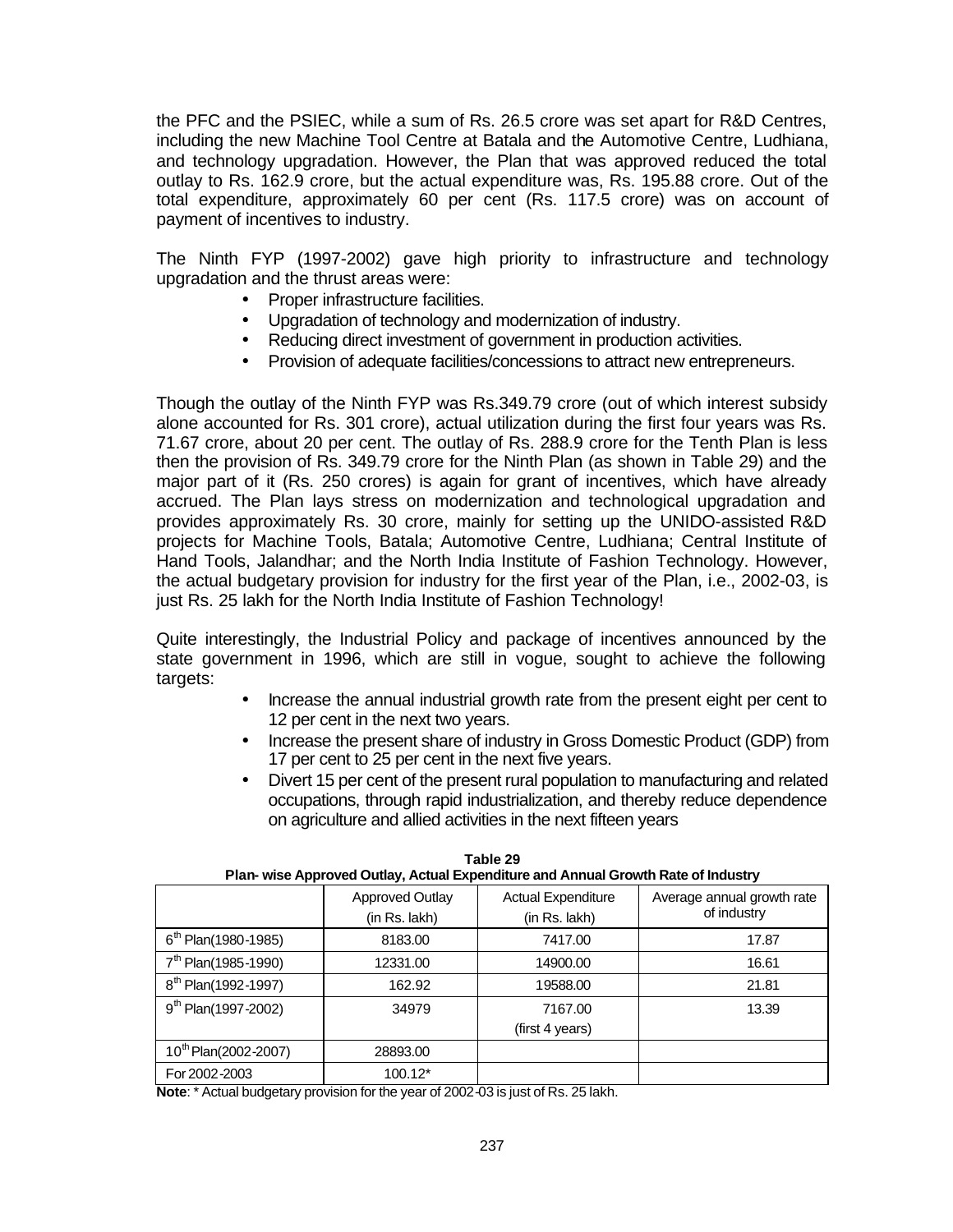It is evident from the Industrial Policy Statement, that the packages of incentives and the allocation and actual utilization of funds during successive FYPs do not form part of an integrated, long-term strategy for planned development. The Ninth Plan presents a very dismal picture of the industrial sector and indeed, of the whole process of planning and implementation of plan schemes.

#### **Trends in employment generation**

As evident from Table 30 employment per unit has declined from six in 1980-81 to four in 1999-2000 in the SSI sector and from 481 to 386 in the large and medium sector during the same period. Investment per employee and production per employee have shown an increasing trend during the same period for both the SSI and the large and medium sectors. This trend, perhaps inevitable in the current competitive context, has a serious impact on employment generation and related socio-economic aspects of development, which deserves attention at policy-making levels.

| Year      | Employment Per Unit |     | Investment Per Employee (Rs.) |        | Production Per Employee (Rs.) |         |
|-----------|---------------------|-----|-------------------------------|--------|-------------------------------|---------|
|           | SSI                 | L&M | SSI                           | L&M    | SSI                           | L&M     |
| 1980-1981 | 6                   | 481 | 12535                         | 66269  | 42226                         | 103954  |
| 1985-1986 | 5                   | 453 | 15898                         | 112709 | 46277                         | 191757  |
| 1990-1991 | 4                   | 504 | 20166                         | 213121 | 60549                         | 376593  |
| 1995-1996 | 4                   | 400 | 27622                         | 415501 | 116063                        | 791462  |
| 1999-2000 | 4                   | 386 | 42963                         | 625688 | 188117                        | 1005121 |

**Table 30 Average Employment per Unit, Investment and Production per Employee (Rs.)**

**Source:** Based on data from Director of Industries, Punjab

The average investment in plant and machinery per small-scale unit in Punjab was only Rs. 1.46 lakh in 1997-98, which was much lower than Rs. 5 lakh in Maharashtra. During the same period the average employment per unit in Punjab was significantly low at 4.3 compared to eight in Maharashtra. During the first three years of the Ninth FYP the average production per small-scale unit in Punjab has been only Rs. 7.45 lakh, which is less than half the all India average of Rs. 16.82 lakh. These and other indicators show that though there has been progress in the industrial sector, Punjab is still lagging behind other states like Maharashtra. **Table 31**

**Number of Job Seekers on Live Registers of Employment Exchanges as on 31 December**

| Year | <b>Unskilled</b> | -טי<br>.<br><br><b>Skilled</b> | Total  |
|------|------------------|--------------------------------|--------|
| 1980 | <b>NA</b>        | <b>NA</b>                      | 452596 |
| 1985 | NA.              | NA.                            | 636408 |
| 1990 | 101811           | 557439                         | 659250 |
| 1992 | 239612           | 508174                         | 747786 |
| 1995 | 138760           | 367476                         | 506236 |
| 1997 | 138683           | 442335                         | 581018 |
| 1998 | 118294           | 449918                         | 568212 |
| 1999 | 123456           | 421561                         | 545017 |
| 2000 | 110294           | 425865                         | 536159 |

**Source:** *Statistical Abstracts of Punjab*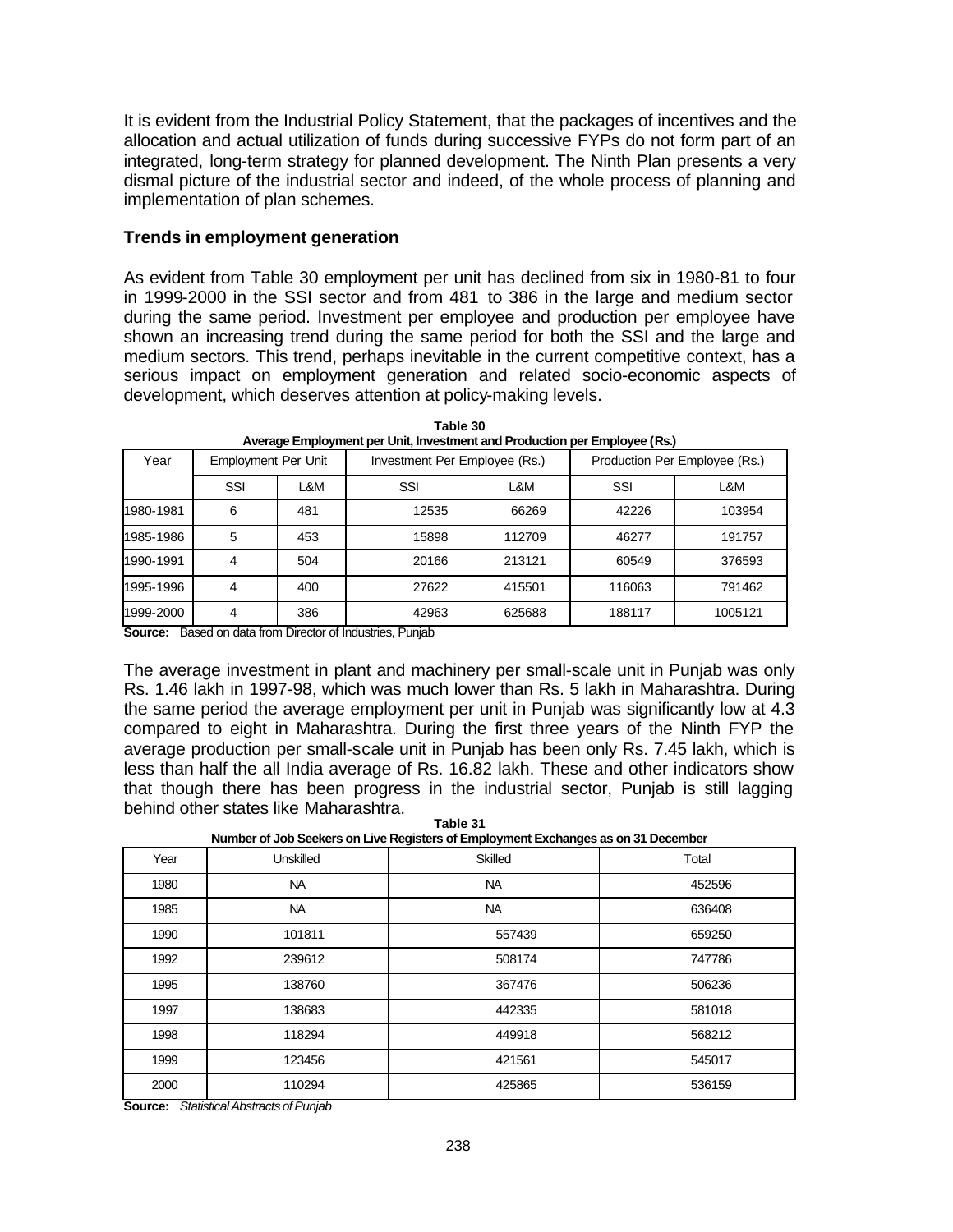Table 31 reveals certain other aspects of the employment situation. From the live registers of employment exchanges it is observed that during the Sixth FYP (1980-85) the number of job seekers increased by 40 per cent, whereas during the Seventh FYP it remained static. During 1992 it peaked at 7,47,786, apparently due to a sudden increase in the registration of unskilled workers. By 1995 the situation improved and the number of job seekers decreased to five lakh. By the end of the Eighth FYP skilled workers swelled the number of job seekers to 5,81,018. During the first three years of the Ninth FYP this number has decreased slowly.

#### **General observations and some suggestions for structural changes**

Small scale industries in the state, the backbone of its industrial economy, are currently producing by and large low-value items, including sports and leather goods, hosiery and woollen textiles, hand tools, machine tools, bicycles and parts and sewing machines and parts. The level of technology in use in these industries is quite low, which results in low industrial productivity and quality of products, leading to a competitive disadvantage both in domestic and global markets. Upgradation of technology is the crying need of the hour for the very survival of most of the SSI units in the state. The Research and development facilities available are on the one hand woefully inadequate and out-dated and on the other seldom put to optimum use.

With the process of the integration of the Indian economy with the global economy and the consequent far-reaching structural changes taking place, small-scale industries have to adapt and adjust themselves to the demands of the time, requiring them to become internationally competitive. They have to transit from a protected to a competitive environment. At the same time the WTO regime opens up a window of opportunities for small-scale industries to grow and flourish with access to wider global markets. Upgradation of manufacturing processes and management practices, through the induction of technology, modern machines and adoption of international quality standards, are essential prerequisites for taking advantage of the emerging opportunities. This transformation has many implications, both in terms of governmental policies to promote small-scale and village industries and of providing a new focus and orientation to the institutions that have been set up in different contexts for this purpose. The thrust of government policies and programmes in the near future has to be specially geared primarily to bring about this transformation at the least cost to the economy. This is all the more important in the context of the existing weaknesses in the small-scale sector. According to estimates of the RBI, about 30 per cent SSI units were sick as at the end of March 1999 and if incipient sickness was also included, the number of sick units and closed units taken together would account for about 40 per cent of the total number of small-scale units.

Against this background, comprehensive reforms and structural changes are required to create WTO-compliant delivery mechanisms of developmental initiatives with the direct participation of industry.

> • In the special context of the current financial crisis facing the state government, its role in the emerging industrial scene, will necessarily have to be limited to that of an active facilitator and co-ordinator of the processes of growth, providing a transparent conducive policy frame-work and efficient delivery mechanisms through good governance. Viewed in this light the following recommendations/observations of a systematic nature suggest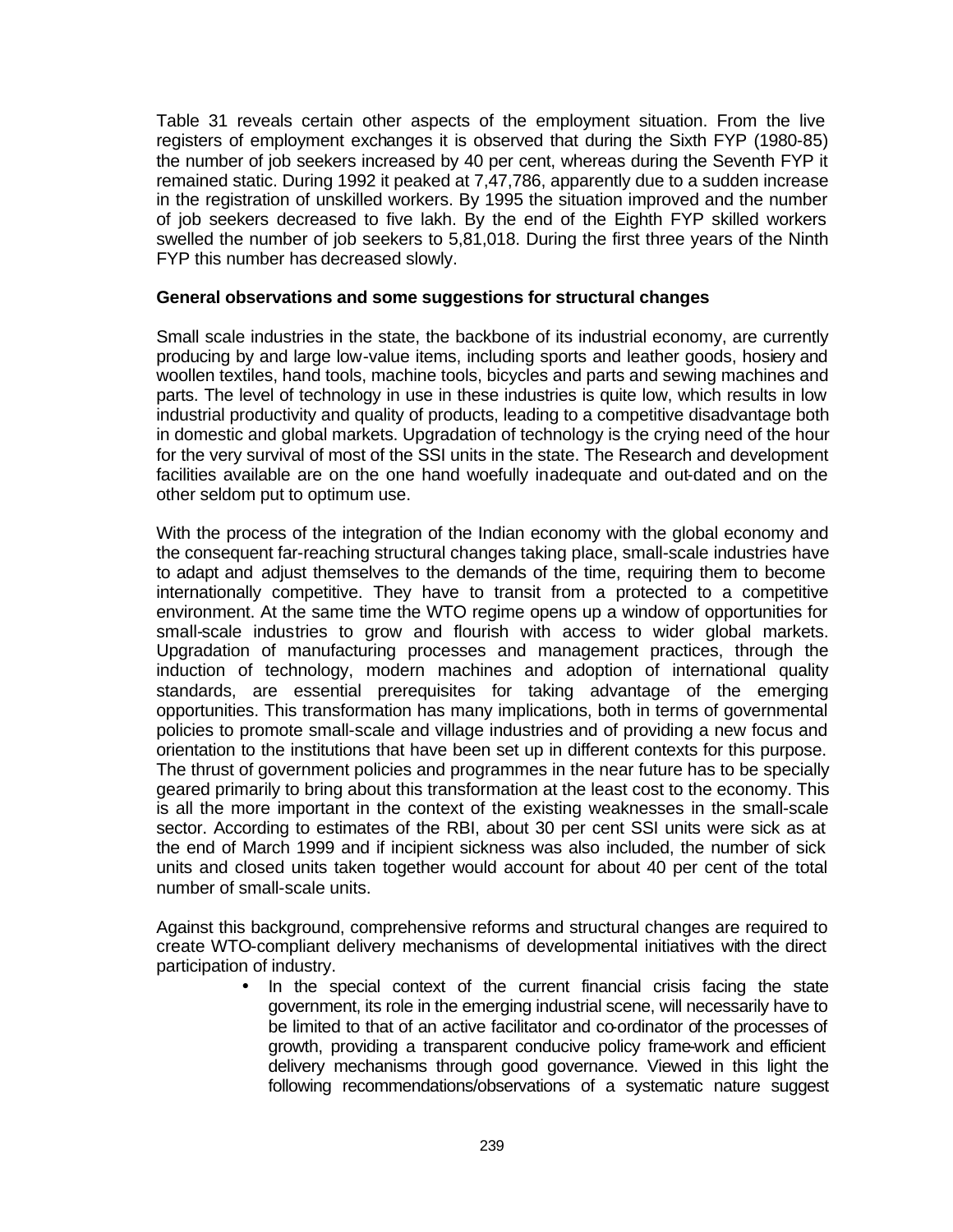themselves for consideration over and above those made recently by the Chief Minister's Advisory Committee on Industrial Growth:

- Keeping in view the experience gathered over the years in setting up and managing research and development centres, including the Departmental Industrial Development-cum-Quality Marketing Centres, the emerging requirements of industry and the severe constraints on the Central and State Governments, the management of these institutions should be entrusted to relevant Associations of Industry, on the basis of binding partnership protocols evolved through a consultative process. The Department of Industries of the state government could take urgent initiative in this regard, so that arrangements for providing one of the most vital inputs required for the survival and growth of industry, especially in the SSI sector, are not delayed. Needless to stress, considerable idle infrastructure and large human resources available with government could be put to optimum use through this process. This could start with the Bicycle and Sewing Machine Research and Development Centre on the lines discussed earlier.
- The functioning of the Directorate of Industries should be reviewed and reoriented in order to make it more relevant to meet the requirements of industry in the emerging scene. Some of its officers, who are professionally qualified and competent, could be seconded to Associations of Industry where they could make better contribution by involving themselves actively in the developmental processes of various segments of industry. The Department of Industries could take necessary initiatives in this regard, as several issues of policy, including deployment of government officers outside departments and agencies of government and their service conditions are involved.
- The role of Udyog Sahayak should be redefined and strengthened and put on a statutory basis in order to facilitate effective operation of the 'One Window' concept for industrial promotion. The Kerala legislation, with appropriate modifications to suit state-specific requirements, could be the model for this purpose.
- Taking into account the sweeping changes taking place in the economy and their immediate as well as long term impact on industry, especially the SSI sector, an appropriate institutional mechanism, such as a state Industrial Promotion Board with wide statuary powers and functions should be put in place after due consultations with the relevant stake-holders to deal with sickness and symptoms of sickness in segments of industry/industrial enterprises.
- The proposed industry-driven State Industrial Promotion Board could be statutorily empowered to constitute an Industry Development Fund, with the levy of a development cess of say one per cent on the annual turnover of industrial enterprises with a turnover of over rupees one crore a year. The State Industrial Promotion Board could be statutorily obliged to utilize the Fund for the promotion of industry in accordance with the priorities it lays down form time to time.